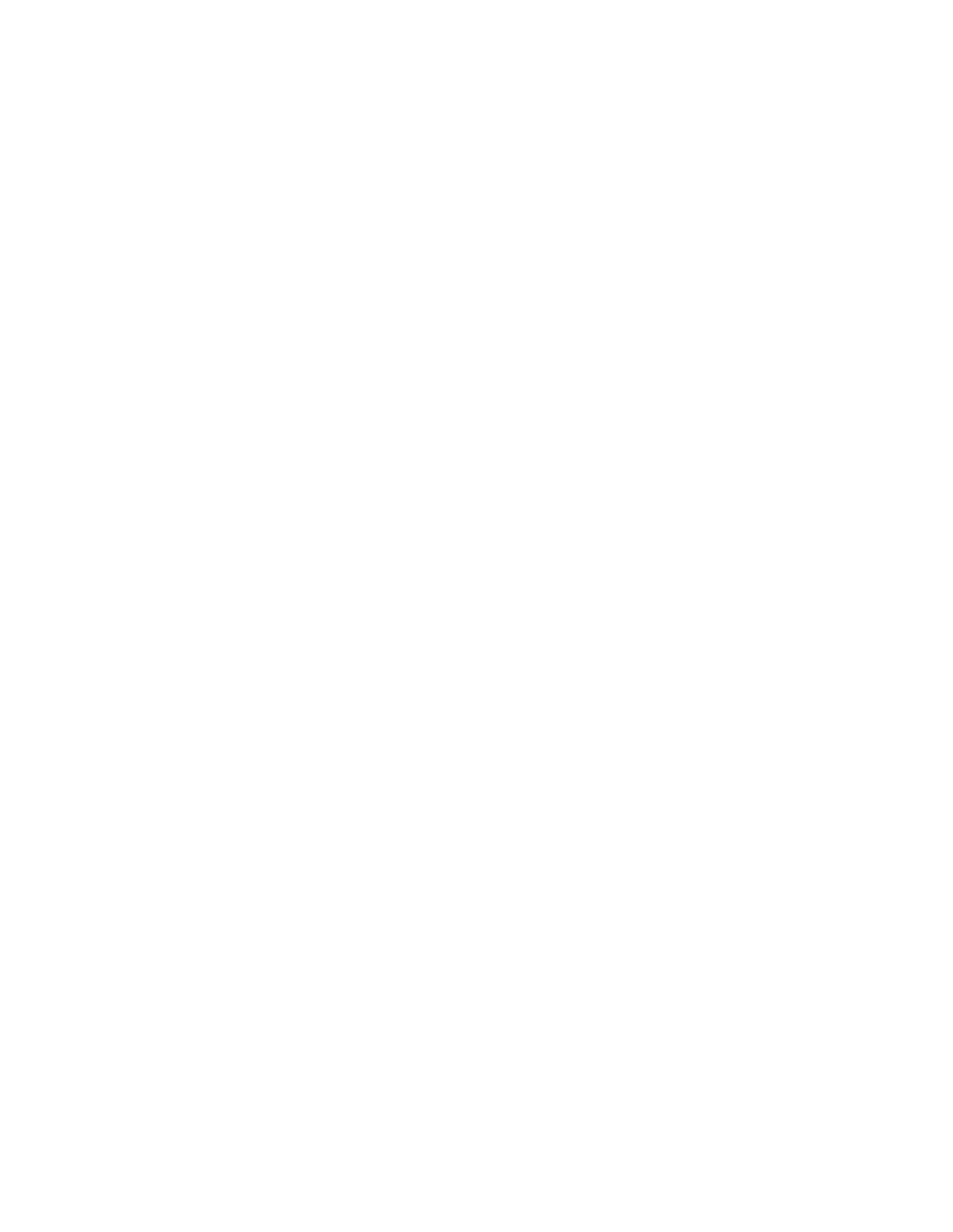| <b>Boxes</b>                                                                                      |
|---------------------------------------------------------------------------------------------------|
|                                                                                                   |
|                                                                                                   |
|                                                                                                   |
| Figure 1. Coverage of Social Protection in Advanced, Emerging Market, and Low-Income Countries 2  |
| Table 1. Cyprus: IMF Structural Conditionality on Social Protection in the 2013 EFF Arrangement10 |
|                                                                                                   |

Page

Contents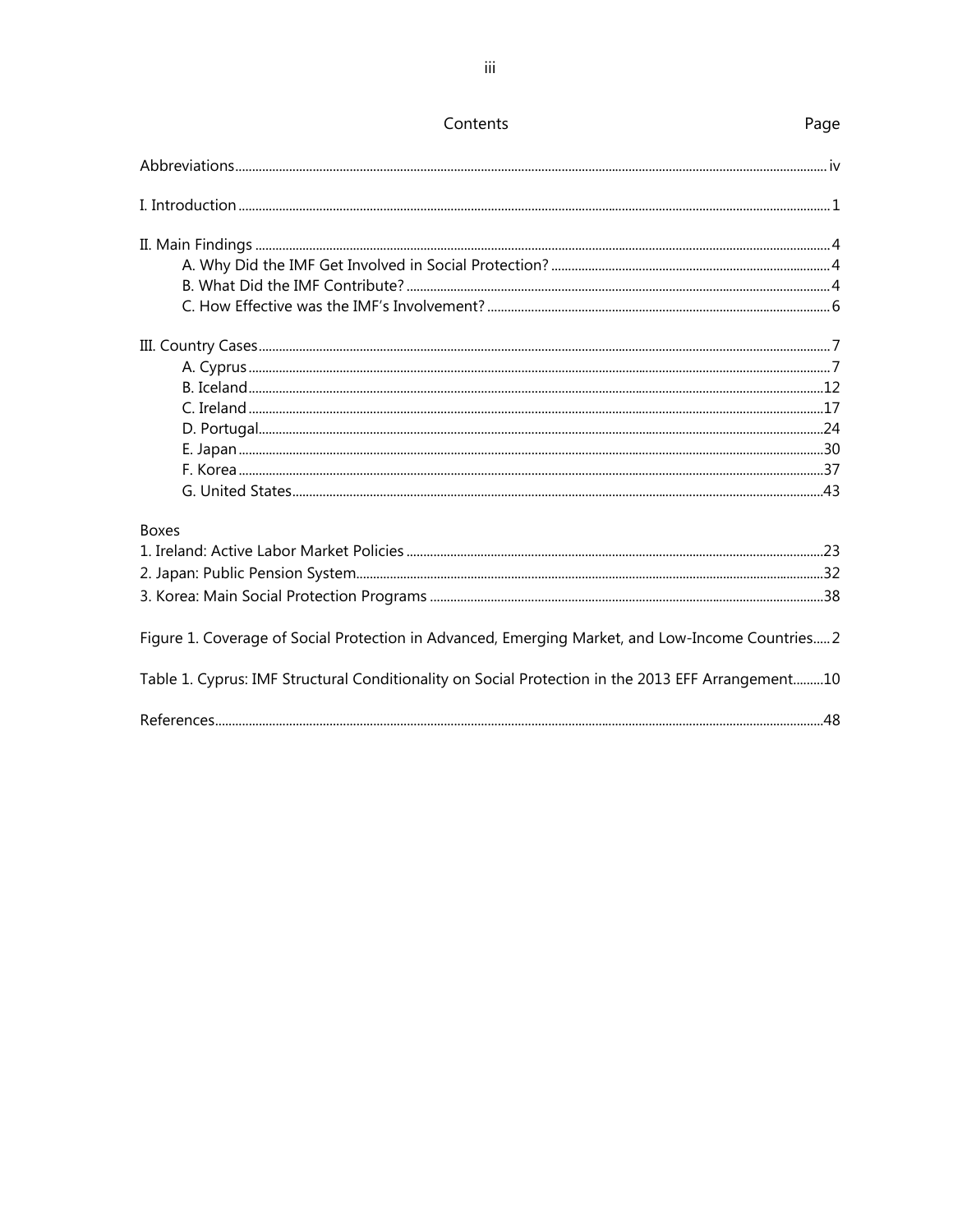#### **ABBREVIATIONS**

| EС    | <b>European Commission</b>                            |
|-------|-------------------------------------------------------|
| ECB   | European Central Bank                                 |
| EFF.  | <b>Extended Fund Facility</b>                         |
| EITC. | earned income tax credit                              |
| FAD   | Fiscal Affairs Department (IMF)                       |
| GDP   | gross domestic product                                |
| GMI   | quaranteed minimum income                             |
| ILO   | International Labor Organization                      |
| MEFP  | Memorandum of Economic and Financial Policies         |
| OAP   | Regional Office for Asia and the Pacific (IMF)        |
| OECD  | Organization for Economic Cooperation and Development |
| SBA   | Stand-By Arrangement                                  |
| SIP   | Selected Issues Paper                                 |
| TA    | technical assistance                                  |
| VAT   | value-added tax                                       |
|       |                                                       |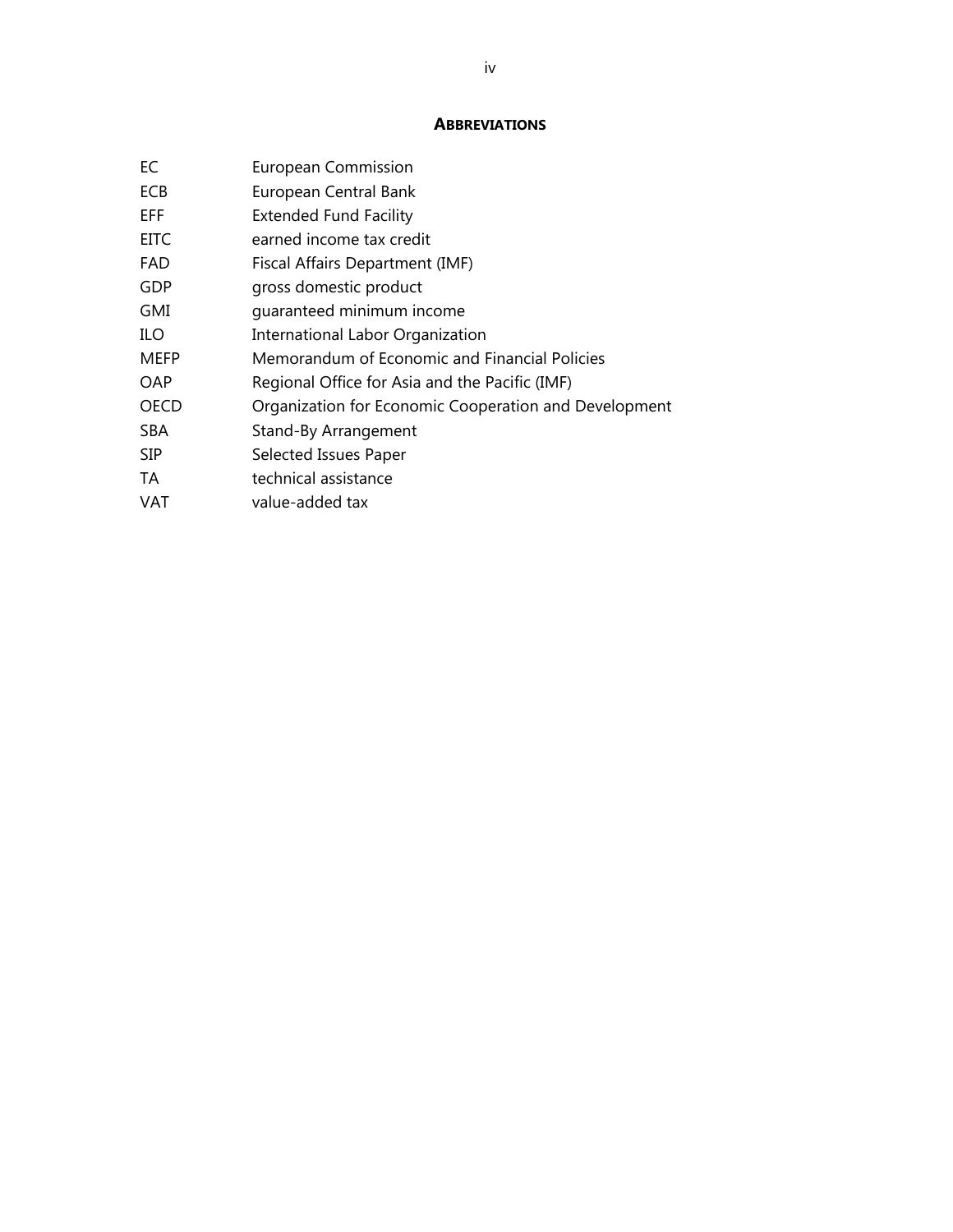## **I. INTRODUCTION**

1. **This paper examines the IMF's engagement in social protection issues in seven**  advanced economies over the past decade.<sup>1</sup> Advanced economies are the group of IMF member countries classified as such in the *World Economic Outlook (WEO)*.

2. **For advanced economies, the evaluation period of 2006–15 was marked by the global financial crisis**—the worst economic downturn since the Great Depression—and rising social strains sparked by high rates of joblessness and stagnant incomes, particularly among low and middle income groups. In 2008, Iceland became the first advanced economy in more than three decades to receive IMF financial support. As the crisis spread in Europe, the IMF, in partnership with the European Commission (EC) and European Central Bank (ECB)—forming the so-called Troika—extended financial support to four euro area members: Greece (in 2010 and 2012), Ireland (in 2010), Portugal (in 2011), and Cyprus (in 2013). The IMF also deepened coverage of surveillance to social issues related to inequality (e.g., in Japan, Korea, and the United States).

3. **Apart from the impact of the crisis and rising social strains, most advanced economies are also facing an impending demographic challenge of aging**, an outcome of both rising longevity and dropping fertility rates. Although the magnitude and speed of this phenomenon varies by country, none will be immune from enormous pressures on their social protection systems, not only from the standpoint of pensions, but also through its impact on public health care provision, long-term care, and a declining work force to support the aging society.

## 4. **Most advanced economies have long-standing systems of social protection in**

 $\overline{a}$ 

**place**—94 percent have what the International Labor Organization (ILO) classifies as comprehensive national social security systems (Figure 1). Unlike in low-income countries and many emerging market economies where the informal sector is large, social insurance plays a much larger part in advanced economy social protection systems than social assistance.<sup>2</sup> Thanks to automatic stabilizers embedded in these systems, along with additional public cash transfers

 $<sup>1</sup>$  Social protection encompasses policies that provide cash or in-kind benefits to vulnerable individuals or</sup> households, including: (i) social insurance (such as public pension schemes); (ii) social assistance (such as government transfers to the poor); and (iii) labor market interventions for the unemployed (such as unemployment insurance and active labor market policies). This paper does not assess the IMF's work on general policies for development and long-term poverty reduction (such as government spending on education and health), or programs to boost job creation and labor force participation.

 $<sup>2</sup>$  As defined in IMF (2014e), social insurance schemes are contributory schemes that require the payment of</sup> social contributions by the protected persons or by other parties on their behalf (e.g., employers) in order to secure entitlement to the benefits. Social assistance schemes, on the other hand, provide benefits to the population at large, or segments of the population, funded by general government and without direct contributions to the scheme by, or on behalf of, potential beneficiaries.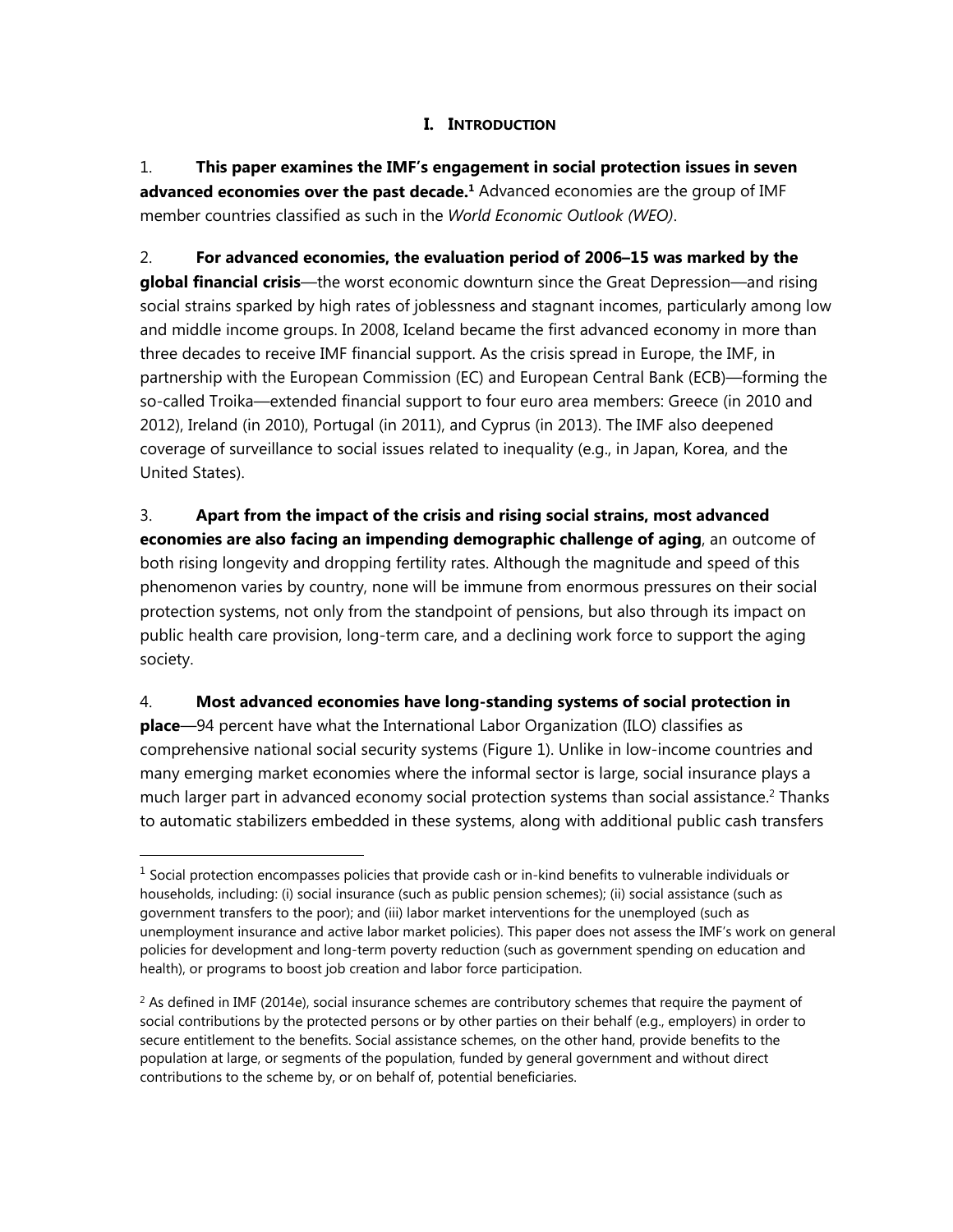in many cases, the impact of the global crisis on real disposable incomes was muted in most countries.3 But the depth and length of the crisis inevitably took an enormous toll on nearly all of these social protection systems.

5. **This paper looks at seven advanced economies where the IMF was involved in social protection during the evaluation period** in the context of surveillance as well as, in some cases, programs and/or technical assistance (TA): Cyprus, Iceland, Ireland, and Portugal in Europe; Japan and Korea in Asia; and the United States. Four of them (Cyprus, Iceland, Ireland, and Portugal) had IMF-supported programs during the evaluation period, and (except for Ireland) received IMF TA that addressed social protection issues in the context of their programs. IMF involvement in pension system reforms in Greece is covered in Heller (2017).4



Source: IEO calculations, drawn from ILO (2014).

 $\overline{a}$ 

6. **The paper assesses the IMF's involvement in social protection in light of the Fund's mandate and role in social issues as interpreted by the Board and implemented by staff.** As noted in Abrams (2017), relevant Board guidance during the evaluation period did not identify social protection as a required area to be addressed in bilateral surveillance at the level of monetary, exchange rate, fiscal, and financial sector policies. Staff were expected to exercise their judgment and to address the issue if it was considered to be macro-critical or potentially so.

 $3$  Unemployment benefits, typically the biggest contributor to automatic stabilizers, rose sharply, more than doubling in 2009 compared to pre-crisis and remaining significantly elevated even several years after the crisis onset.

<sup>&</sup>lt;sup>4</sup> Pension system reforms were the predominant social protection issue the IMF was involved with in Greece.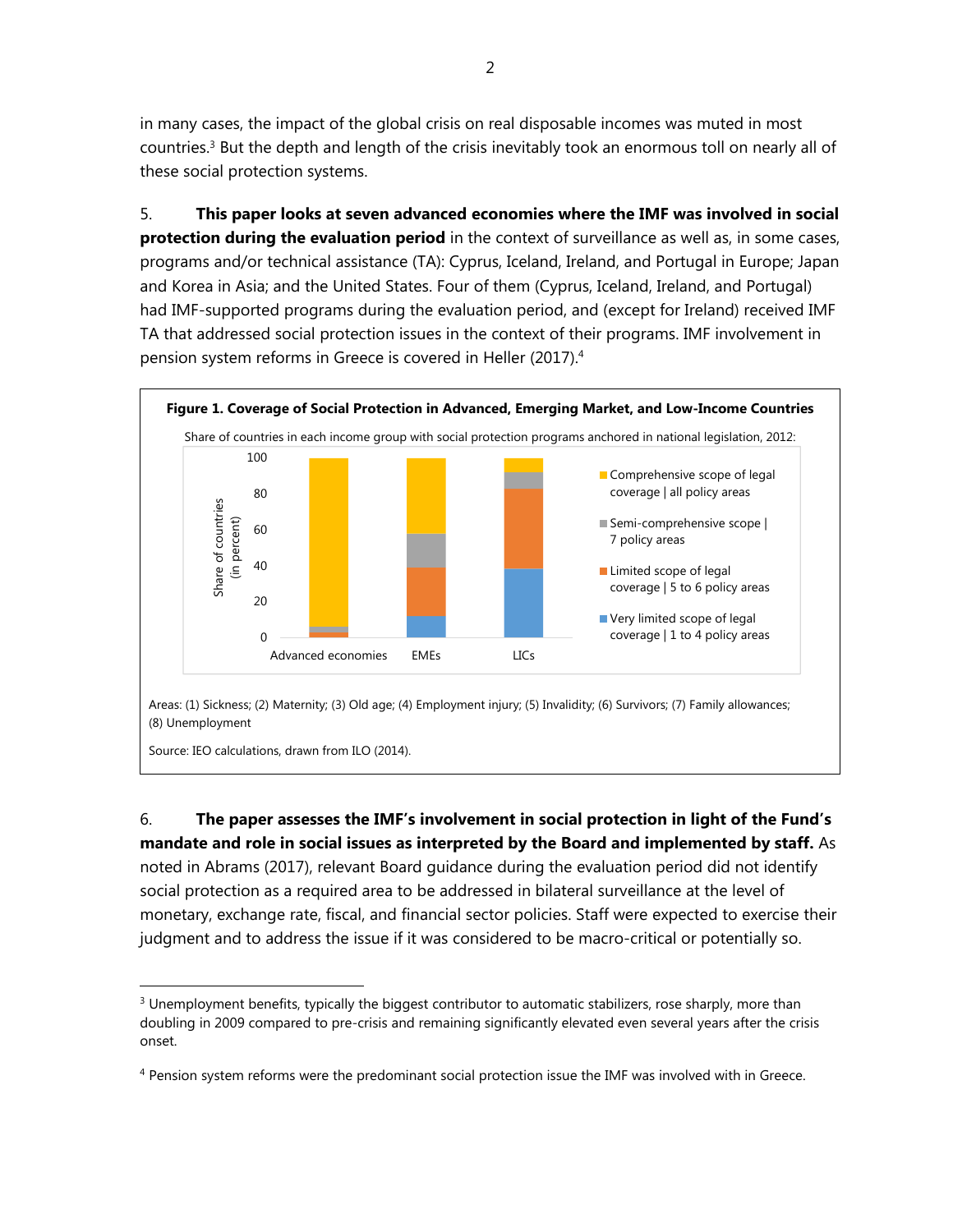Similarly, Board guidance allowed for conditionality pertaining to social protection in IMFsupported programs if staff judged such conditionality to be critical for the success of the program.<sup>5</sup> Expertise from the World Bank or other institutions was to be relied upon as far as possible. At the same time, Management, in different degrees, directly called for staff to find ways to ensure that vulnerable segments of the population were shielded from any adverse impact of adjustment, particularly in the context of IMF-supported programs. All this would be expected to generate significant variability in the extent and nature of IMF involvement in individual countries. Examining that variability and, as far as possible, the factors behind it, is a key part of the evaluation.

## 7. **The country cases focused on three major sets of questions.**

- (i) Why did the IMF become involved in social protection? Specifically, was IMF involvement consistent with the internal guidelines, i.e., prompted by a macro-critical issue and/or the need to protect the vulnerable from adverse effects of program measures?
- (ii) What was the IMF's contribution in the area of social protection, especially vis-a-vis other institutions that were active in that area (if any)? For example, what specific advice or assistance did IMF staff offer? In countries with an IMF arrangement, what kinds of measures were incorporated to mitigate the effects of adjustment on the vulnerable? Did IMF recommendations for and/or conditionality on social protection policies and programs reflect country-specific knowledge of institutional frameworks and implementation capacity? Were they supported with analysis such as poverty and social impact analysis, and were they embedded in the macroeconomic framework? Were they consistent with the advice of other institutions?
- (iii) How effective was the IMF's involvement, including its collaboration with other institutions (if relevant)? Did staff follow up on the outcomes?

8. **The country cases were based on information from desk reviews and interviews.**  Desk reviews analyzed policy documents and guidelines issued to staff, Article IV consultation staff reports and Selected Issues Papers (SIPs), other surveillance and program documents, TA reports, and advocacy and outreach items. Interviews were conducted with staff from the IMF and other institutions, current and former government officials, and other stakeholders.

 $5$  In 2014, the guidance added that for all programs, "if feasible and appropriate, any adverse effects of program measures on the most vulnerable should be mitigated" (IMF, 2014d).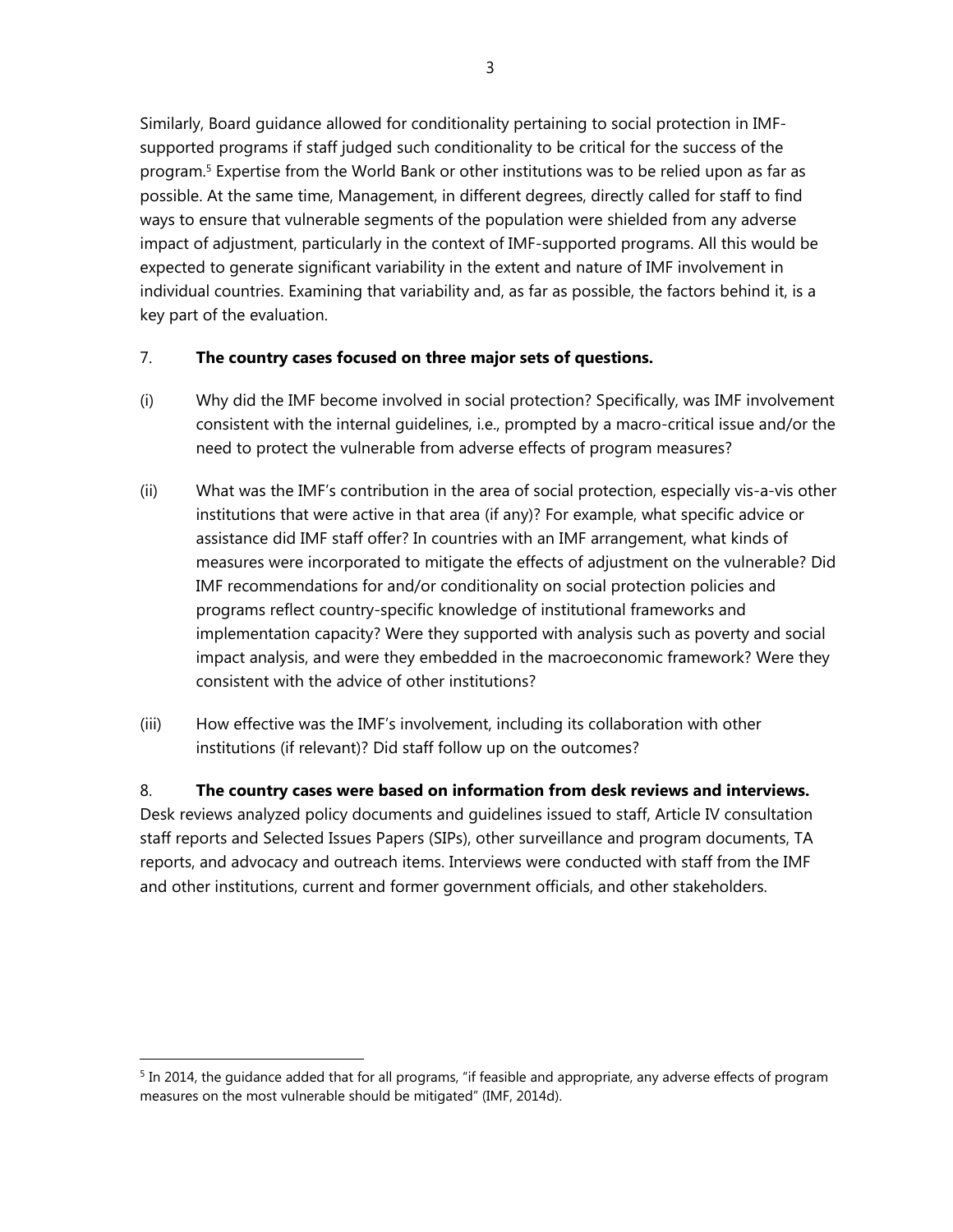#### **II. MAIN FINDINGS**

# **A. Why Did the IMF Get Involved in Social Protection?**

9. **Since most of the case study countries already had well established social protection systems in place, the IMF's main concerns during the evaluation period were the implications of these systems for fiscal and/or debt sustainability, labor market incentives, competitiveness, growth, and inequality.** Such coverage was mainly focused on fine-tuning aspects of the existing social protection system and ensuring its sustainability, as opposed to developing or expanding social protection schemes. IMF country teams approached social protection policies in the case study countries largely from the perspective of addressing critical macroeconomic and labor-market issues such as the following:

- *Fiscal consolidation and long-term fiscal sustainability:* Amid concerns about large fiscal deficits and growing public debt, the IMF's advice started to shift toward fiscal consolidation in advanced economies in 2010–11. In pushing for fiscal retrenchment, the IMF often stressed entitlement reform as a key component for consolidation (e.g., in the United States). The principal factor motivating the IMF's work on reforming public pension schemes in advanced economies was long-term fiscal sustainability.
- *Unemployment:* The impact of the global financial crisis shifted the IMF's attention toward active labor market policies and unemployment benefit reforms to address the protracted, elevated levels of unemployment in many advanced economies, particularly in Europe. In the latter part of the evaluation period, a recurring theme in the IMF's labor market advice to advanced economies was to reduce employment protection and expand social protection—i.e., essentially to adopt a labor market model of protecting the worker and not the job.
- *Employment and labor force participation:* In some cases, IMF staff addressed the issue of lowering social security contribution rates to stimulate employment. In others, IMF staff addressed pension benefit provisions that could contribute to individuals limiting their labor market participation (e.g., in Japan).

10. **The IMF recognized the importance of minimizing the social costs of adjustment during a crisis program.** Particularly in euro area members where exchange rate devaluation was not an option, the IMF understood that the needed fiscal adjustment and internal devaluation would take a heavy toll on household incomes (Cyprus, Ireland, Portugal).

# **B. What Did the IMF Contribute?**

11. **The IMF mostly played a supporting role rather than being the main contributor in efforts to minimize the social costs of adjustment in the crisis programs.** In Iceland and Ireland, the two cases where program ownership was highest, the authorities themselves played a key role in designing a fiscal adjustment plan consistent with their social objectives. The IMF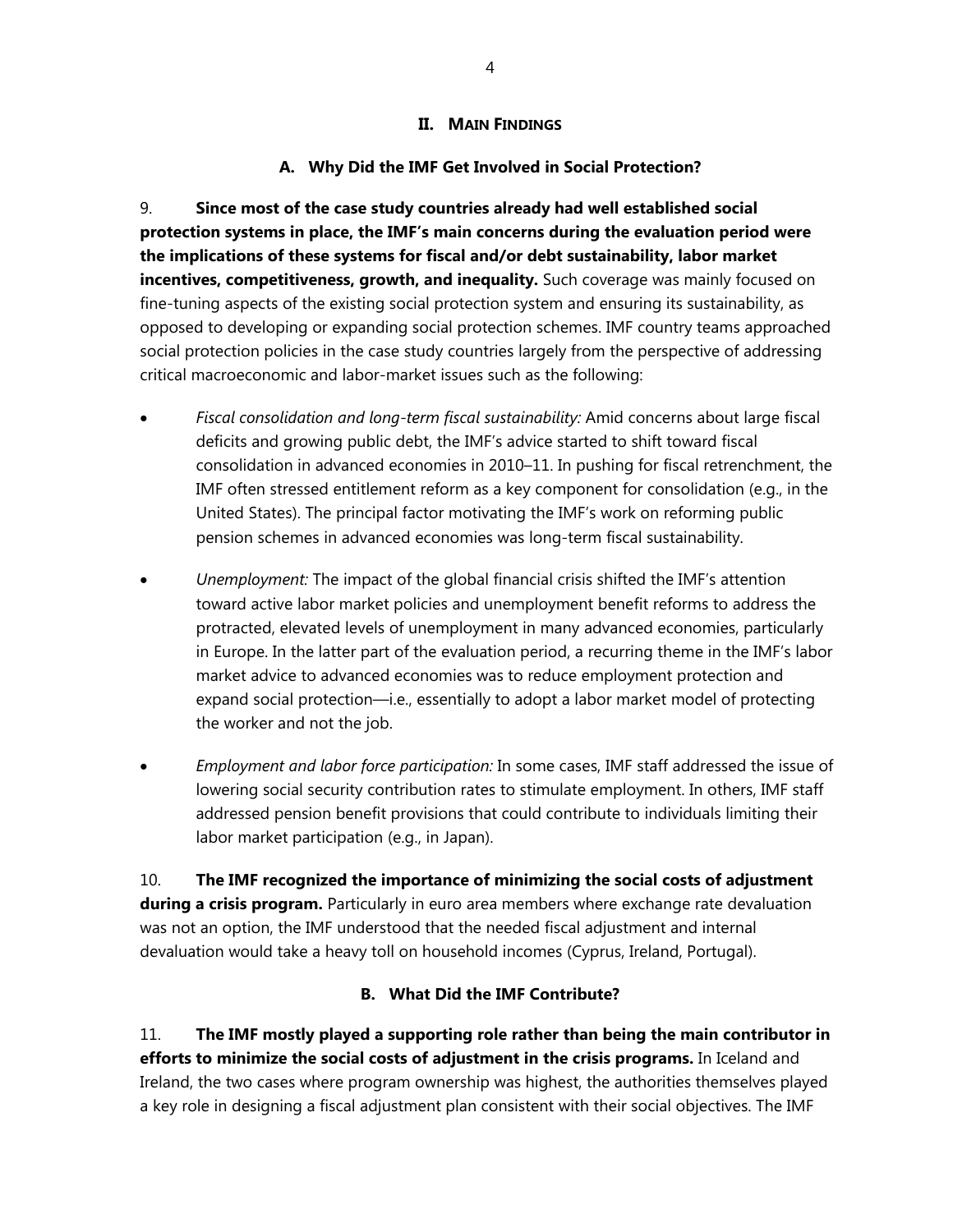was supportive of their plans, although it endorsed Iceland's social model but urged Ireland to move away from universalism. In Cyprus and Portugal, where cuts to pensions and other social benefits had to be made, IMF staff had to address politically contentious issues regarding how to distribute the burden of the cuts. While the evidence gathered by this evaluation indicates that IMF staff made efforts to shield those at the lowest end of the income distribution, the final policy decisions may not always have reflected those efforts.

12. **Without the World Bank to take the lead on specialized and detailed advice on pension and social security reforms, the IMF provided some TA in this area to the crisisstruck program countries.** At the same time, the IMF was partnered with the EC (and the ECB, forming the so-called Troika) and was required to square its policy proposals with them.<sup>6</sup> The Fiscal Affairs Department (FAD) fielded TA missions to Cyprus and Portugal to develop options for short-term rationalization of public expenditures (including pensions and other social protection expenditures) in support of fiscal consolidation.<sup>7</sup> In the case of Cyprus, an FAD TA mission team of IMF staff and external experts developed a proposal for reforming the social protection system (a structural benchmark under the 2013 Extended Fund Facility (EFF) supported program)—a task normally led by the World Bank in the vast majority of low- and middle-income countries where similar program conditionality was established.

13. **In the surveillance context, the IMF's main contribution was to add its analysis to an often lively ongoing policy debate in the country on social protection issues.** Pension reform loomed large in Article IV discussions. Labor market reforms were another area where the IMF actively contributed to the policy debate, particularly in Europe but also in other advanced economies facing high unemployment in the wake of the global financial crisis. Depending on country specifics, IMF staff also ventured into other social protection-related issues such as housing assistance (e.g., Ireland), health care insurance (e.g., the United States), and labor market dualism (e.g., Japan and Korea).

14. **The IMF's analysis initially came from a narrowly macroeconomic rather than a social perspective, but took on a broader vision later in the evaluation period.** For example, while IMF staff addressed fiscal sustainability associated with existing pension systems, they usually did not address social issues such as the extent of pension coverage in the population or the adequacy of the pension replacement rate; the social sustainability of the pension system was rarely analyzed. Similarly, analysis of labor markets looked at implications for participation and growth. However, over time the IMF's analysis broadened to take on a wider range of concerns related to the impact of policies on inequality and social cohesion.

<sup>&</sup>lt;sup>6</sup> There was no evidence of the Fund collaborating with the Organisation for Economic Co-operation and Development (OECD) on social protection issues in these programs.

 $7$  A World Bank social protection specialist was part of the TA mission team to Portugal.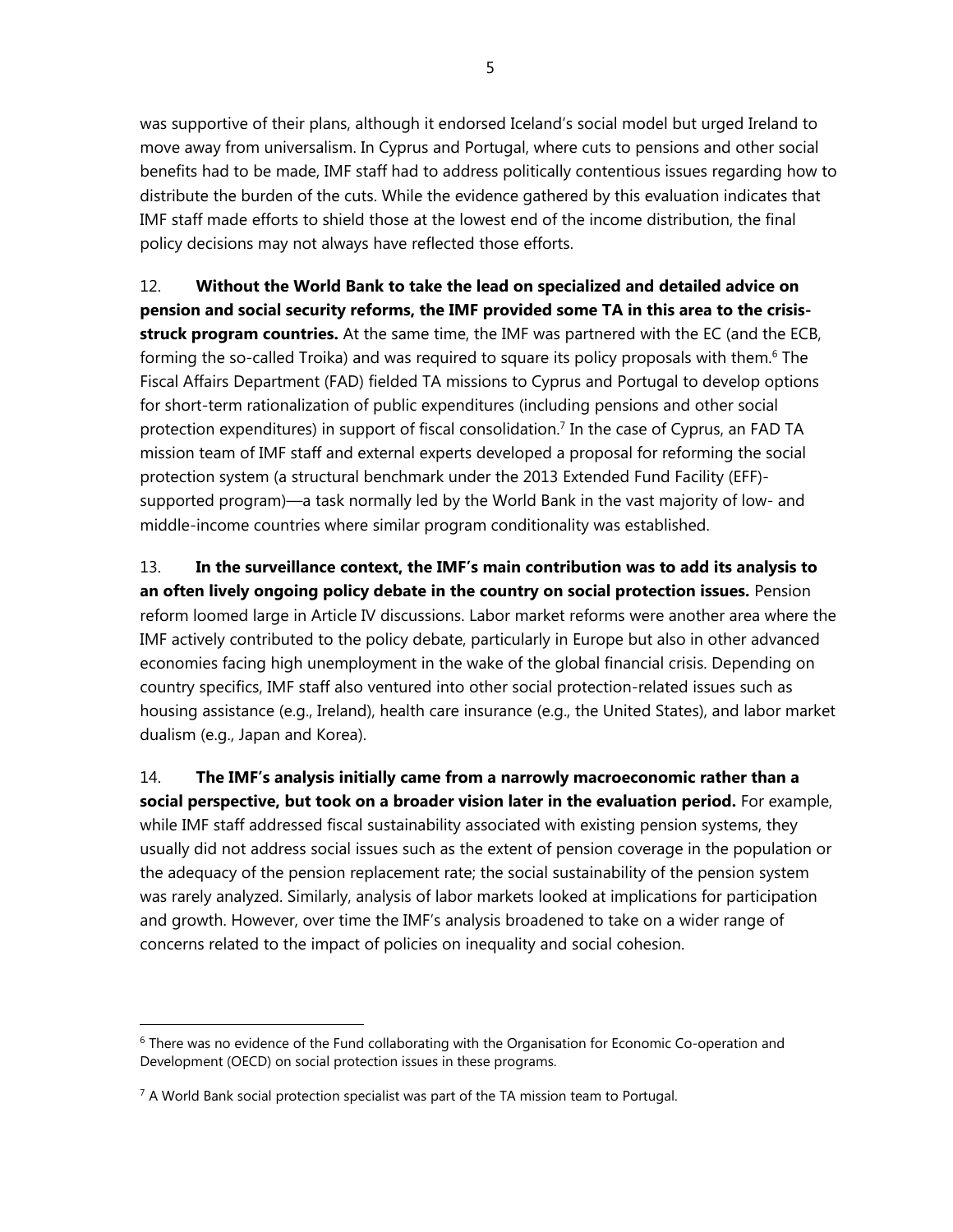15. **The IMF's analytical work was viewed by country officials as being of variable quality, particularly as it extended its range to broader issues beyond the Fund's core macroeconomic expertise** and to link social protection with some of the newer areas of IMF emphasis, such as addressing income inequality. In some cases, the IMF's work was seen as sophisticated and cutting edge, but on other occasions the analysis was seen as simplistic and not adequately reflecting cross-country variations in social structures or differences in social preferences.

## **C. How Effective was the IMF's Involvement?**

16. **In the program context, the authorities found the IMF's involvement to be generally helpful in ensuring that vulnerable groups were protected from adverse impacts of adjustment measures.** As noted above, the IMF's role in social protection during the programs in Iceland and Ireland was largely a supporting one. The IMF's role in Cyprus was more direct, including program conditionality and TA to support the successful implementation of a guaranteed minimum income (GMI) scheme to support vulnerable groups affected by the crisis. In Portugal, the IMF called for lower and more targeted social benefits, exemption of protection of low-income earners from pension cuts, and active labor market policies to reduce high youth unemployment; however, some of the IMF-supported cuts in social benefits were overturned by the Constitutional Court, highlighting the pitfalls inherent in attempting such politically controversial reforms in a crisis program. Some country officials suggested to the IEO that in retrospect, the IMF did not fully appreciate social and political aspects of reform measures and should have relied more on the EC in designing social protection policies.

17. **Country authorities interviewed for this evaluation expressed mixed views about the IMF's effectiveness in the surveillance context.** When the IMF's recommendations on social protection came across as formulaic, they were often seen by the authorities as not being particularly relevant in their country circumstances. When IMF country teams delved more deeply into the issues (including meeting with the appropriate country experts on those matters), and presented critical analysis in a sensitive way, pointing out inequities, misallocations, and best practices, their work was considered to have value-added in informing the policy debate in the country. The IMF's policy advice had less immediate impact on policy implementation outside the program context, given that these issues are widely studied and subject to contentious political debate. There is also an issue of how well IMF analysis was followed up with outreach to strengthen its impact, particularly when recommendations were at variance with government policies.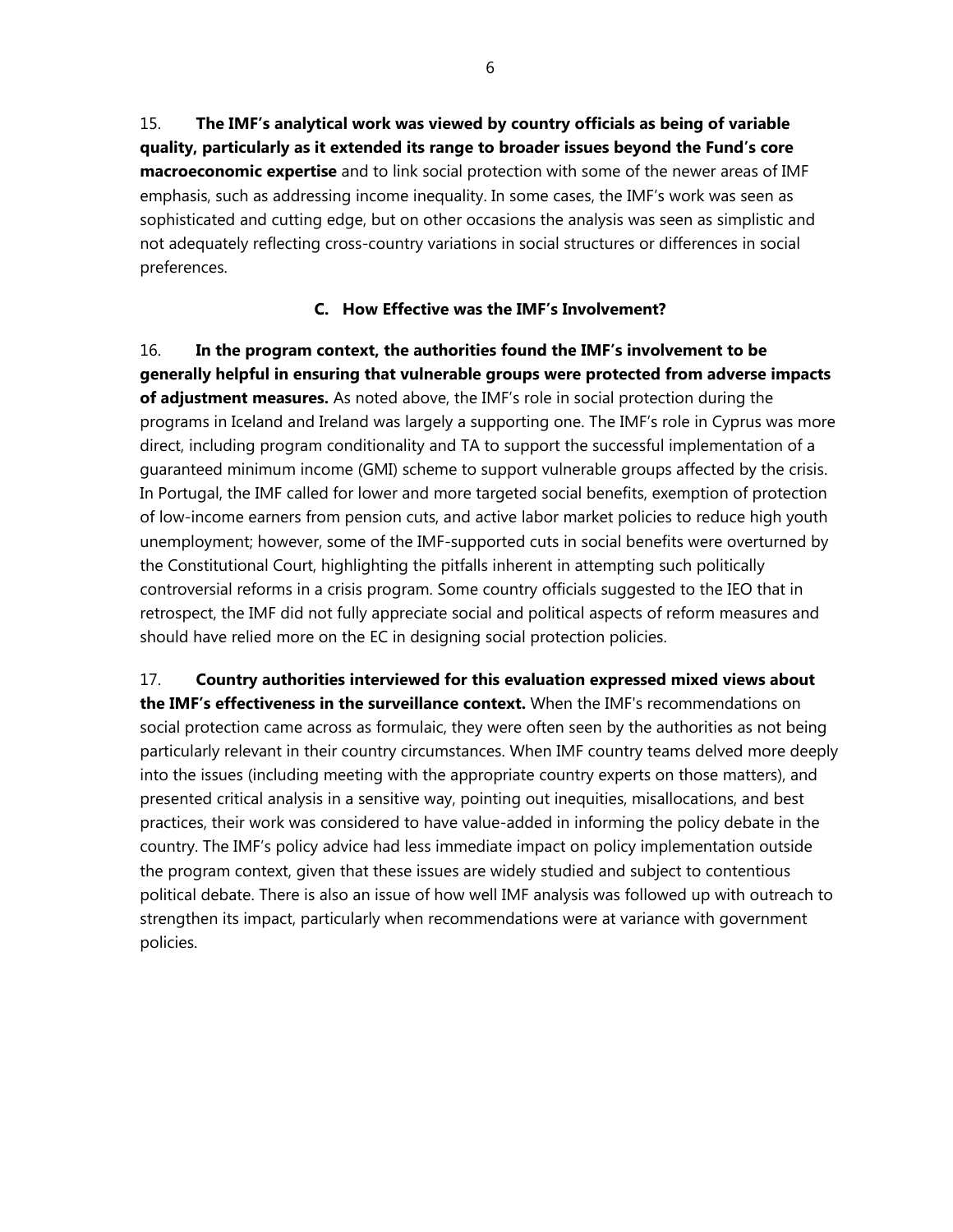## **III. COUNTRY CASES**

## **A. Cyprus**

18. **During the evaluation period, pension reform and the implementation of a new GMI scheme featured prominently in the IMF's advice on social protection in Cyprus.** The IMF continuously called for the reform of the national pension and healthcare systems in Cyprus, which the Fund viewed as fiscally unsustainable. In the three-year EFF-supported program approved in May 2013, social protection was a central pillar with structural benchmarks on protecting vulnerable groups through better targeted social assistance and the implementation of a new GMI scheme.

19. **The IMF had extensive discussions on pension issues with the authorities in Cyprus in the early part of the evaluation period.**<sup>8</sup> IMF staff considered pension reform a key ("urgent") policy issue during the 2006 Article IV consultation, and recommended that "[b]esides raising the retirement age back to 65, periodic automatic adjustments should be built in to ensure that the system keeps up with demographic trends" (IMF, 2007a). A 2007 SIP provided analytical support for the IMF's recommendations on pension reforms (Hoffmaister and others, 2007). The paper was motivated by estimates of the EC's Aging Working Group, which projected that pension expenditure as a share of GDP in Cyprus could rise rapidly from among the lowest in the EU in 2004 to among the highest by 2050, due to declining fertility rates and increasing life expectancy. Based on simulations of an overlapping-generations model, Hoffmaister and others (2007) called for additional parametric reforms—beyond the reforms envisaged in the authorities' Convergence Program—including a further increase in retirement ages, switching from wage indexation of pension benefits to price indexation, and lowering the lump-sum payment awarded at retirement. The paper pointed out that public pensions would still be generous after these changes and "welfare would improve for future generations" (Hoffmaister and others, 2007).

20. **The authorities had some reservations about the IMF's recommendations.** While they also recognized that "the biggest long-term challenge [was] the demographic shock and its possible impact on the social security system," they pointed to the political sensitivity of raising the retirement age and eliminating wage indexation (IMF, 2007a). Reassured by low public sector debt, they were more interested in measures to raise contribution rates and reverse the decline in the fertility rate (citing the successful example of France). Nonetheless, the authorities found the IMF "instrumental" in Cyprus' reform process and regarded IMF TA on improving the budgetary framework "very targeted and helpful" (IMF, 2007a).

21. **The IMF was somewhat critical of the pension reforms introduced in 2009.** The Social Security Fund reform, which was adopted by the Cyprus Parliament in April 2009, included measures that increased contribution rates and tightened eligibility criteria, as well as a plan to

<sup>8</sup> See Heller (2017).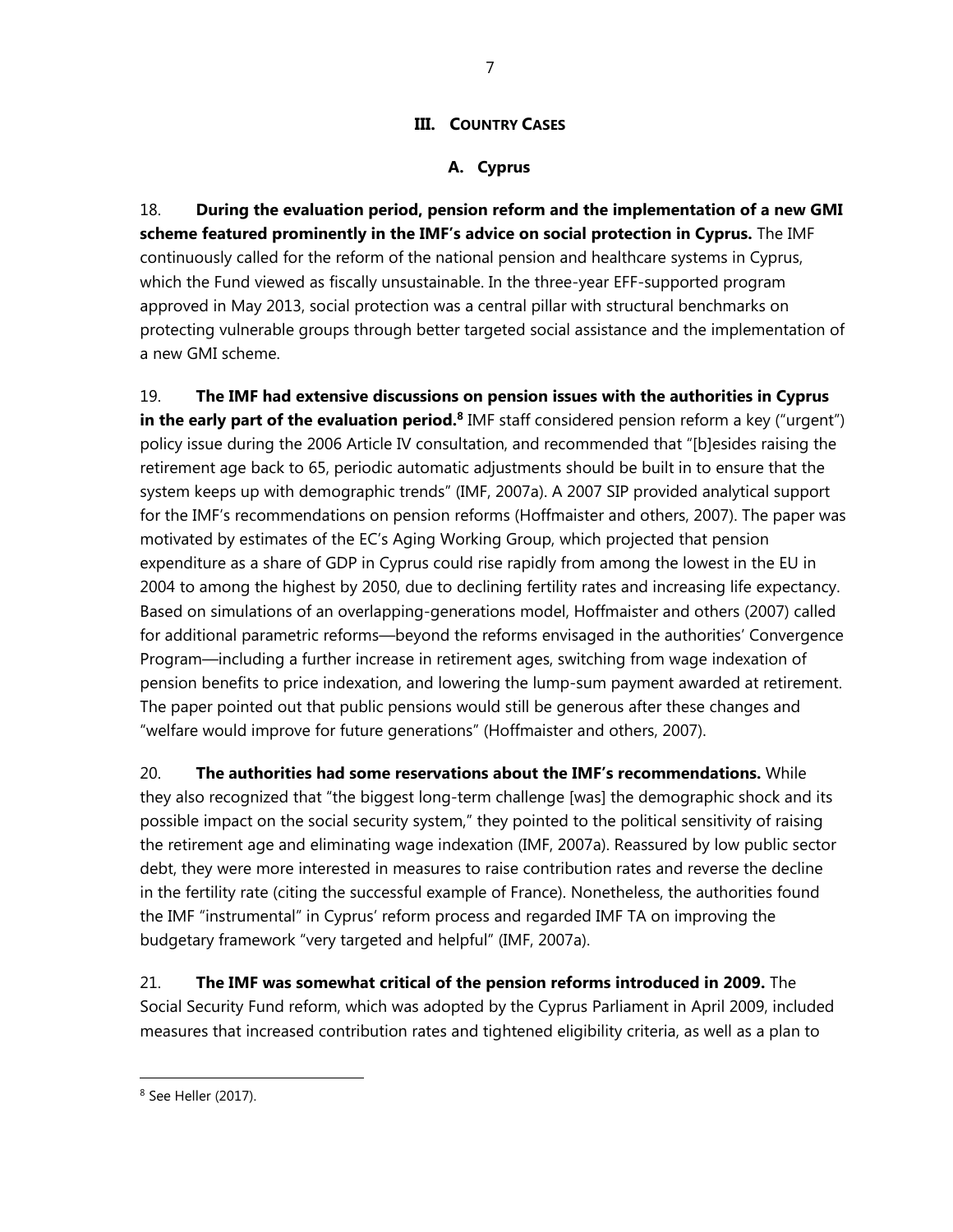set up an independent body to manage public pension fund assets. Staff acknowledged that the reforms would address long-term fiscal sustainability concerns through 2050, but believed that they were "disproportionately burdensome to workers and competitiveness," and that additional reforms would become necessary over time (IMF, 2009e). At the Executive Board discussion, the passage of the pension reform was welcomed by Directors although a few Directors agreed with staff that additional reforms "may be necessary in the future" (IMF, 2009e). The authorities, however, considered that the reform was sufficient and had "settled the issue for a considerable period," while stressing the need to move on to other structural reforms, such as decentralization of the public health system (IMF, 2009e). In the 2010 Article IV consultation, staff again called for further reforms of the pension system, noting that the 2009 reform was a first step but more fundamental reforms were needed to prevent the pension system from increasing the strain on public finances (IMF, 2010e).

# 22. **When the global financial crisis affected Cyprus in 2009, the IMF began to call for more targeted social assistance.**

- The 2009 Article IV discussions centered on policies to manage short-term risks without endangering medium-term sustainability and the need for "living within means" (IMF, 2009e). Staff were concerned about the authorities' hiring plans and wage increases, as well as other spending plans, which they viewed as "neither timely, temporary, nor targeted" (IMF, 2009e). However, staff's call for "targeted social support measures" was general and without specifics, with a vague reference to revisiting "untargeted schemes that were introduced in the past" (IMF, 2009e).
- As the economy contracted and the fiscal balance turned from a small surplus to a deficit of some 6 percent of GDP in 2009, staff advised the authorities to achieve their stated goal of reducing the deficit to 3 percent of GDP by 2012 through reductions in the government wage bill and "better targeting of social transfers" (IMF, 2010e). According to the 2010 Article IV staff report, social transfers accounted for an estimated 30 percent of public expenditure or 14.4 percent of GDP in 2010. The staff report discussed how to reduce this spending by reforming the Cost-of-Living Allowance (COLA) system, but did not discuss which social transfers were poorly targeted or how to target them better.
- At the time of the 2011 Article IV consultation, the authorities announced that they had improved the targeting of social transfers based on income criteria.<sup>9</sup> The staff report included an itemization of "an array of poorly targeted social benefits" amounting to 5.5 percent of GDP in 2010 (much less than the 14.4 percent of GDP listed in the previous staff report). These benefits included non-contributory social welfare benefits and social pensions, child grants, special grants to pensioners, housing grants, educational grants

 $9$  In October 2011, the government introduced a package of measures to restore market confidence, including a six-month freeze of COLA adjustments for public servants and improved targeting of social transfers.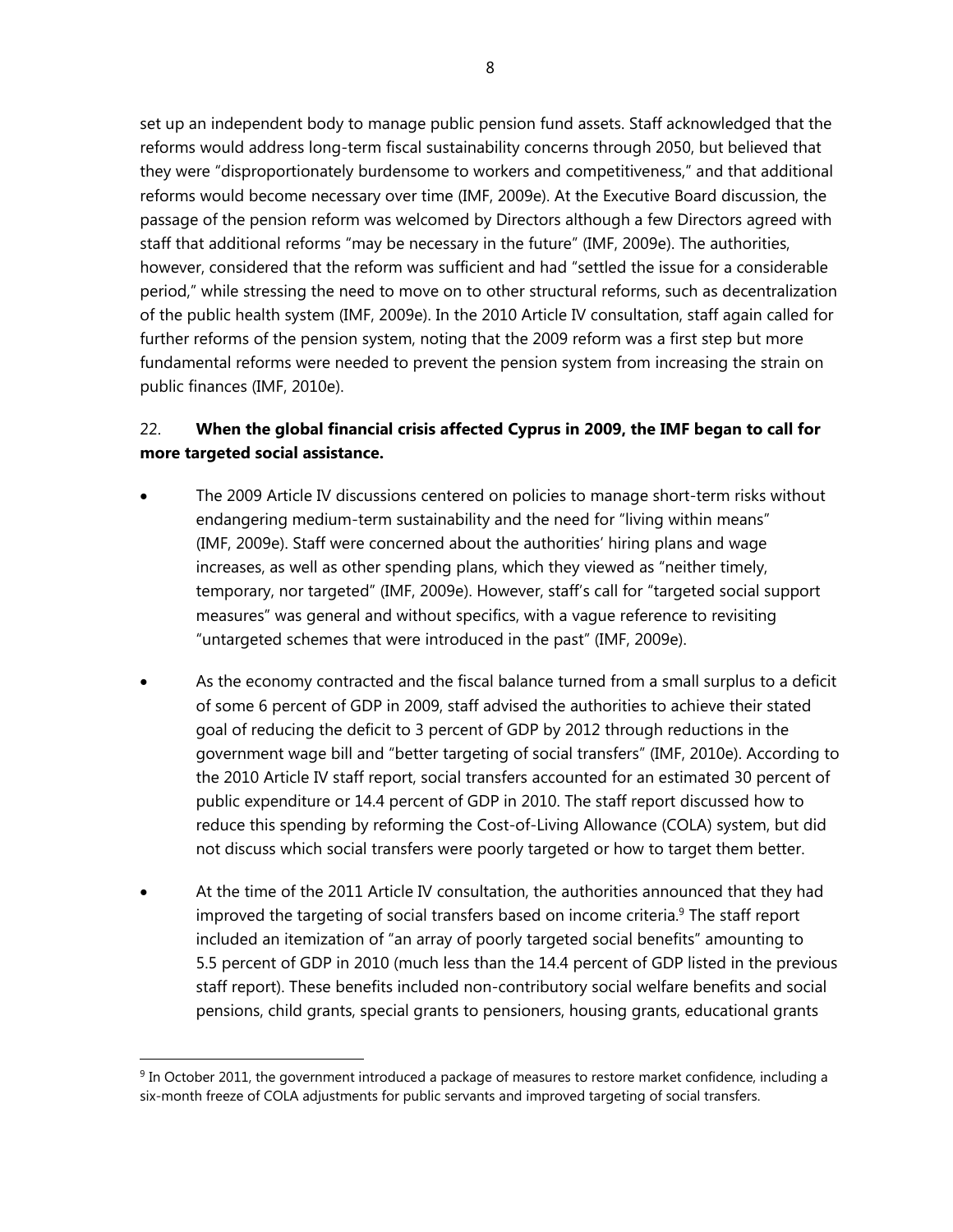and scholarship benefits, and other items. IMF Executive Directors applauded these adjustments measures as a "credible signal of the authorities' commitment to mediumterm fiscal consolidation" (IMF, 2011h).

23. **The IMF became more actively involved in social protection after Cyprus requested financial assistance in 2013.** Cyprus went into recession in 2011, followed by a severe banking crisis a year later, as its large banking sector (about eight times of its economy at the time) was considerably exposed to Greece. Unlike in other crisis-hit European countries, the resolution to the banking crisis was not based on a government bailout, but rather on a private-sector "bail-in" approach, which implied substantial haircuts for creditors, including Cypriot depositors, and the closure of a large Cypriot bank. In May 2013, the Executive Board approved the country's request for a three-year EFF arrangement in the amount of SDR 891 million (563 percent of quota, about €1 billion). $10$ 

## 24. **The IMF was concerned about the impact of adjustment policies on vulnerable**

**groups.** The EFF-supported program included tough financial and fiscal policies to restore financial stability and place debt on a sustainable downward path. The first pillar of the program involved the restructuring and recapitalization of the two largest insolvent Cypriot banks through the "bail-in" of bank creditors. The second pillar of the program entailed a comprehensive fiscal consolidation plan underpinned by structural fiscal reforms.<sup>11</sup> The consolidation measures amounted to about 12 percent of GDP during 2013–18, to achieve a primary fiscal surplus of 4 percent of GDP by 2018. According to IMF staff and government officials interviewed by the IEO, the IMF was concerned about the impact of these adjustment policies on vulnerable groups, including the working poor, who might fall through the cracks of the extensive but poorly targeted social protection system. Moreover, the IMF team was keen to avoid the social fallout that was experienced earlier in Greece. These concerns were acutely shared by the authorities.

25. **To address its concern for vulnerable groups, the IMF pressed for better targeted social benefits.** The EFF-supported program included structural conditionality on social protection, most importantly on the reform of the social welfare system and the implementation of a new GMI scheme (Table 1). Staff observed that while social protection spending in Cyprus had increased "significantly" over the past decade, there had been "significant leakage to richer groups," giving as an example the fact that less than 15 percent of child benefits and less than 10 percent of student grants went to the poorest quintile of the population (IMF, 2013b). They attributed the leakage to inefficiencies due to "a scattered allocation of responsibilities across ministries and agencies" and "inadequate means testing" (IMF, 2013b). The authorities shared

 $\overline{a}$ 

9

<sup>&</sup>lt;sup>10</sup> The European Stability Mechanism (ESM) contributed about €9 billion. Program monitoring was conducted by the IMF, the EC, and the ECB through their respective Memoranda of Economic and Financial Policies.

 $11$  According to the staff report for the program request, a parametric pension reform introduced in January 2013 had "significantly improved the long-term viability of the pension system" (IMF, 2013b).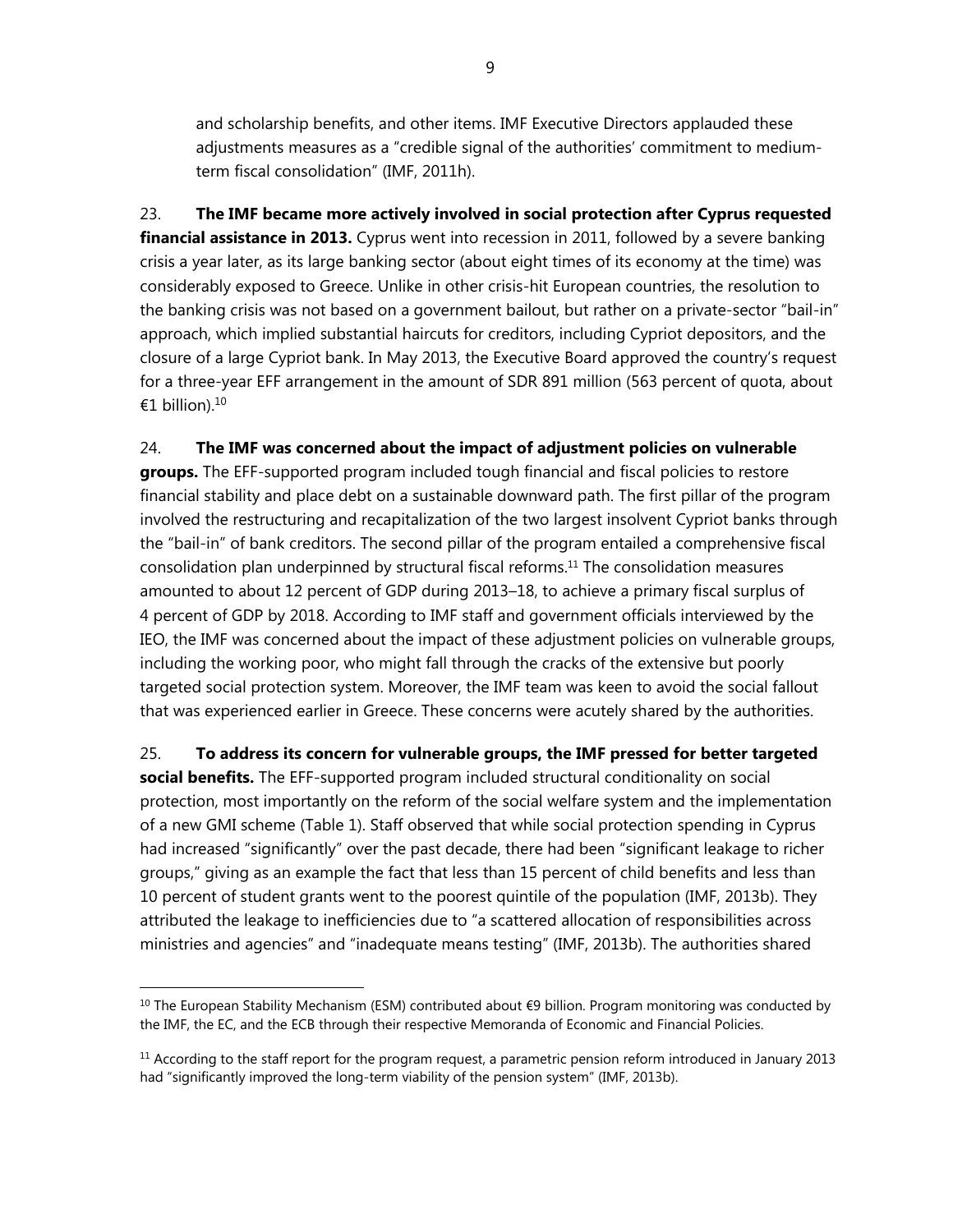staff's assessment and committed to developing an action plan by end-June 2013 to reform the social welfare system to minimize overlaps in benefits and improve targeting (IMF, 2013b).<sup>12</sup> The program included the implementation of this reform by end-2013 as a structural benchmark.

26. **The IMF and the EC had a coordinated approach to social protection during their concurrent programs.** The social welfare reform measures were specified in greater detail in the Memorandum of Understanding (MOU) on Specific Economic Policy Conditionality for the EC (IMF, 2013b; 2013g). The MOU for the EC laid out the monitoring and review process of key intermediate steps in the areas of pension reform and reforms of social assistance and the social safety net. In the latter area the focus was on consolidation and streamlining of existing benefits, improved targeting, $13$  and the introduction of the GMI scheme.

| Structural benchmark (unless otherwise specified)                                                                                                                                                                                                                                                   | Date introduced                  | Result                                            |  |
|-----------------------------------------------------------------------------------------------------------------------------------------------------------------------------------------------------------------------------------------------------------------------------------------------------|----------------------------------|---------------------------------------------------|--|
| 1. Rationalization of housing benefits (prior action).                                                                                                                                                                                                                                              | Initial program<br>(May 2013)    | Met.                                              |  |
| 2. Adoption of measures to improve the targeting of<br>social assistance, consolidate welfare programs, and<br>streamline administrative cost; by end-December 2013.                                                                                                                                | Initial program<br>(May 2013)    | Benchmark revised in first<br>review.             |  |
| 3. Implementation of a new social welfare system to<br>improve the targeting of social assistance, consolidate<br>welfare programs, and streamline administrative cost; by<br>end-June 2014.                                                                                                        | First review<br>(September 2013) | GMI introduced in July 2014.                      |  |
| 4. Approval by the Council of Ministers of the final design<br>of the reformed social welfare system, including the<br>decisions on the type, level and eligibility criteria for GMI<br>and any remaining benefits, consistent with the 2014 and<br>medium term budget ceilings; by end-March 2014. | Second review<br>(December 2013) | Government approval<br>obtained in mid-June 2014. |  |

27. **The IMF became involved in the design of the social protection system in Cyprus, especially the new GMI scheme.** Two FAD TA missions in 2013 provided the analytical and technical basis for IMF policy advice on a new GMI. The TA teams included external experts.

 $12$  The authorities also committed to continue their reforms of the general insurance pension scheme and the public sector occupational pension scheme to ensure their financial viability.

 $<sup>13</sup>$  The targeting improvements, which aimed at reducing the total number of beneficiaries while protecting the</sup> most vulnerable, involved: (i) the introduction of a common definition of income sources, financial assets, and movable and immovable property, to be taken into account for means-testing, so as to ensure consistency across different benefit schemes; and (ii) the introduction or tightening of means-testing criteria, on the basis of the above definition, for benefit provision and continued access to benefits by lowering income thresholds, accounting for wealth such as financial assets, movable and immovable property, and broadening the sources of income to be taken into consideration.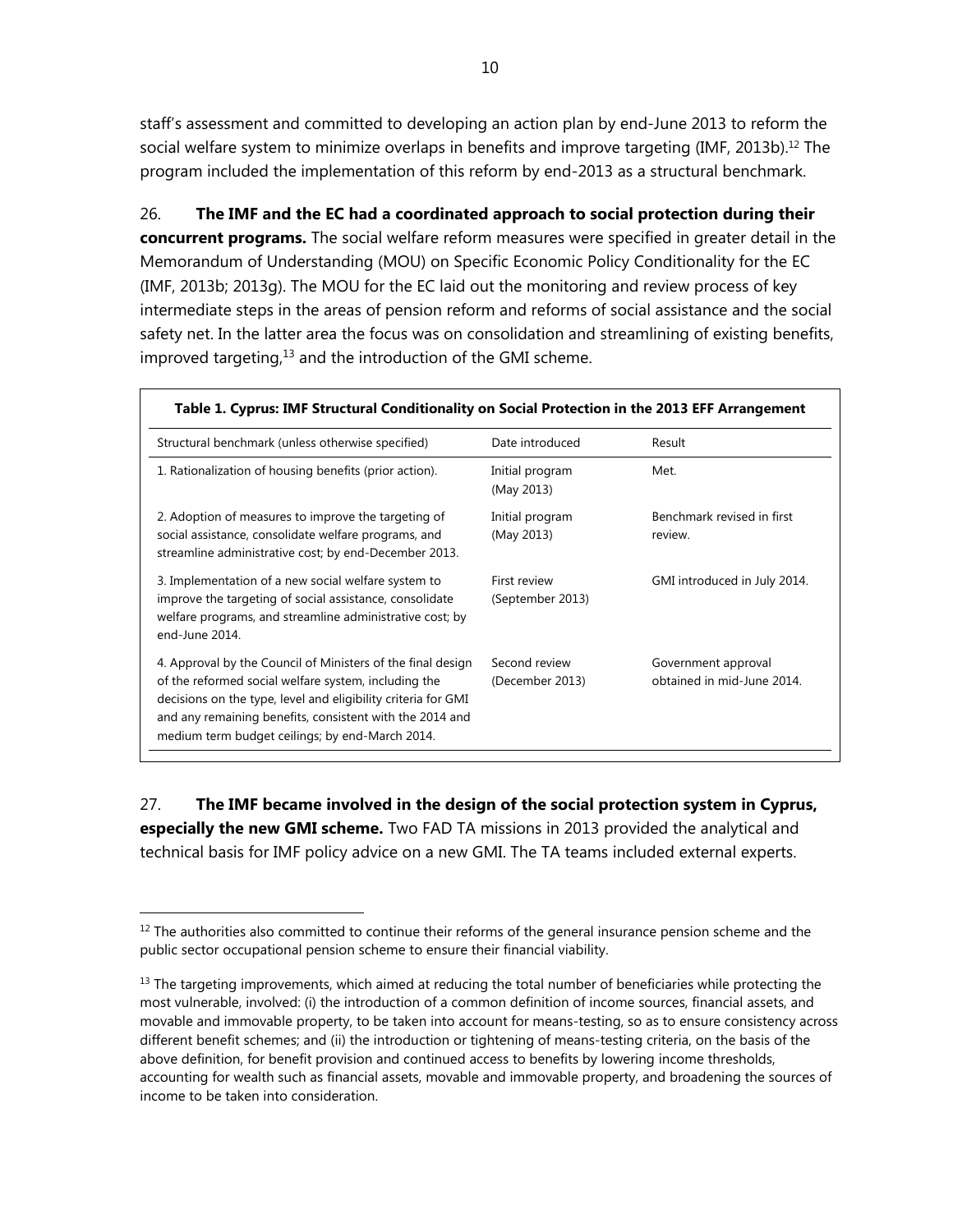- The first TA mission, which took place in the beginning of 2013 (just before the staff-level agreement was reached on the EFF arrangement), evaluated social spending in the context of a broad public expenditure review. The TA team noted that social protection benefits were not sufficiently targeted to those most in need. It recommended that expenditure savings generated through better targeting and the scaling back or elimination of some social benefits could be used to finance an expansion of active labor market programs to better address the social challenges resulting from the economic downturn, in particular, the rise in unemployment.
- The second TA mission visited Cyprus in June 2013 (soon after the EFF arrangement was approved by the IMF Executive Board), to develop a proposal for the reform of the social protection system in the face of increasing unemployment and decreasing household incomes.14 The TA team evaluated various components of the social protection system, including the unemployment benefit system, the public assistance program (which was transformed into a GMI program), active labor market programs, etc. The team discussed design issues and experiences from other countries. The team proposed to leave the existing unemployment benefit system unchanged, but advised the authorities to consolidate, streamline, and target other social benefits, in order to generate additional fiscal space to finance the scaling-up of the GMI program. Members of the TA team told the IEO that they worked so closely with the authorities that the TA report was essentially a joint product.

## 28. **IMF staff made efforts to follow up on the status of the welfare reform measures.**

At the fifth, sixth, and seventh reviews in June 2015, IMF staff reported that the GMI had been introduced in July 2014 and indicated that the authorities would "carefully monitor the implementation of the new social welfare system including an assessment of targeting accuracy and coverage of the GMI, as well as building a national benefit registry to detect and prevent abuse" (IMF, 2015e). At the ninth review in January 2016, staff reported that the authorities had prepared plans to unify the legislative and administrative framework for all disability benefits and had built a registry of benefits and cross-checked it with other databases. As for the assessment report of the implementation of the GMI, the staff report indicated that: (i) the authorities had shared preliminary information with the mission in November 2015 but no report had been prepared; and (ii) the authorities had not yet initiated an examination of the overall welfare reform to identify potential efficiency gains from the consolidation of all information on welfare programs (IMF, 2016a). FAD staff informed the IEO that they were unable to obtain further information on the progress with the GMI program implementation in 2016.

# 29. **Overall, both staff and the authorities felt the IMF's involvement in social protection in Cyprus had been effective.** In an *IMF Survey* article shortly after Cyprus exited the

-

<sup>&</sup>lt;sup>14</sup> The team included IMF experts on GMI, active labor market policies, and fiscal issues, as well as an expert from the World Bank on GMI.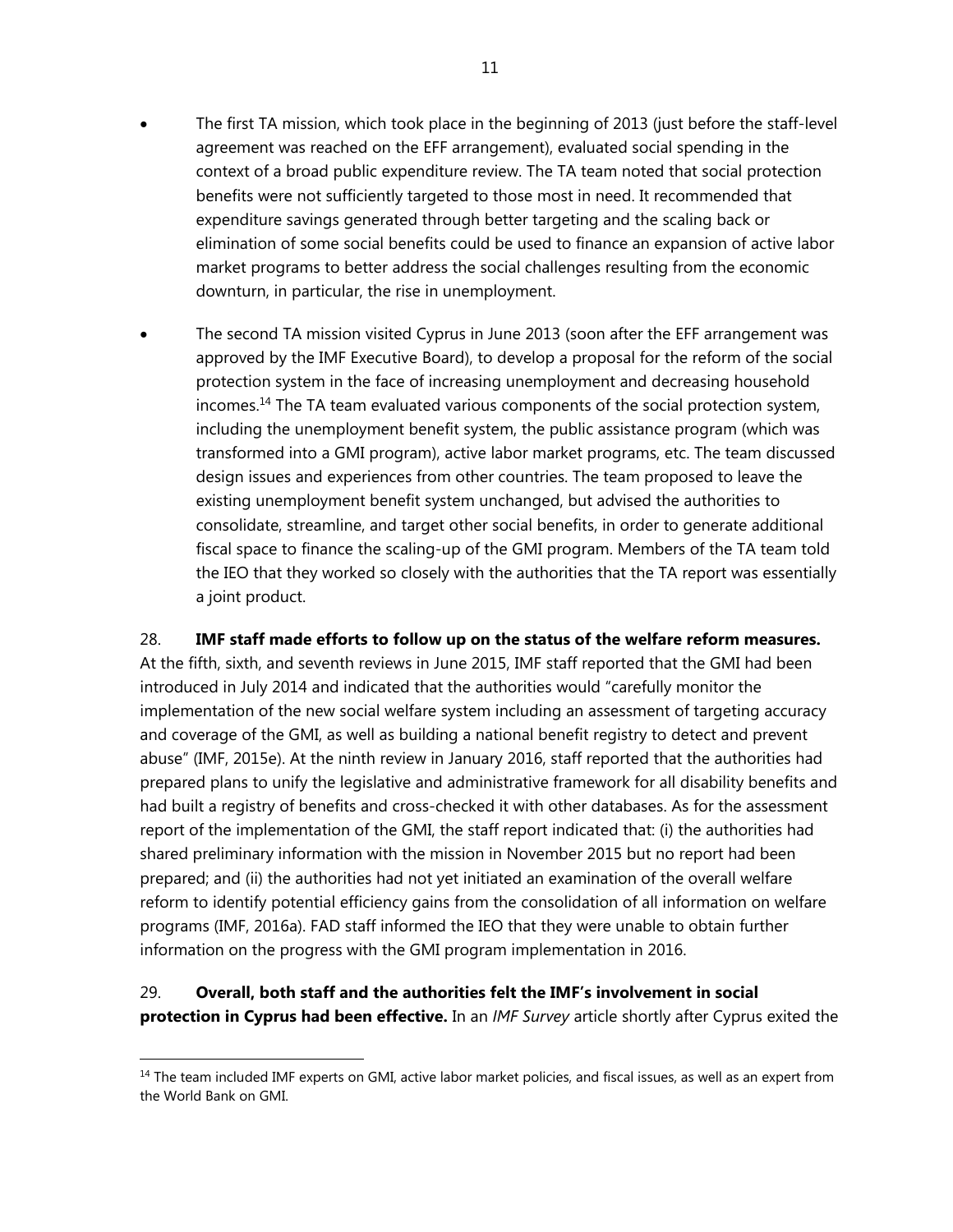EFF arrangement in March 2016, the country team reflected on the main achievements of the program: "On the fiscal front, the Cypriot authorities carried out a strong fiscal adjustment under difficult economic circumstances. At the same time, they also took care of the most vulnerable by adopting a well-targeted income support scheme. As a result, while overall public spending was reduced, the vulnerable received adequate assistance."<sup>15</sup> Country authorities interviewed for this evaluation viewed the IMF's involvement favorably, noting that the IMF-supported program provided an opportunity to push through social welfare reforms that had been on the radar screen of policymakers for a long time. According to them, IMF staff "knew exactly what needed to be done" and Cyprus was a "cooperative partner."

#### **B. Iceland**

30. **Iceland experienced a severe economic and financial crisis in 2008.** Its banking sector collapsed. Public finances deteriorated as a result of the banking crisis. The unemployment rate rose rapidly as output contracted. With the housing bust and large depreciation of the krona, households with mortgages (especially those denominated in euros or Swiss francs) saw their equity wiped out and their debt skyrocket. In November 2008, the IMF approved a two-year SDR 1.4 billion (about US\$2 billion or 1,190 percent of quota) Stand-By Arrangement (SBA) to support the country's program to restore confidence and stabilize the economy. To alleviate the social impact of the crisis, the IMF-supported program tried to achieve fiscal adjustment and debt restructuring without compromising Iceland's Nordic system of social benefits.

31. **There was little discussion of social protection by the IMF before the onset of the crisis.** This was not surprising, given that Iceland was experiencing robust economic growth, with a sound fiscal position and a very low unemployment rate (below  $1\frac{1}{2}$  percent). Furthermore, unlike most other advanced economies, pension reform and the demographic challenges of aging were rarely on the table in Article IV discussions, likely reflecting the fact that Iceland's pension system relies only minimally on a public pillar and thus has limited direct fiscal implications.<sup>16</sup>

32. **One issue raised by the IMF pre-crisis with a social dimension was reform of the Housing Financing Fund (HFF), but the main objective was to reduce market distortions.** The HFF was set up to promote home ownership, particularly among low-income or remote households. Concerned by the HFF's increasing dominance in the residential mortgage market, during the 2007 Article IV consultation the IMF called for reforms to "permanently remove the distortion" created by the HFF by separating from it the social component that provided targeted support for the needy. Specifically, staff recommended that the social lending aspect of the HFF

<sup>15 &</sup>quot;Cyprus Turns Economy Around, Successfully Exits IMF Program," *IMF Survey*, March 15, 2016.

<sup>&</sup>lt;sup>16</sup> The Icelandic pension system consists of three pillars: a tax-financed public pension, a compulsory second pillar, and voluntary private pensions. The public pension pillar is means-tested and provides a basic provision accounting for 15 percent of average earnings. The second pillar—the occupational pension—forms the cornerstone of the pension system and is a compulsory employer-employee-financed scheme.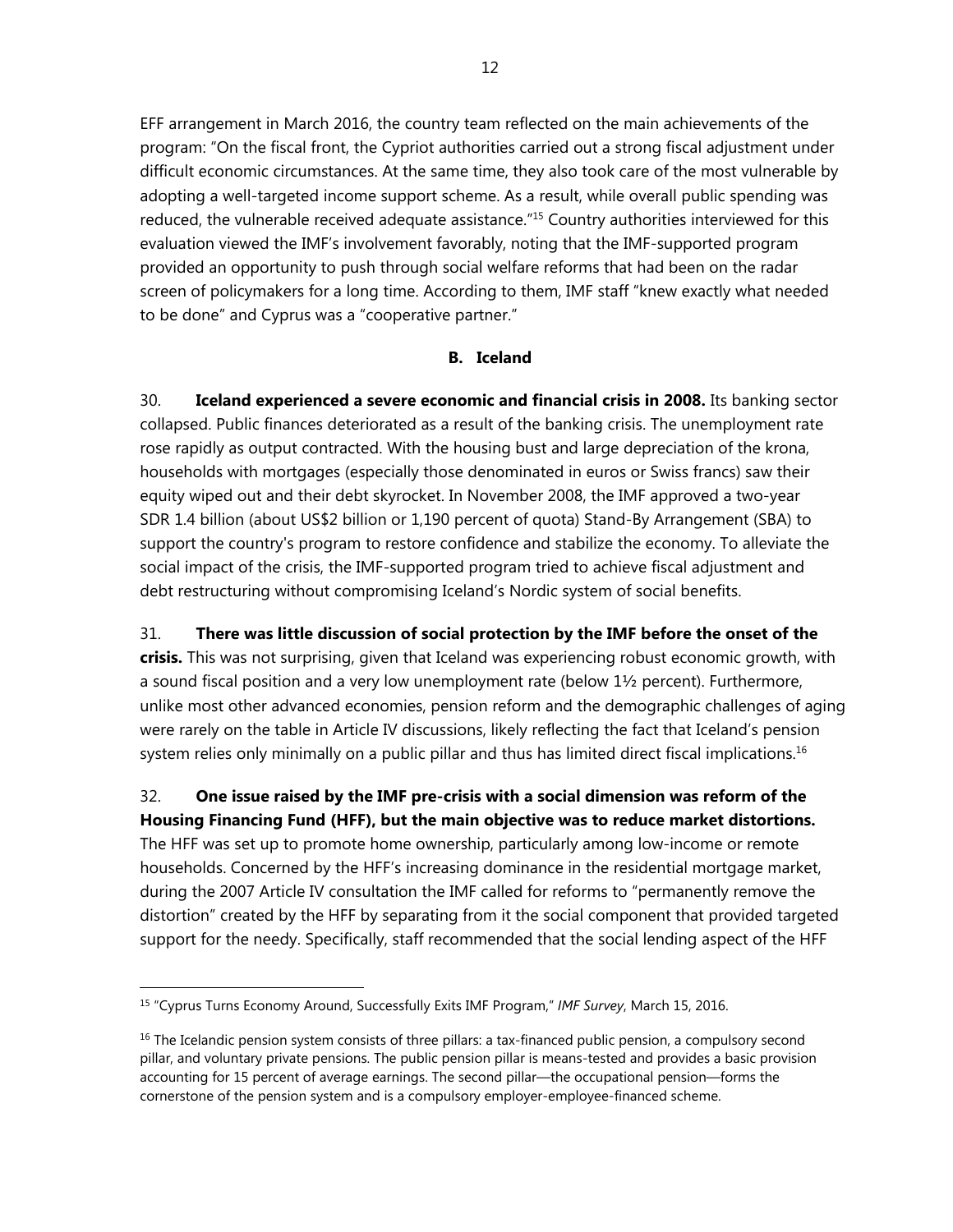should be more focused on the needy and channeled explicitly through the government budget (IMF, 2007d).

33. **In 2008, before the crisis erupted, the IMF was concerned with the budgetary implications of increases in social benefits.** The IMF urged the authorities to maintain a tight monetary policy and restrain the "highly expansionary" fiscal policy, to shore up confidence in the krona (IMF, 2008d). During the 2008 Article IV consultation—with the economy slowing but prior to the full-fledged global financial crisis—the IMF argued that while automatic stabilizers should be allowed to operate fully, the government should "resist pressures to boost spending, including on the wage bill and social benefits" (IMF, 2008d). The authorities did not follow staff's advice as they were more concerned about the risk of recession (IMF, 2008d).

34. **All this changed in late 2008.** In November 2008, Iceland became the first advanced country in more than three decades to enter an IMF-supported financial program, when the Fund approved a two-year SBA, totaling \$2.1 billion, under the IMF's fast-track emergency financing mechanism. In the request for the SBA, the IMF noted that Iceland was facing a "perfect storm" of at least five major shocks, one of which was to income and employment: "real wages are expected to fall by as much as 18 percent in 2008–2010, and unemployment is expected to jump to over 8–9 percent in 2010" (IMF, 2008c). At the same time, the IMF expressed confidence in Iceland's ability to cope with the shock due to its "strong political and social cohesiveness and a tradition of mobilizing broad political support for difficult policies" (IMF, 2008c).

35. **Social protection issues became an important part of the discussions as the crisis in Iceland unfolded, with the authorities leading the efforts and the IMF playing a supportive role.** The projected high fiscal cost of bank restructuring (estimated at 83 percent of GDP at the time) necessitated a medium-term fiscal consolidation program.<sup>17</sup> However, the IMF agreed with the authorities that automatic fiscal stabilizers (primarily related to the sharp increase in unemployment) should be allowed to work in full during the first year of the program (2009) to "cushion the recession that is in store" (IMF, 2008c). Staff supported the decision to delay the launch of the "ambitious" medium-term program of fiscal consolidation until 2010 (a structural condition). To assist the authorities in meeting this commitment, an IMF TA mission visited Iceland in January 2009 to help identify the key weaknesses in Iceland's fiscal framework. The authorities subsequently identified a number of measures to reduce transfer payments as a key part of the fiscal consolidation effort (IMF, 2009a).18 In an interview for the *IMF Survey* in

1

<sup>&</sup>lt;sup>17</sup> Direct state support to the financial sector ultimately amounted to some 34 percent of GDP, much lower than the initial estimates which, the authorities noted, were based on "extreme uncertainty."

 $18$  These measures included: reforming indexation of benefits to the elderly and those without an income; limiting maternity leave benefits; altering the means-testing for the elderly; and eliminating the government contribution to the rehabilitation fund for the disabled. Consideration was also to be given to further miscellaneous cuts in transfer payments.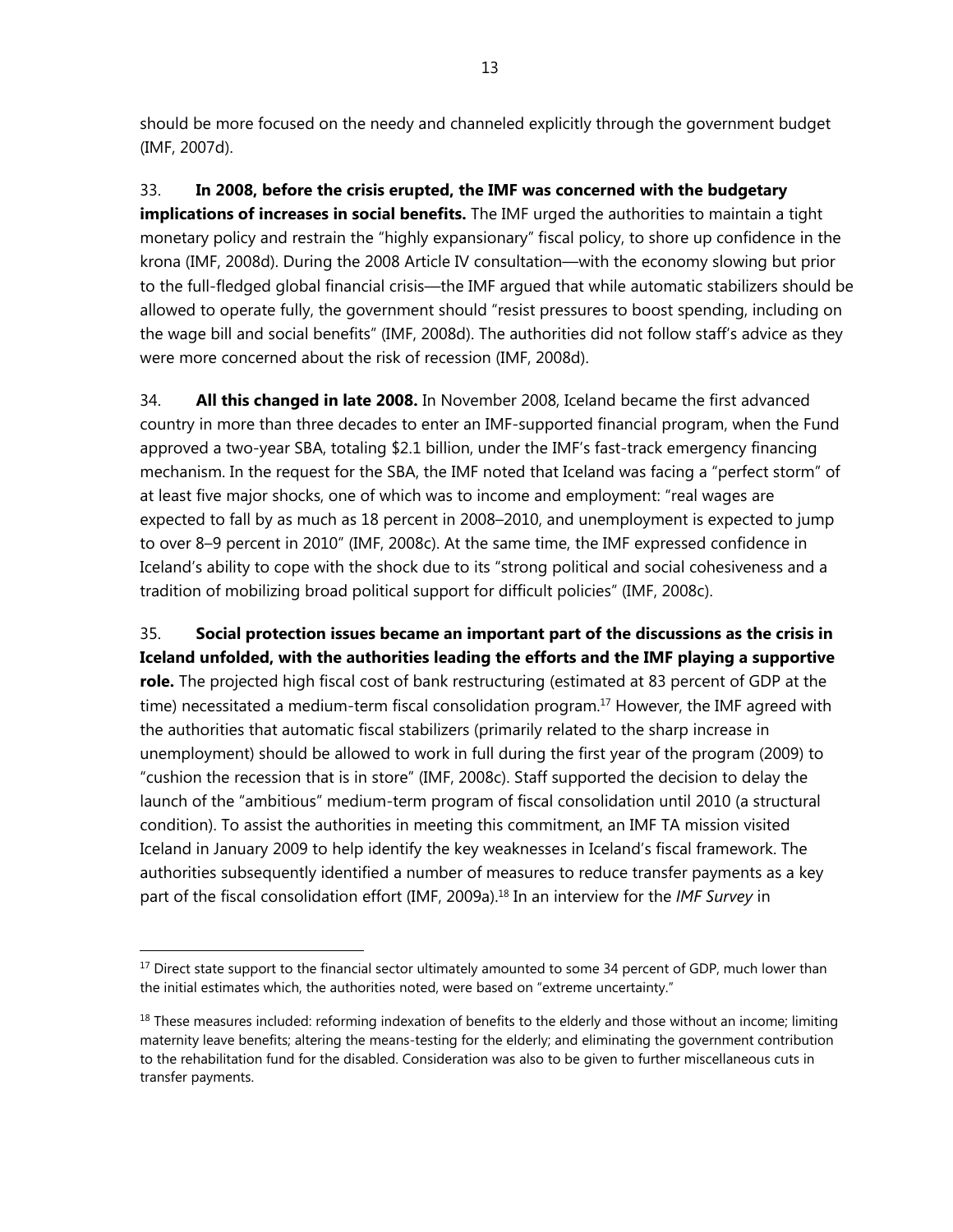February 2009, IMF staff expressed confidence that the program supported "adequate social protection" for those "most seriously hurt by the crisis."19

36. **By the fall of 2009, policy implementation had been set back by a "drawn-out political crisis" and the authorities and the IMF agreed that policies had to be recalibrated to support more rapid fiscal consolidation while protecting vulnerable groups.** With revenues having contracted more than envisaged and the need to adequately finance unemployment benefits, the IMF supported new measures introduced by the government, including increases in social security contributions, surtaxes on high incomes, halting the automatic indexation of social benefits, better means-testing of social benefits (especially childrelated, old age, and disability benefits) (IMF, 2009f). The IMF also supported the introduction of measures to protect distressed household debtors while allowing emergency post-crisis measures, like the moratorium on foreclosures, to lapse.<sup>20</sup> Staff interviewed for this evaluation believed it was "inconceivable" to force foreclosure on a large share of households. The IMF program thus focused on identifying "measures that would target those in need and enable borrowers to reduce their payments and remain in their homes."<sup>21</sup>

37. **The design of fiscal consolidation policies explicitly took into account the authorities' objective to preserve the basic Nordic welfare state model.** In an SIP on fiscal consolidation options for the 2010 Article IV consultation and third review (Maliszewski and Petrova, 2010), staff explicitly noted the authorities' desire to maintain the core elements of the Icelandic welfare state and provided fiscal consolidation options accordingly. In an *IMF Survey* article shortly thereafter, the mission chief agreed that "the desire to preserve a high degree of social protection ha[d] guided the fiscal adjustment efforts.<sup>"22</sup> In subsequent reviews, the IMF continued to support the authorities' commitment to its social welfare state. The government increased social spending in selected areas, such as interest subsidies to ease the debt burden on vulnerable households and developing mechanisms to provide additional social housing where necessary. Active labor market policies also received a boost in spending, particularly in light of a

<sup>19 &</sup>quot;IMF Backs Iceland as It Struggles with Uncertainty," *IMF Survey*, February 24, 2009.

 $20$  Households in Iceland were heavily exposed to the housing market crisis and to inflation-indexed and FX-denominated mortgages loans. At the time of the first program review, about 20 percent of Icelandic households had negative equity in their housing properties, and many others would encounter negative equity as housing prices could fall further. The temporary freeze on payments of FX-denominated mortgage loans was already lifted in April 2009 and the freeze on foreclosure was expected to expire in October 2009. The IMF and the authorities agreed that these measures had helped to prevent a housing market meltdown but could not be sustained. The IMF advocated voluntary mortgage workouts, and a specified framework for rescheduling for the more distressed households, including temporary debt relief based on repayment capacity.

<sup>21 &</sup>quot;Recovery in Sight for Iceland," *IMF Survey*, October 5, 2010.

<sup>22 &</sup>quot;Recovery in Sight for Iceland," *IMF Survey*, October 5, 2010.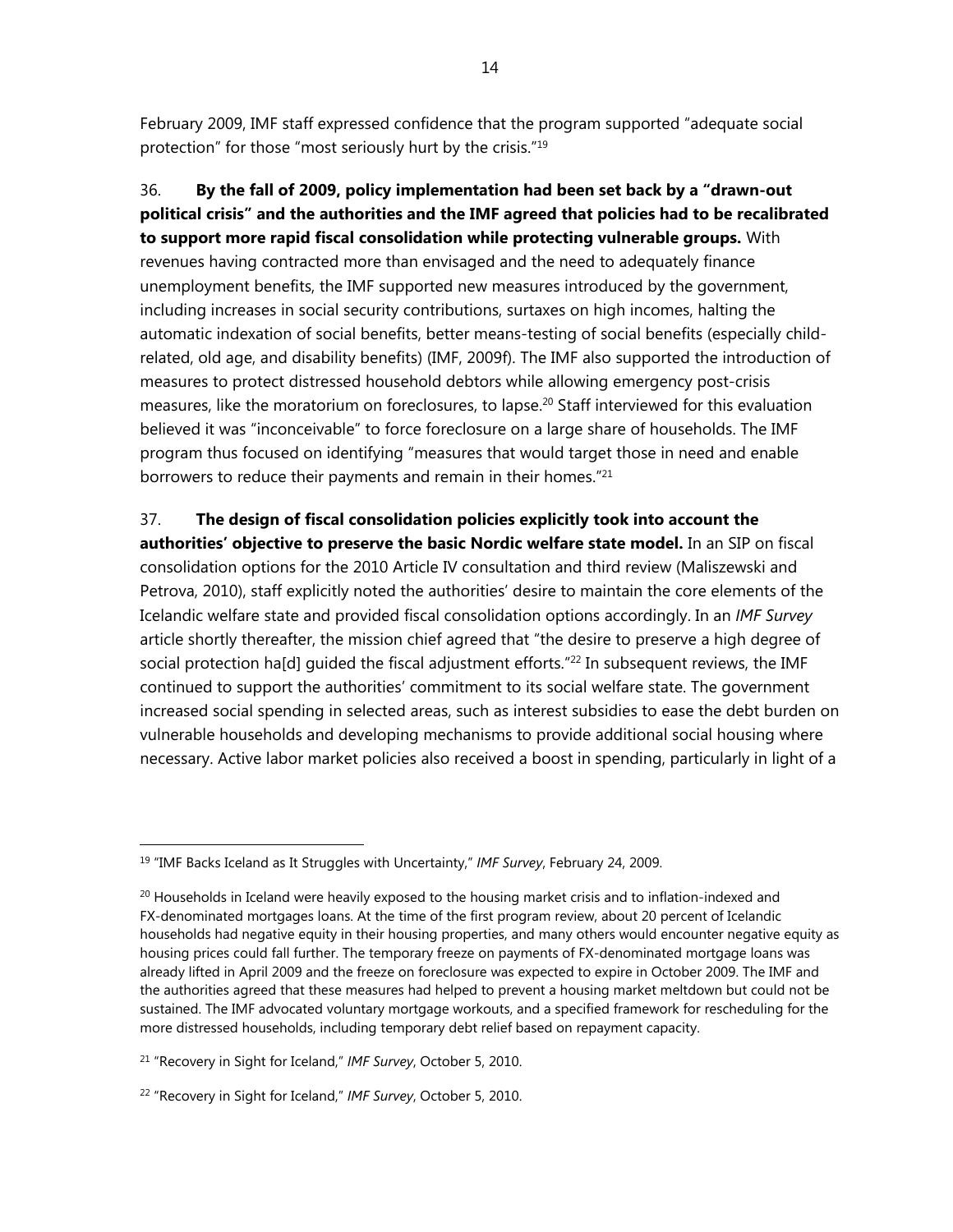rise in long-term unemployment and the significantly higher unemployment rate among youth and low-skilled workers.

38. **The IMF also adjusted the program's fiscal targets to accommodate spending on social protection.** At the fifth review, the IMF agreed with the authorities to keep Iceland's medium-term fiscal targets under review "in light of the additional spending on investment and social protection," noting that "such easing would still deliver sustainable public debt dynamics" (IMF, 2011b). At the sixth review, the IMF agreed to "modestly" reduce the fiscal target after the authorities—as part of the wage agreements with social partners—agreed to increase social benefits more than planned, but cautioned against further slippages (IMF, 2011f).

39. **At the end of the program, the IMF lauded the authorities' efforts in preserving their social model during the crisis.** In an October 2011 speech at the University of Iceland, the IMF Deputy Managing Director said: "Iceland should be proud of its social model. Even though the last three years have been incredibly challenging, you have gone through the fire while protecting your social welfare system—a lesson that other countries in crisis should emulate" (Shafik, 2011). The Ex Post Evaluation of the 2008 SBA concluded that "[a]greement on a fiscal adjustment consistent with the authorities' objective of preserving Iceland's social model was key in easing the social impact of the crisis and fostering program ownership" (IMF, 2012c). The 2012 Article IV staff report commended the authorities on their approach to protecting the most vulnerable, and included a substantial discussion on "Safeguarding Iceland's Social Welfare System" that highlighted the rise in targeted social benefits during the crisis and its positive impact on reducing the number of households at risk of poverty and lowering the Gini coefficient (IMF, 2012b).

# 40. **In the years following the end of the program, however, the IMF increasingly expressed concern about the fiscal implications of maintaining Iceland's social model.**

- In the initial years following the crisis, as the Icelandic economy continued its recovery, the IMF made little mention of social protection issues other than to highlight the need for an orderly resolution of the HFF, with particular emphasis on better targeting of the social mortgage lending objective. The 2013 Article IV staff report went a little further, concluding that "there is little fiscal space for additional household debt relief" (IMF, 2013e). It called for improving the existing debt restructuring processes and advised that any new measures should be targeted only on distressed households "falling through the cracks of existing programs" (IMF, 2013e).
- By the time of the 2014 Article IV consultation, the IMF began to express concerns that the sharp increase in social benefits expenditures during the crisis had yet to be fully unwound, despite improvements in the macroeconomic position and progress in job creation. Staff noted that there were "important structural fiscal challenges to be addressed over the medium term" and urged the authorities to reconsider the medium-term fiscal strategy to achieve the broad objectives of improving growth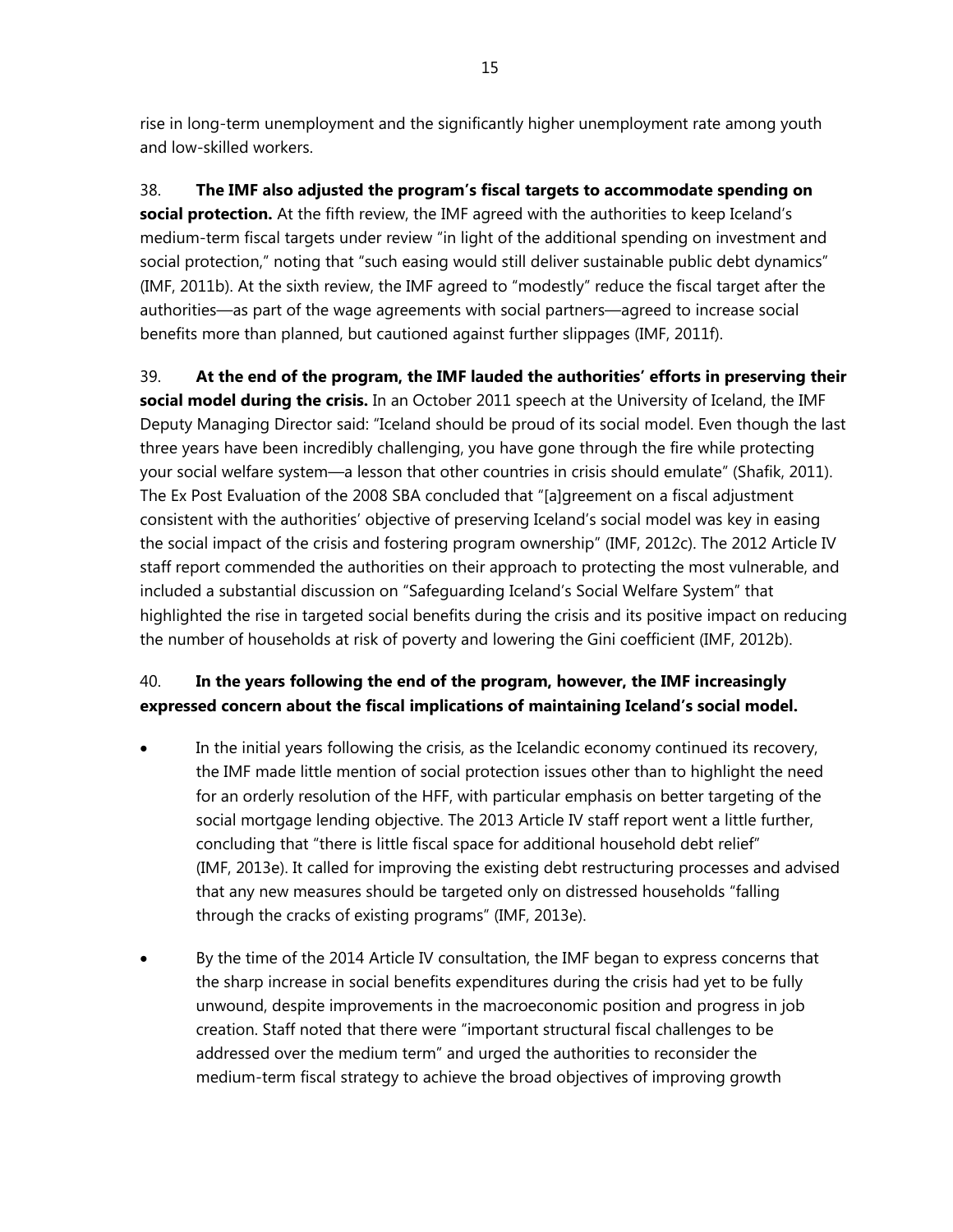prospects, maintaining momentum in dealing with crisis legacy issues, and "ensur[ing] adequate protection for vulnerable social groups" (IMF, 2015b).

- IMF staff also identified growing pension and health expenditures, due to unfavorable demographic trends, as a long-term concern. The sixth post-program monitoring report cited the Icelandic authorities' own estimates of around 24 percent of GDP in unfunded pension liabilities which would need to be met from 2030 onwards (IMF, 2015f).23
- In the 2016 Article IV discussions, the IMF continued to raise the social protection issues in the previous two years, but now added another concern: disability spending. Staff noted that disability spending had been steadily increasing for the past few decades, with sharp rises in disability due to either mental health or musculoskeletal problems. The IMF advised focusing active labor market policies—training and job search support—on disabled workers, and stressed the need to rationalize disability outlays and spending on social protection in order to devote more resources to education, health, and capital spending (IMF, 2016b).

## 41. **The IMF provided important TA to the Icelandic authorities on major tax reforms,**

as part of an effort to assist the authorities designing medium term compositional changes in the budget to support higher potential growth and address inequality. In 2014, an FAD mission advised on value-added tax (VAT) reform at the request of the authorities. The TA report recognized the impact of higher taxes on vulnerable households and calculated the cost of fully compensating households in the lowest quartile of disposable income for higher living costs due to VAT increases. In 2015, an FAD team undertook a study on reforming the personal income tax, with the objective to "improve work incentives by lowering marginal tax rates; to simplify the PIT and refundable credits (child benefit and interest rebate); and to focus those credits, which currently flow to households in all income brackets, on needier households" (IMF, 2015j). They also assisted the authorities in analyzing the distributional impact of tax policy proposals by income decile as well as family structure.

42. **Country authorities, in interviews for this evaluation, were generally of the view that the IMF's engagement had been very helpful.** They appreciated the IMF's support for allowing automatic stabilizers to fully operate during the peak of the crisis. They pointed out the important role the IMF had played in bringing the social partners together to reach agreement on cuts in some social benefits. They also commended the IMF for the flexibility in allowing for new measures (such as the housing interest rebate), provided that the government found the fiscal space elsewhere. Importantly, according to the authorities, it was helpful that the IMF

-

 $^{23}$  Iceland reformed its pension system in 1997, establishing a fully funded pension system for private sector workers and public sector workers hired after 1997. At that time, public sector workers were given the option of remaining with the old pay-as-you-earn system or moving to the newly established fully funded system. According to IMF (2015f), the authorities had made some provision for meeting this liability; however, these funds were likely to be exhausted by 2030.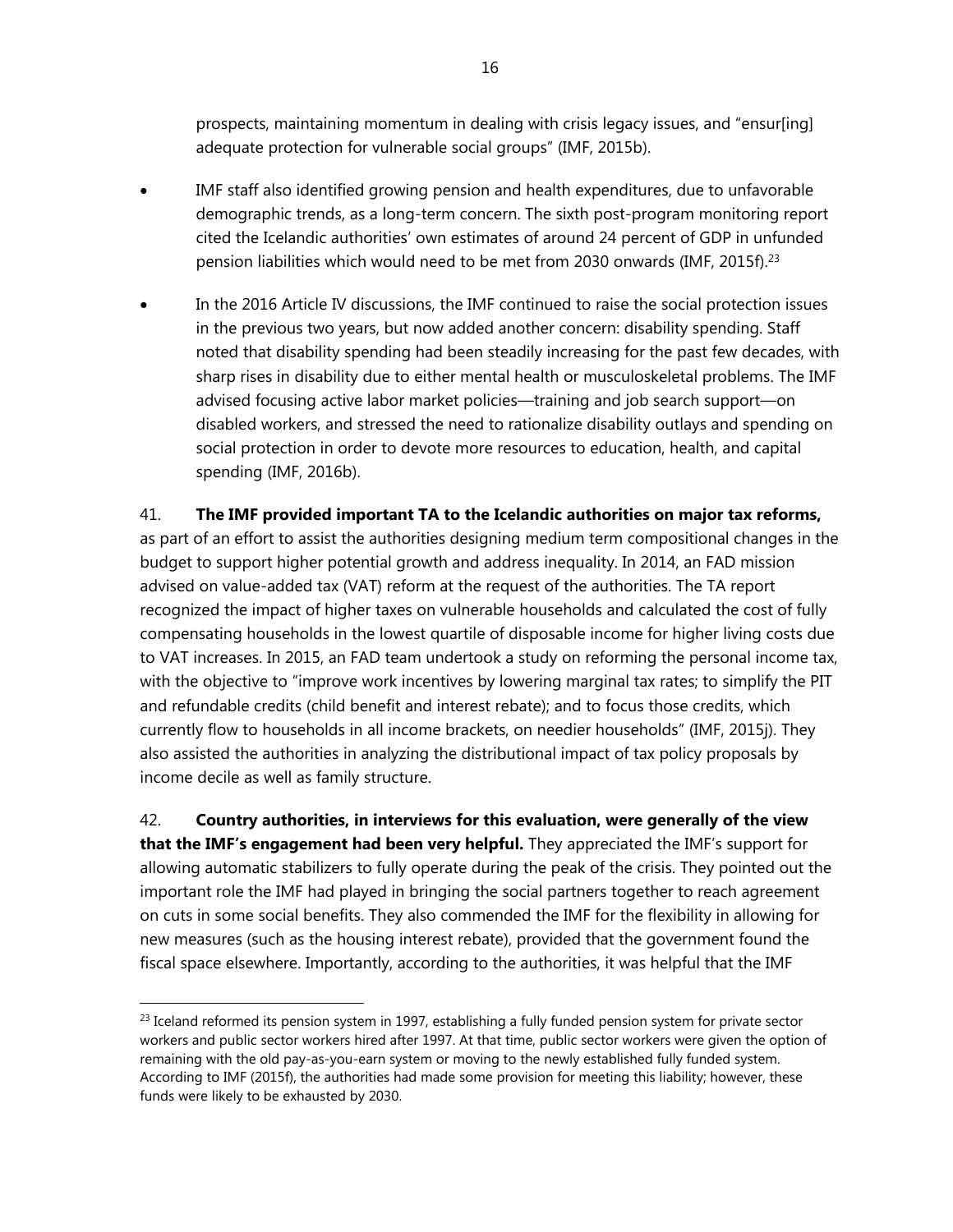largely left the details of how to achieve the fiscal targets and reform social benefits to the authorities themselves, rather than insisting on particular revenue measures or cuts in expenditures, including social spending. This allowed the authorities to preserve the Nordic welfare state, a point that was raised repeatedly as a key goal of any reforms.

43. **However, the authorities also felt that there could have been more in-depth IMF analysis of the crisis' impact on social protection.** While the authorities recognized the IMF's expertise in areas such as household debt restructuring, they felt that the IMF downplayed the political difficulties. As one official interviewed by the IEO put it, "unprecedented situations required unprecedented solutions," and the IMF could be more open to creative measures in such cases. Moreover, interviewees pointed out that while there was good depth of analysis by the IMF on most aspects of the Icelandic economy, there was much less analysis on the impact on social protection, the political impact, and mitigating measures.

#### **C. Ireland**

44. **During 2006–15, the IMF's involvement in social protection issues in Ireland centered on the social safety net, pension reform, and active labor market policies.** The IMF's involvement took place mainly in the program context: Ireland had a three-year EFF arrangement from December 2010 to December 2013.<sup>24</sup>

45. **At the beginning of the evaluation period, the IMF addressed social protection issues in Ireland from the standpoint of the fiscal stance and long-term fiscal sustainability.25** With the Irish economy showing signs of overheating, IMF staff urged fiscal tightening and lamented the substantial fiscal stimulus in 2007 caused by increased spending on social welfare payments, education, and health.<sup>26</sup> However, the authorities pointed to the need to achieve social objectives, and a number of Executive Directors concurred (IMF, 2007e).

46. **At that time, the IMF considered the projected increase in age-related government spending to be the most important fiscal challenge for Ireland.** According to the EC Aging Working Group, cited in the 2007 Article IV staff report and accompanying SIP (Botman and Iakova, 2007), the projected increase in spending over the next four decades was higher than the

<sup>&</sup>lt;sup>24</sup> The IMF provided TA to Ireland in the area of monetary, financial, and balance of payments statistics, but not on social protection issues.

<sup>&</sup>lt;sup>25</sup> Prior to the evaluation period the IMF had rather positive views on social protection in Ireland. The IMF praised Ireland for its low labor tax wedge which contributed to a flexible labor market. It considered Ireland "well placed to cope with the fiscal impact of population ageing, given the low debt ratio and the accumulation of reserves in the National Pensions Reserve Fund;" and noted that Ireland's effective retirement age was one of the highest among industrialized countries (IMF, 2005b).

<sup>&</sup>lt;sup>26</sup> Donovan and Murphy (2014) describe the expansion in social protection benefits in the boom years leading up to the crisis in Ireland.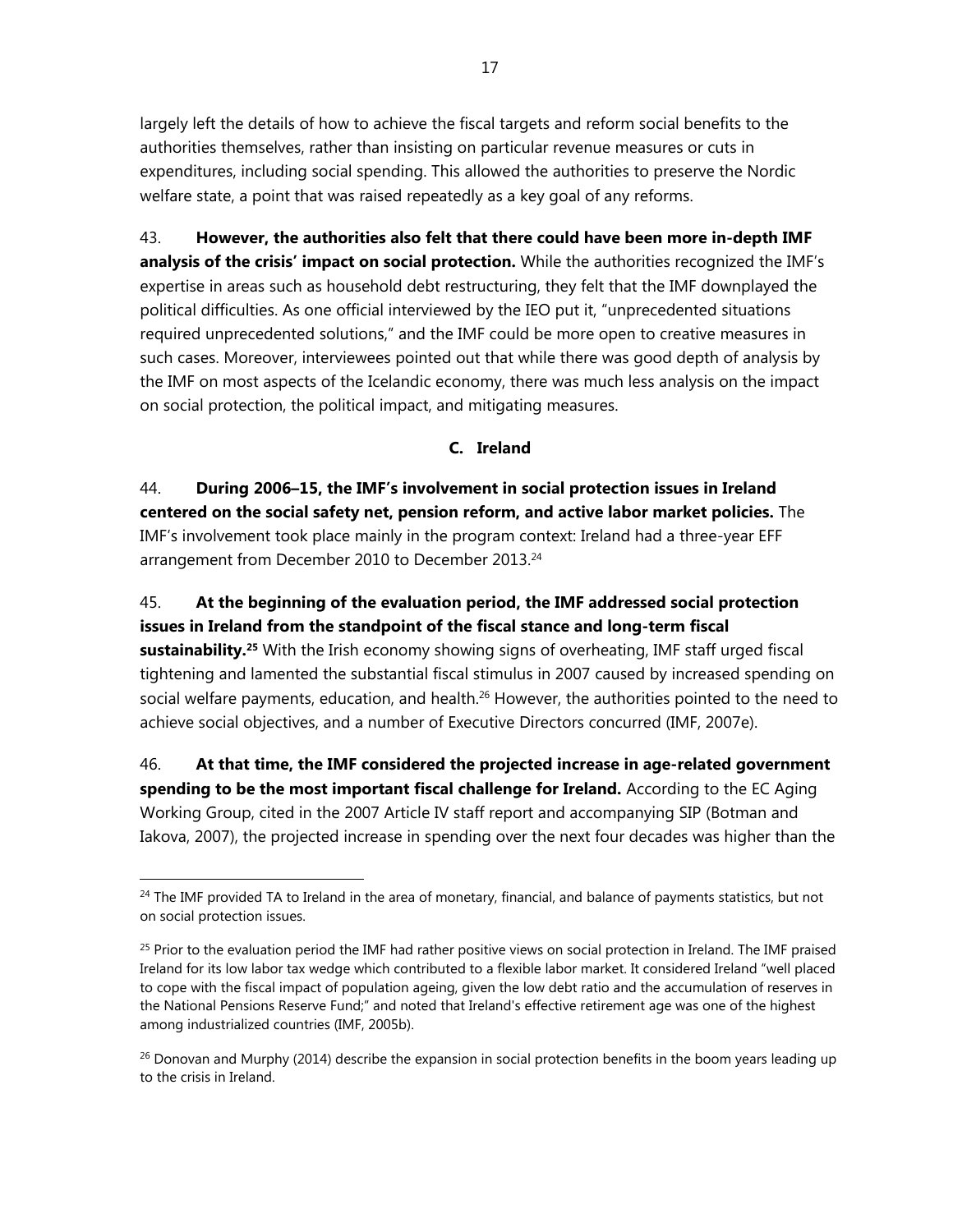average for other EU countries. To prepare for this spending, the Irish Government was setting aside every year 1 percent of Gross National Product (GNP) in a National Pensions Reserve Fund (NPRF). Nevertheless, staff's projections showed that government net debt could rise substantially by mid-century. Based on simulations using the IMF's Global Fiscal Model, staff concluded, and Directors agreed, that increasing the retirement age, broadening the tax base, and raising indirect taxes would be more growth friendly than increasing the social security contribution rate. Staff also suggested introducing a national defined contribution scheme with automatic enrollment to address the inadequacy of private saving for retirement.<sup>27</sup>

47. **In 2009, with Ireland experiencing the full brunt of the global financial crisis, the Article IV mission argued much more strongly for expenditure cuts and better targeted social welfare expenditures.** By that time the authorities had embarked on a substantial consolidation plan including tax increases on middle- and upper-income earners and a pension levy for public sector workers. Staff judged the basic approach and elements of the authorities' plan as "appropriate," noting that the tax increases would reduce the contractionary effect of the consolidation "while also protecting the more vulnerable households" (IMF, 2009b). However, staff called for stronger expenditure consolidation than envisioned by the authorities.

48. **In particular, staff (and Directors) urged the authorities to articulate a strategy that "move[d] away from universalism in social welfare to one that relie[d] more on targeting and incentives"** (IMF, 2009b). Among the measures suggested by staff were means-testing or taxation of child benefits, an earned income-tax credit to support lower-income families, a minimum wage structure that would allow for age-related differentials, and raising social security contributions. At the same time, staff (and a few Directors) expressed some concern that the use of the NPRF for bank recapitalization was diluting its main role as a cushion for long-term obligations related to the aging population.

49. **The IMF also expressed concerns about the impact of the economic stress on vulnerable homeowners.** The 2010 Article IV mission commended the authorities' resolve to tackle their short- and long-term fiscal challenges, noting, in particular, that sizeable cuts to social welfare benefits had been achieved in a "remarkably socially-cohesive manner"  $(IMF, 2010b).<sup>28</sup>$  At the same time, the IMF noted that additional support measures might be

-

 $27$  In October 2007 (a couple of months after the Article IV mission), the Irish government published a Green Paper on Pension Policy outlining the demographic and sustainability challenges facing Ireland in the decades ahead and discussing a number of policy reform scenarios and options. As part of the consultation process, an international seminar was held in Dublin in 2008 with speakers from Australia, Ireland, New Zealand, OECD, United Kingdom, and the World Bank (but not the IMF).

 $^{28}$  In line with staff's recommendations, the 2010 budget focused on expenditure measures including reductions in the wage bill, social welfare benefits, and public services spending, in particular, healthcare and education. The scope of public service pensions was reduced for new entrants, starting in 2010. Staff noted that "[w]ithin the imperative to consolidate, efforts were made to maintain activity and employment, and safeguard those worst hit by the recession" (IMF, 2010b).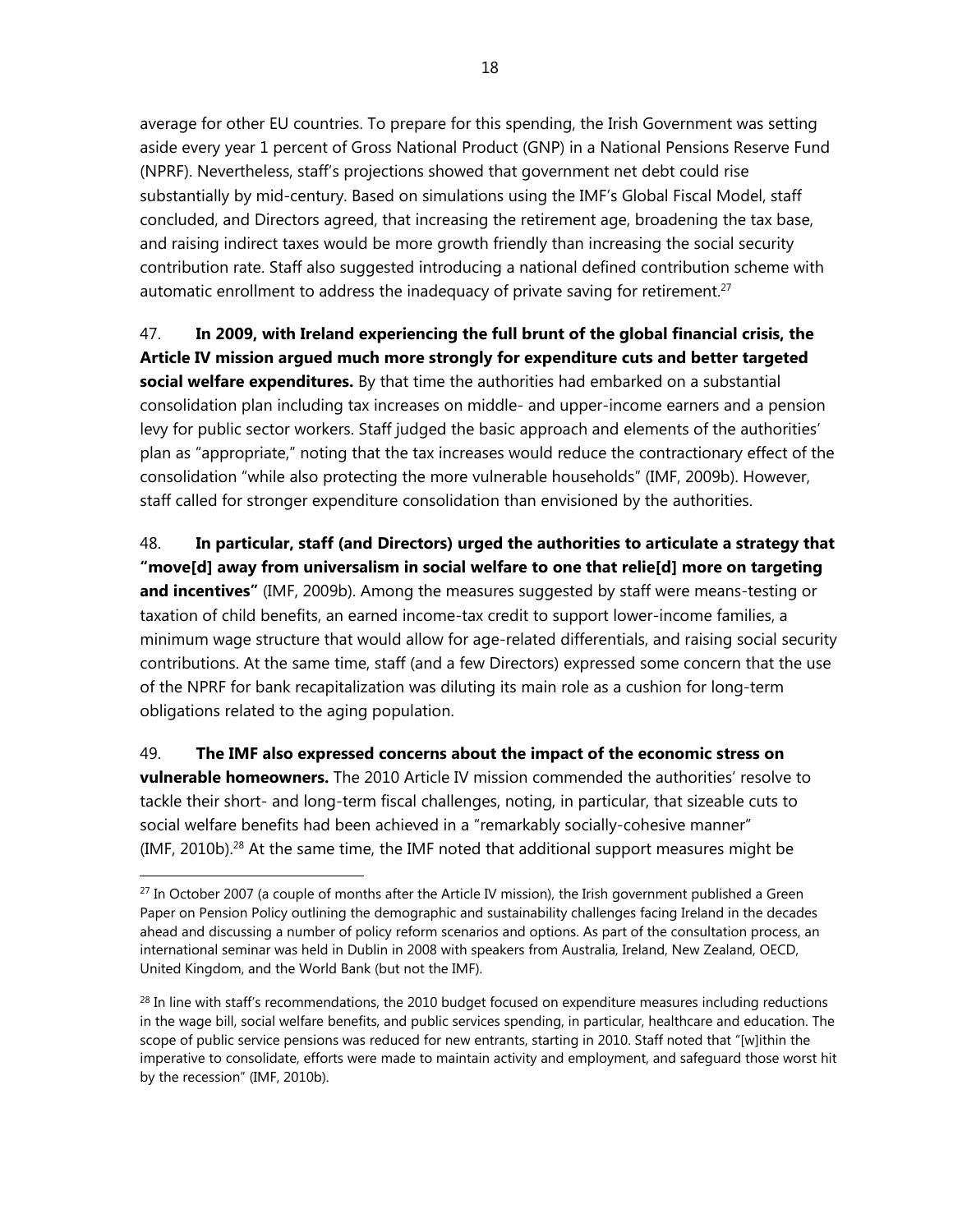needed for a "narrowly-targeted group of vulnerable homeowners" (identified through the welfare system) to limit the economic and social fallout of the crisis (IMF, 2010b). The authorities were, however, concerned that further support measures could raise the risk of moral hazard and strategic default, and create a perception of unfairness (IMF, 2010b).<sup>29</sup>

50. **Notwithstanding the authorities' fiscal consolidation and bank restructuring efforts, market pressures continued to mount, and in November 2010, the Irish authorities requested financial assistance from the IMF** and its European partners (the so-called Troika) to address the economic crisis.<sup>30</sup> At the outset, the IMF stressed that the program was largely designed by the Irish authorities (based on the National Recovery Plan), augmenting the measures that had already been taken and paying due attention to social protection. In announcing the approval of the EFF arrangement, the IMF Managing Director said: "The authorities designed a program with fairness in mind so that the burden of economic and financial adjustment is shared across all levels of society, with the most vulnerable groups the most protected" (IMF, 2010f). In their December 2010 Letter of Intent (LOI) and Memorandum of Economic and Financial Policies (MEFP), the authorities made clear that social protection would remain a "central policy goal" and means-tested financial assistance would continue to be provided during the program (IMF, 2010f). The MEFP spelled out a number of reforms to the system of social protection, including modification of the mortgage interest supplement scheme within the 2011 Social Welfare Act, adjustments in public service pensions, reductions in social transfers (e.g., working age payments and universal child benefit payments), and reform of the national minimum wage. The aim of these changes was not only fiscal consolidation, but also to create greater incentives to take up employment.31

51. **The IMF stressed that the authorities' adjustment program took "due regard of Ireland's strong system of social protection"** (IMF, 2010f). Staff highlighted a number of "highquality fiscal measures" in the National Recovery Plan, including "progress toward full costrecovery in the provision of water services and tertiary education, while protecting lower-income groups through means-tested support schemes" and welfare reductions via a reform of child and

<sup>&</sup>lt;sup>29</sup> The government had already put in place several temporary measures to protect distressed households, such as a mortgage interest supplement scheme which provided support during periods of unemployment or reduced income.

 $30$  Ireland was the second euro area member to request such assistance, after Greece in May 2010. The SDR 19.5 billion (about €22.5 billion or about 2,322 percent of quota) exceptional access EFF arrangement was part of a financing package amounting to €85 billion from Ireland's European partners through the European Financial Stabilization Mechanism (EFSM) and European Financial Stability Facility (EFSF), and bilateral loans from the United Kingdom, Sweden and Denmark, and Ireland's own contributions.

<sup>&</sup>lt;sup>31</sup> Other longer-range reforms were also planned under the program. The Irish authorities planned to introduce legislation in 2011 to increase the retirement age in incremental steps, rising from the current 65 to 68 by 2028. The national minimum wage would also be reduced, followed by a review of sector-specific minimum wage agreements, with the possibility of eliminating them. Active labor market policies would also undergo reform, with the aim of reducing inactivity and unemployment traps.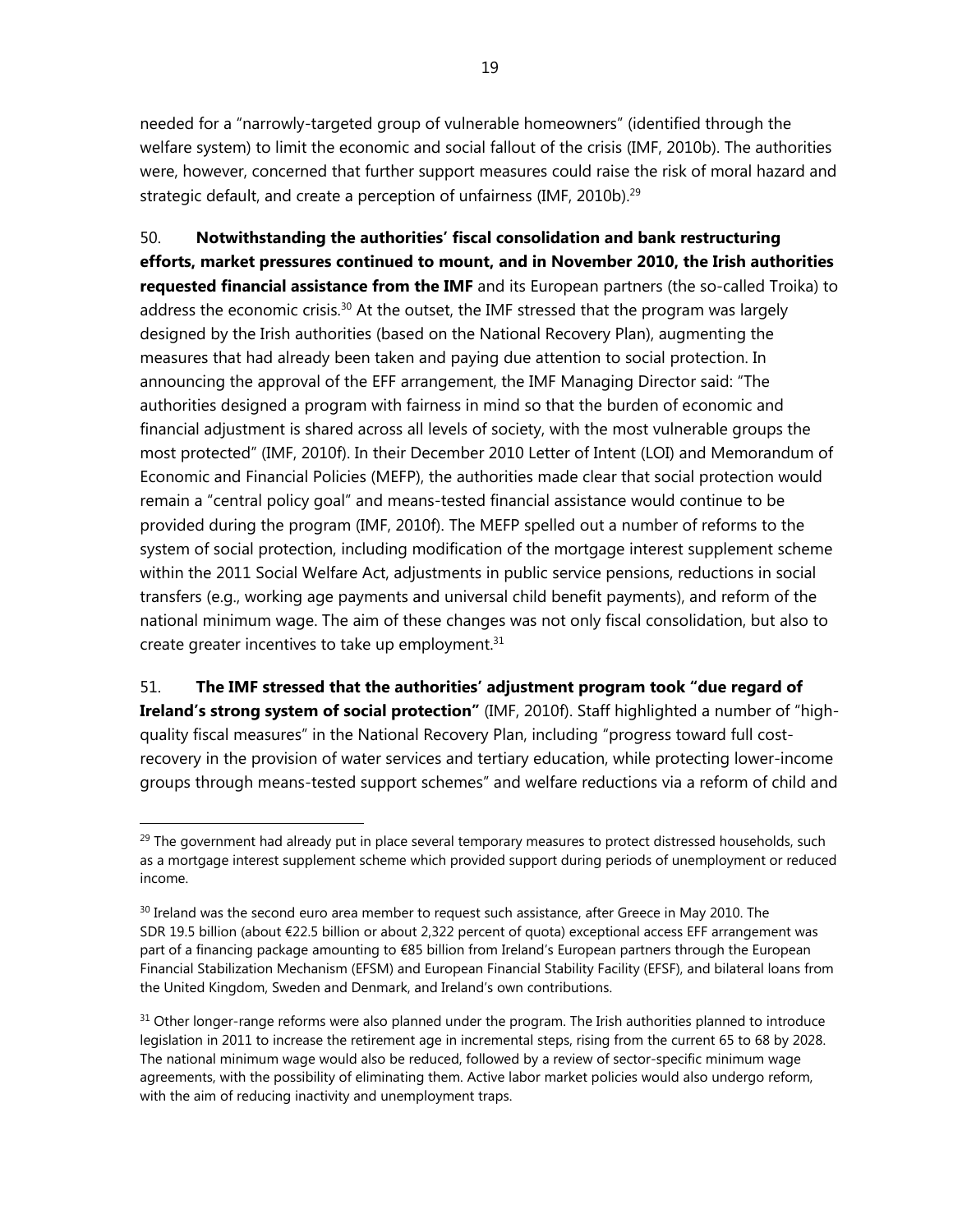disability benefits, and the introduction of a single means-tested social assistance payment for working age people (IMF, 2010f). Staff also approved of the inclusion of labor market activation measures in the recovery plan. Overall, the IMF concluded that the plan achieved a "suitable balance between equity and efficiency," with "planned welfare cuts … focused on universal and employment-inhibiting benefits" (IMF, 2010f).

52. **In the first year of the program, IMF reviews simply reported on the government's social protection initiatives that were described in detail in the authorities' MEFP.** For example, the first and second program reviews (in May 2011) reported that the Department of Social Protection was preparing a comprehensive program of reforms to better target social spending while removing inactivity and poverty traps, "to ensure that fiscal consolidation [did] not undermine social support to the most vulnerable"; and that "important pension reforms" were being legislated in 2011 that would "materially strengthen Ireland's long-term public finances" (IMF, 2011a). The third program review (in August 2011) reported that a "sizeable increase in the social welfare pension age from 65 to 68 years—to be introduced in three steps over 2014 to 2028—was legislated at end-June" and a comprehensive public service pension reform bill for new entrants was being prepared for submission to Parliament (IMF, 2011g). The fourth program review (in November 2011) reported that the authorities were making additional spending adjustments in order to reach the original fiscal targets, including "carefully targeted welfare entitlement reforms" (IMF, 2011i). It also reported that the authorities would prepare to implement the revised National Employment Action Plan to ensure the unemployed had adequate incentives and skills to return to work.

# 53. **As the program progressed, the IMF pressed for social welfare reforms to move away from universal benefits towards targeted support to the most vulnerable groups.**

- The fifth program review (in February 2012) highlighted the high fiscal cost of welfare spending, which consumed more than half of government revenue (IMF, 2012a). The review noted that almost 2 percent of GDP was spent on universal benefits (child benefit, household benefits and free travel for the elderly). Staff laid out a number of reform options—in line with those proposed earlier by the Irish authorities themselves—aimed at moving towards a more means-tested and integrated approach to social welfare payments (e.g., consolidating seven social assistance schemes into a single payment that considered all factors affecting recipient need; extending means-testing of support to the elderly). The sixth review (in May 2012) reiterated the IMF's support for better targeting of social benefits (child income and working age supports) to those who needed it most.
- The 2012 Article IV mission (and seventh review, in August 2012) noted that strong social protection had helped Ireland retain the second lowest "at-risk-of-poverty" gap in Europe in 2010, but argued that "expensive universal supports and subsidies" were difficult to justify under the budgetary circumstances (IMF, 2012f). Staff saw scope for better targeting of social welfare benefits, including child benefits, medical cards, household benefits package, and subsidies on college fees, "while effectively protecting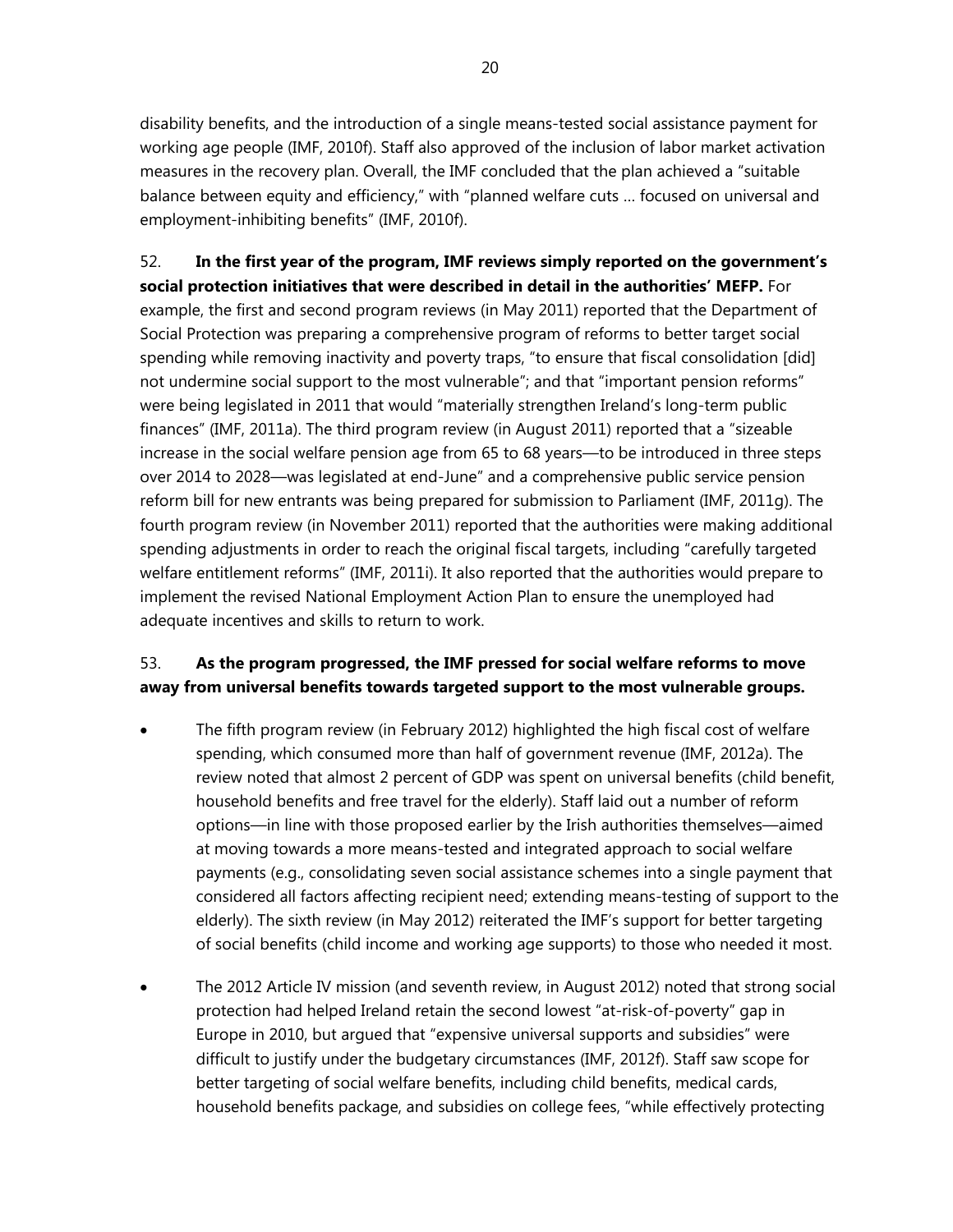the poor" (IMF, 2012f).<sup>32</sup> One suggestion to achieve targeting was to tax some universal benefits. Staff's advice was supported by an accompanying SIP by the team's FAD economist which provided a detailed analytical discussion and cross-country lessons to help guide the choice of further consolidation measures that would "be spread equitably across income groups, generations and family types, and protect the most vulnerable" (Abbas, 2012).

- The Irish authorities agreed with the IMF that an expenditure-led consolidation including improved targeting of social benefits while protecting core public services and the most vulnerable—was the most growth-friendly and appropriate approach to achieving the program's budget targets (IMF, 2012f). The 2013 budget included cuts in some universal benefits (€10 per month reduction in child benefit and reduced free telephone and electricity allowances for the elderly).
- However, when the IMF continued to press the authorities to do more to cut universal benefits in the 2014 budget (citing again the child benefit, medical cards, and college fee subsidies), the authorities balked, responding that universal supports had already been reduced in past budgets and "there was currently no political appetite for changing the principal of universality" (IMF, 2013h).<sup>33</sup>

# 54. **Concerned about the rise in structural unemployment, the IMF pressed for efforts to improve the effectiveness of active labor market policies**.

- The fifth program review noted that the unemployment rate was projected to remain in the double digits through the medium term, risking an increase in structural unemployment. It warned that the social protection system was creating unemployment traps and called for "a more targeted use of the state's resources to support, for example, low-income families engaged in or seeking work; single parents requiring childcare support; and training, internships and up-skilling for the unemployed" (IMF, 2012a).
- The sixth review welcomed the authorities' Pathways to Work labor activation strategy (Box 1) and called for additional resources (case workers) to support jobseekers in getting back into employment; regular monitoring of training outcomes; and strict application of sanctions for jobseekers that were not complying with activation and training requirements.

1

 $32$  Indeed, the phrase, "ensuring the most vulnerable are protected" or some variant thereof, was sprinkled throughout the staff report.

 $33$  The 2014 budget included the elimination of certain social protection schemes (e.g., telephone allowance, bereavement grant, and mortgage interest supplement for new applicants) and the reduction of some benefits (maternity benefits maximum rate, jobseeker's allowance for certain recipients aged 22–25, and illness benefit).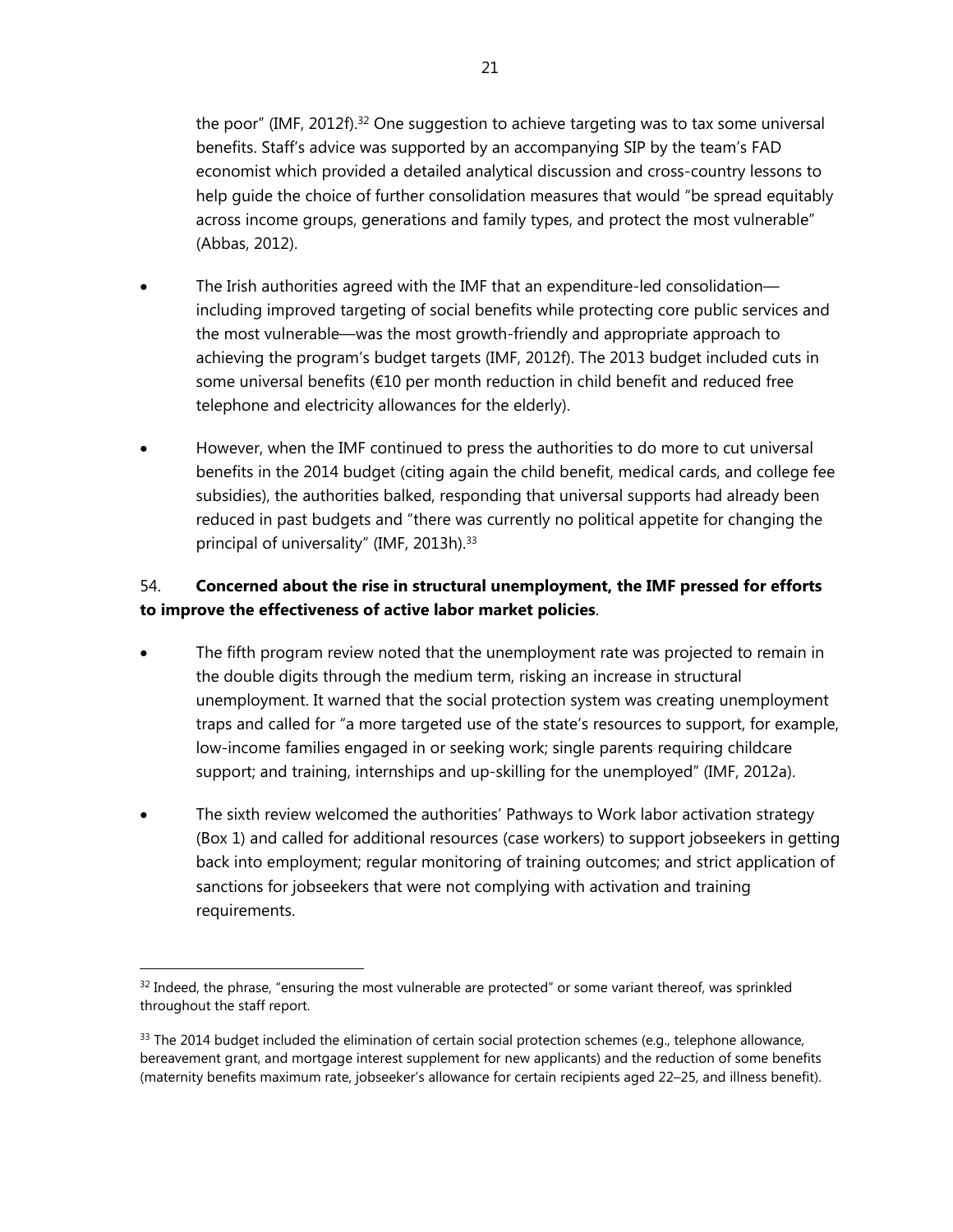- The 2012 Article IV consultation/seventh review supported the authorities' initiative to reform housing assistance to avoid unemployment and inactivity traps.<sup>34</sup> Staff also suggested reforming the public works program, the Community Employment scheme, to limit entry to the scheme over time to jobseekers without other employment possibilities; and provide suitable training for participants that would help them secure employment after exiting from the scheme. An SIP prepared for the Article IV consultation (Jurzyk, 2012) examined the impact of the welfare system on labor force participation and suggested reform options to improve active labor market policies and rebuild the labor force participation rate, drawing on research by Ireland's Economic and Social Research Institute and the OECD.
- The authorities introduced a range of reforms over the course of 2012–13 along the lines discussed with the IMF, including: launching a new one-stop shop unemployment support service (see Box 1); enhancing engagement with the long-term unemployed through these one-stop shops, the Local Employment Services Network, and other schemes; replacing the existing rent supplement with a new Housing Assistance Payment;<sup>35</sup> replacing the existing pay-related social insurance and Revenue Job Assist schemes with a new and simplified Jobs Plus scheme that offered monthly payments for two years to firms hiring long-term unemployed job seekers; and implementing a pilot project to test the use of social clauses in public work programs.<sup>36</sup>

55. **Pension reforms were not a major feature of the program discussions.** Staff involved told the IEO there was an initial perception that they "should not touch the pensioners" but by end of the first program year, there was a growing perception that the elderly had not contributed as much to the fiscal consolidation effort—in fact, they were seeing a real increase in benefits due to deflation—compared to other population groups that were suffering a loss in income. In the 2012 Article IV consultation/seventh review, based on the analysis in Abbas (2012) and after consultation with OECD pension experts, the IMF suggested a targeted reduction in state pensions which so far had been exempted from the adjustment. Staff suggested reducing or eliminating the (5 percent) difference between the contributory (non-means-tested) pension rate

 $34$  According to IMF (2012a) and IMF (2012f), the flat structure of unemployment payments resulted in replacement rates for the long-term unemployed that were high by international standards. The highest replacement rates affected those also receiving housing benefits, resulting in unemployment and inactivity traps that lowered exit rates from unemployment. In 2012, the authorities decided to transfer responsibility for the provision of rental assistance for persons with a long-term housing need from the Department of Social Protection to housing authorities using a new Housing Assistance Payment.

<sup>&</sup>lt;sup>35</sup> The objective of housing assistance reform was to reduce employment disincentives from the current system, basing the amount of assistance on income levels rather than employment status.

<sup>&</sup>lt;sup>36</sup> These would require that some publicly funded projects employ a certain share of long-term unemployed job seekers.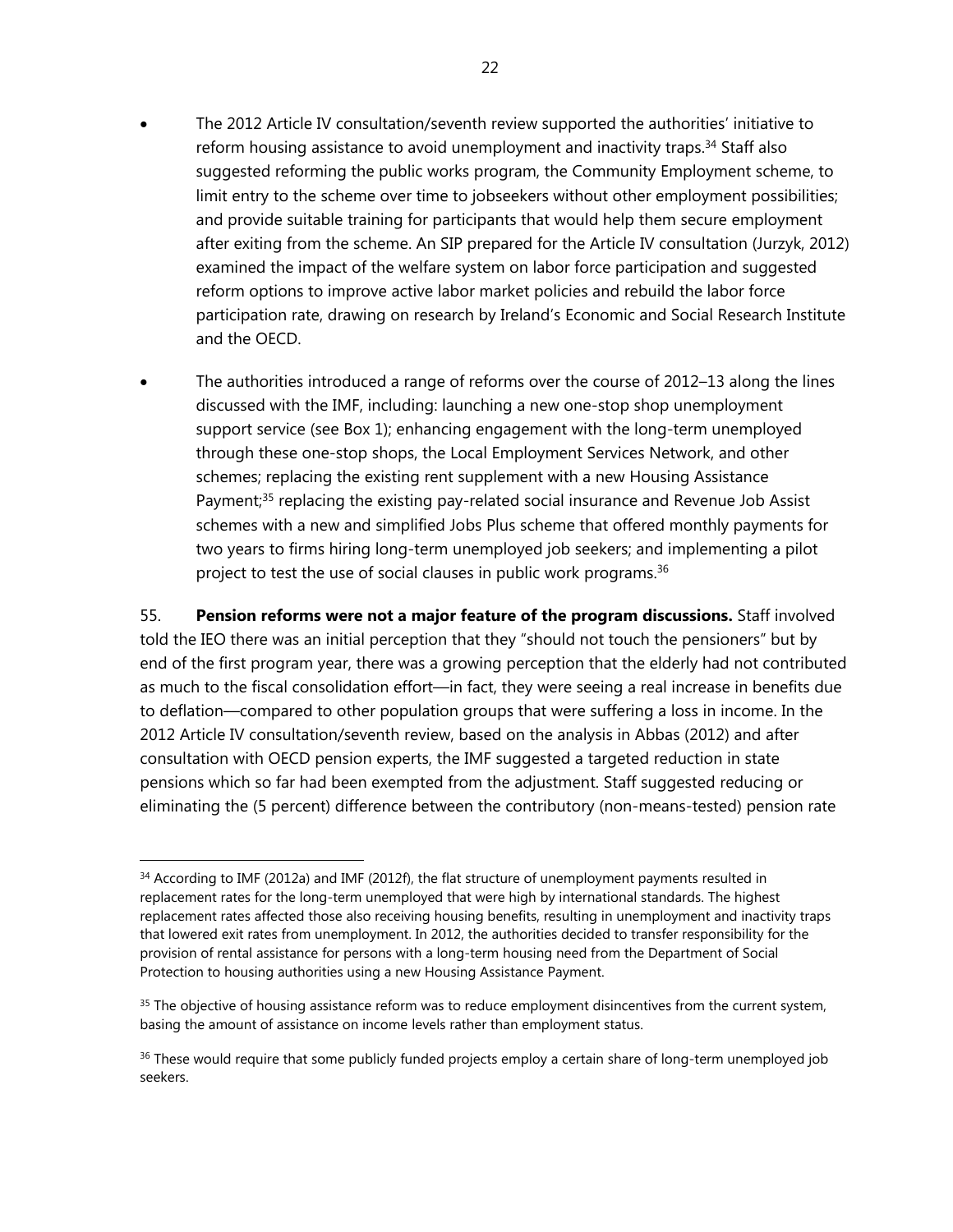and the non-contributory (means-tested) pension rate.<sup>37</sup> (According to staff interviewed, the IMF's European Troika partners were also involved in the consultations but they did not have a "granular understanding" of the issues.) However, changes to state pension payouts were not made, reflecting political resistance to any such cutbacks.

## 56. **At the end of the program, staff reflected that they had done their best to protect**

**the most vulnerable.** In an interview for *IMF Survey* following the completion of the twelfth and final review under the program, a senior IMF staff member said that "the teams from the IMF, EC, and ECB made a concerted effort to have a dialogue with labor unions and with other organizations that had direct experience in dealing with vulnerable parts of society" and "we encouraged the government to design its fiscal consolidation measures with fairness and equity very much in mind."38 A background paper for the IEO evaluation of *The IMF and the Crises in Greece, Ireland, and Portugal* (Donovan, 2016) agreed that IMF staff had consistently supported improved targeting of fiscal measures and emphasized the need to protect the most vulnerable. The Ex Post Evaluation of Ireland's Exceptional Access Under the 2010 Extended Arrangement, however, made almost no mention of staff's efforts in this area.

#### **Box 1. Ireland: Active Labor Market Policies**

The Pathways to Work initiative, launched in February 2012, aimed to improve employment activation policies, by:

- Identifying jobseekers at a risk of long-term unemployment quickly so they could benefit from early interventions such as profiling, group interviews, and subsequent one-to-one interviews and be directed to appropriate training programs. Jobseekers were assigned individual case workers in order to strengthen their engagement with unemployment services.
- Establishing enforcement mechanisms to penalize non-compliant jobseekers, e.g., those that did not attend required interviews, refused to participate in training, or take up jobs.
- Strengthening linkages with employers to ensure that a higher share of vacancies was filled by people from the Live Register.

In October 2012, the authorities launched a new one-stop shop unemployment support service—Intreo combining the previously separate services of the Department of Social Protection, the Irish National Training and Employment Authority, and the Community Welfare Service. Under the new system, welfare payments were contingent on participation in activation programs and job search efforts, and a lack of engagement resulted in sanctions.

57. **Current and former Irish officials interviewed for this evaluation indicated that the IMF's highlighting of social protection issues was generally helpful.** Most interviewees pointed out that one of the key precepts of the program was to protect the vulnerable, by

 $37$  According to Abbas (2012), the Irish welfare system did not differentiate significantly between contributory and non-contributory state pensions: there was only a weak link between pay-related social insurance (PRSI) contributions and pension entitlements.

<sup>38 &</sup>quot;Ireland's Economy Back from the Brink, But Continued Progress Needed," *IMF Survey*, December 19, 2013.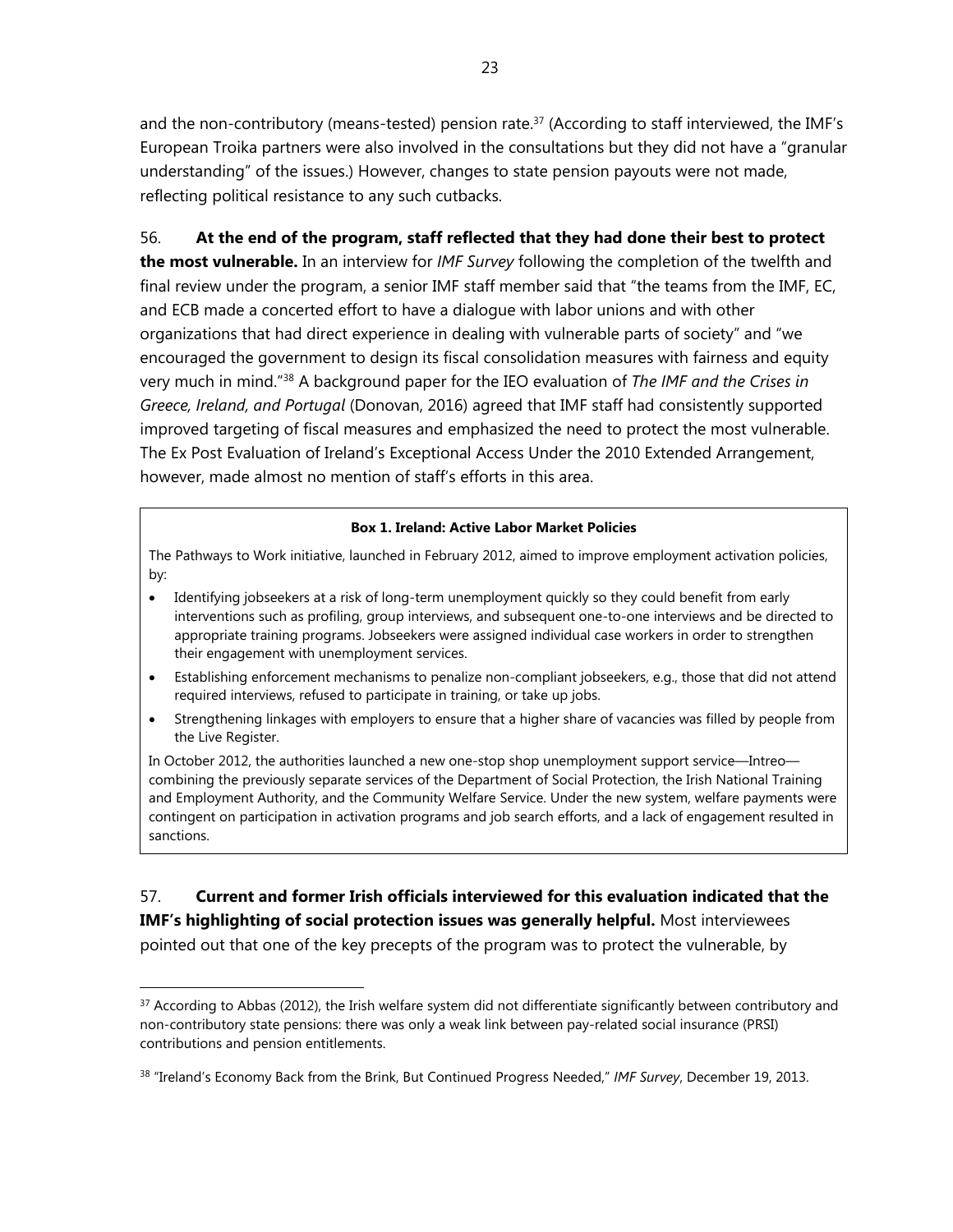building on the authorities' National Recovery Plan, which had been formulated before the request for financing. In general, interviewees indicated that the IMF seemed to be amenable to the views of the Irish authorities and understood the need for reforms to be politically feasible and socially acceptable.<sup>39</sup> Indeed, there was very little social unrest in Ireland during the program. Thus, while the IMF pressed repeatedly for targeted, as opposed to universal, benefits, the authorities expressed appreciation that the IMF tried to allow for full national ownership of the program and had not insisted on specific program conditionality on social protection. The IMF's engagement in the area of active labor market policies was viewed very positively, as it was seen as helping the government to overcome inertia in moving forward with a major structural reform. The Irish authorities, however, disagreed with the suggestion in the Ex Post Evaluation that the consolidation could have been at a faster pace or greater scale of consolidation, noting that: "Any further frontloading of consolidation could have jeopardized social consensus and by extension the ultimate success of the program" (IMF, 2015a).

58. **At the same time, some Irish stakeholders (politicians and civil society organizations) criticized the IMF's statements about protecting the vulnerable as largely "lip service."** A few interviewees felt that the IMF's core focus was fiscal sustainability, fixing the banks, and promoting growth, although they acknowledged that the IMF began to focus more on protecting the vulnerable as the program progressed. Some interviewees noted that the IMF, in emphasizing expenditure cuts to achieve fiscal consolidation, was not sufficiently mindful of the adverse impact on the vulnerable.

59. **In discussions after the program, the IMF maintained its emphasis on targeting social benefits.** In the 2015 Article IV consultation, the IMF argued that while the expansion in social protection spending was essential in the crisis, such spending had to decline as the economy recovered, given the limits on fiscal space due to demographic pressures. It reiterated earlier proposals to "generate savings while protecting those on low incomes through meanstesting of benefits and taxation of universal benefits" such as making the distribution of medical cards to persons aged over 70 conditional on income, and progressively reducing the universal component of child benefits by treating it as a taxable income (IMF, 2015c). In the 2016 Article IV consultation, the IMF argued that improved targeting of social transfers would help improve intergenerational fairness for the young. This argument was based on an SIP (Chailloux, 2016) showing that according to OECD measures of targeting, a larger share of cash social benefits in Ireland went to the highest quintile of income households compared to the OECD average.

## **D. Portugal**

60. **During the evaluation period, the IMF advocated for lower but better targeted social benefits and active labor market programs to combat high unemployment in Portugal.** The IMF had always viewed social benefits in Portugal as too generous and one of the

-

<sup>&</sup>lt;sup>39</sup> A similar finding was noted in Donovan (2016).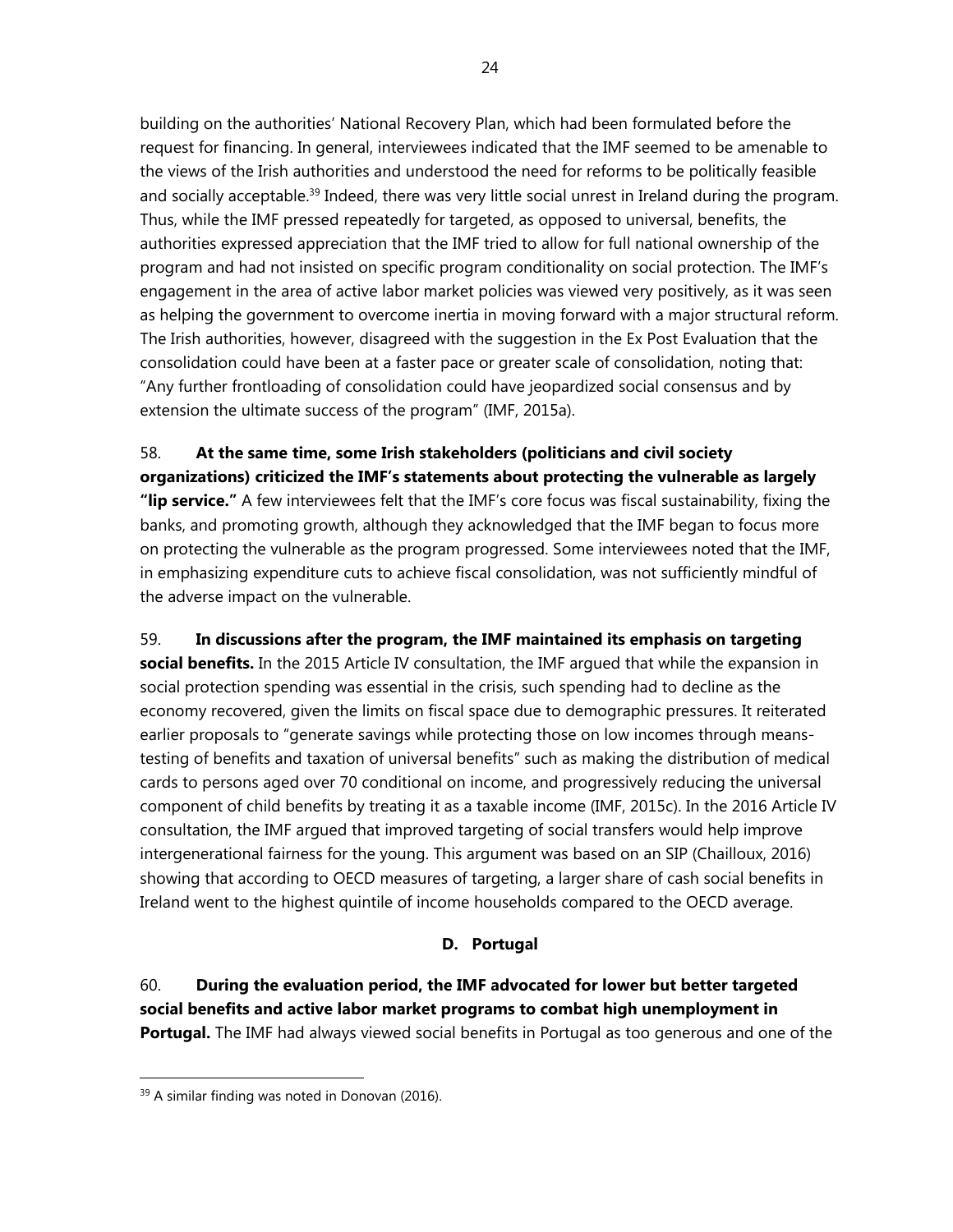key drivers of Portugal's large fiscal deficit; it had also regarded labor market rigidities as one of Portugal's deep-rooted structural deficiencies that hindered the country's competitiveness. When Portugal entered a three-year program with the IMF and the EU in 2011, adjustment policies under the program were geared toward addressing these issues.

61. **However, social protection issues received only limited treatment in the early years of the evaluation period.** The 2006 Article IV report welcomed the government's outline for social security reform and noted that additional fiscal adjustment would be needed to ensure long-term sustainability in light of large increases in pension and health spending in the coming years, but provided little further substance on the issues (IMF, 2006b).

62. **From time to time, the IMF stressed the need to ease employment protection and lower labor costs.** Against a background of a doubling of unemployment and rapidly rising unit labor costs, the 2006 Article IV mission pressed the authorities to improve labor market flexibility and reduce "excessive" employment protection (IMF, 2006b). Moreover, staff raised equity concerns arising from this dual labor market. In the 2007 Article IV consultation, the IMF took issue with the authorities' decision to sharply increase the minimum wage, $40$  reiterated the need to relax employment protection legislation (particularly for individual dismissals), and encouraged the authorities to more fully address labor market rigidities (IMF, 2007f). During subsequent surveillance discussions, IMF staff repeatedly observed that Portugal's employment protection remained among the most restrictive in the OECD. The issue of labor market reforms continued to be a core theme throughout both surveillance and program discussions in the following years.

63. **The IMF's calls for reforming the social protection system in Portugal became more** 

**urgent in 2009–10.** During that time, the Portuguese economy was severely buffeted by the global economic crisis, and the government policy response included, among other fiscal stimulus measures, some broadening of social protection. The IMF, concerned about longer-term fiscal sustainability, pressed for a structural consolidation of somewhat more than 1 percent of GDP a year on average, especially in the public wage bill and social transfers (IMF, 2010a). Specifically, the IMF urged the authorities to carefully assess the eligibility criteria for social benefits and recommended that unemployment benefits be better-targeted and more incentive-compatible with finding work. It also noted that the planned increases in the minimum wage were now even more out of line with economic fundamentals and should be reconsidered (IMF, 2010a).

# 64. **Social protection became a central issue in 2011 when Portugal requested emergency financing from the IMF and European partners (the Troika) in April that year.**

The IMF viewed generous social benefits and high health costs as key drivers of Portugal's unsustainable fiscal deficit and labor market rigidities as one of Portugal's deep-rooted structural

 $40$  The authorities argued that the minimum wage had eroded significantly and that poverty remained a pressing issue (IMF, 2007f).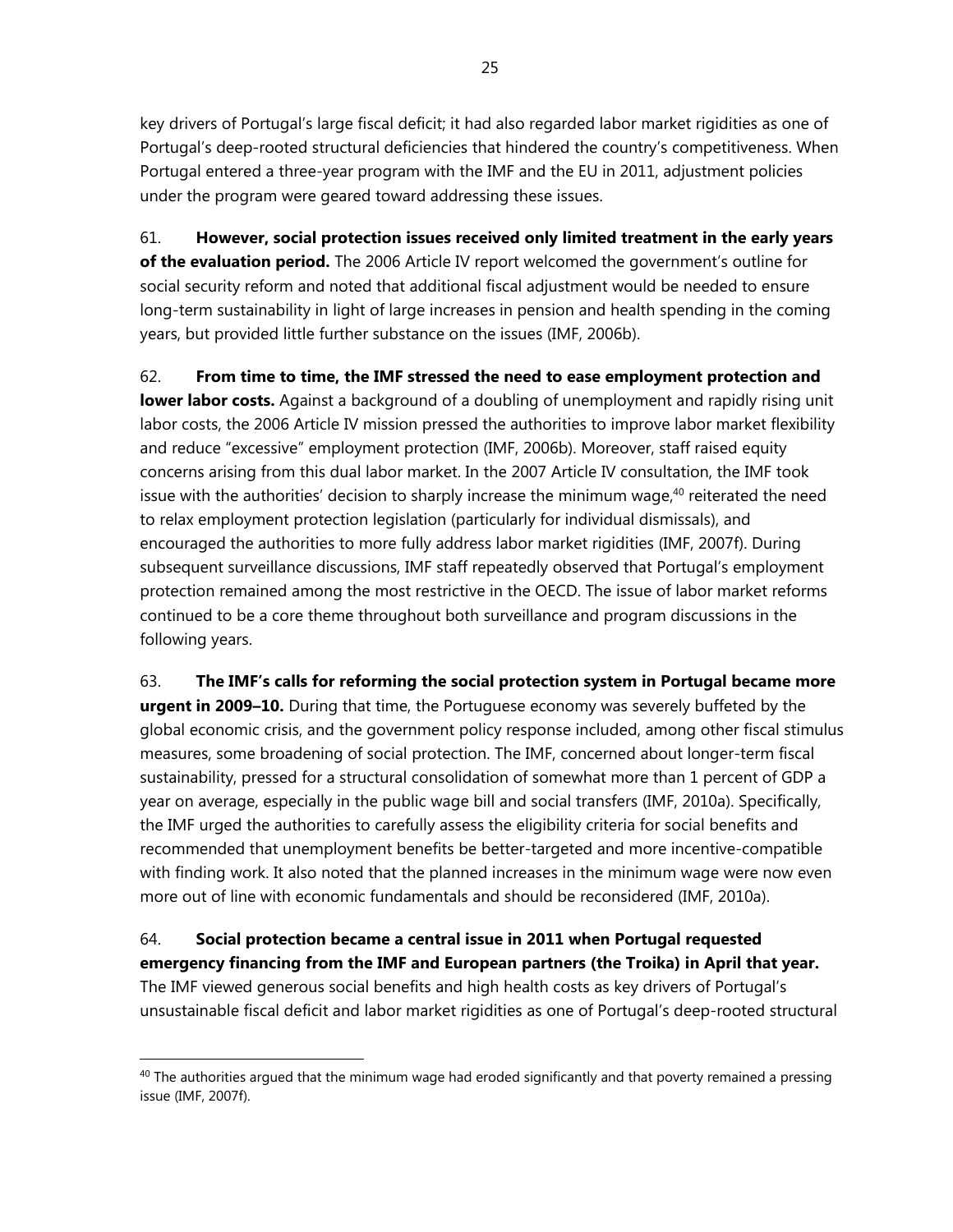deficiencies. Accordingly, adjustment policies under the program were geared toward addressing these issues. At the same time, the need to shield the vulnerable from economic shocks and adjustments was a clearly stated goal of the program (IMF, 2011c). The authorities' MEFP included several measures aimed at cutting social benefits, while at the same time protecting lower-income families such as: freezing public sector wages and pensions through 2013, except pensions for those in the lowest categories; levying a special contribution on pensions in 2012, with exemptions for those in the lowest categories; improving means-testing procedures to protect lower-income families while making savings in social security non-contributory benefits; increasing "moderating fees" (similar to co-payments) and reducing exemptions in the health sector, but with means-testing mechanisms put in place to protect the vulnerable; revising unemployment insurance and reforming employment protection;<sup>41</sup> strengthening training opportunities, especially for the low-skilled; and limiting increases in the minimum wage to situations justified by economic conditions and agreed in the context of regular program reviews.

65. **The IMF was supportive of the authorities' aim to protect vulnerable groups in choosing fiscal measures.** IMF (2011c) emphasized the importance of "avoiding sociallydisruptive adjustment." In an *IMF Survey* interview, the mission chief emphasized that "the program makes considerable efforts to protect the most vulnerable groups, including those earning the lowest wages and pensions. This is essential for the program's credibility and sustainability. The agreed policy package will enhance means testing for all social transfers. This will help ensure that benefits go to those who need them most."<sup>42</sup>

66. **In program reviews under the EFF arrangement, the sentiment that protecting vulnerable groups would remain a priority was ever present**, even as further policy measures with potential social protection impacts were necessitated by the deteriorating external environment, fiscal slippages, and rising unemployment. For example, during the second review in December 2011, the largest expenditure measure was a two-year suspension of the 13th and 14th monthly wages and pensions (equivalent to a 12 percent average cut). Other measures included higher user fees in the health sector and some additional savings in social benefits through reinforcement of the means testing condition and other eligibility rules (IMF, 2011j). Low-income earners were exempted from pension reductions, as well as tax increases. According to the IMF staff report, "In view of the unavoidable contractionary impact of these measures, the budget also includes, where possible, equity considerations with a view to protecting the most vulnerable. In particular, the wage and pension cuts are to be implemented in a progressive way—only those employees and pensioners who earn above €1,100 per month will be affected

 $41$  Among the proposed changes were reductions in duration, capping benefits, and introducing a declining profile of benefits. To extend the social safety net, the contributory period was reduced and eligibility extended to some categories of self-employed. Measures to reform employment protection included reducing severance payments, aligning them for both open-ended and fixed-term hires, and revising restrictive interpretations of fair dismissal.

<sup>42 &</sup>quot;IMF Outlines Joint Support Plan with EU for Portugal," *IMF Survey Online*, May 6, 2011.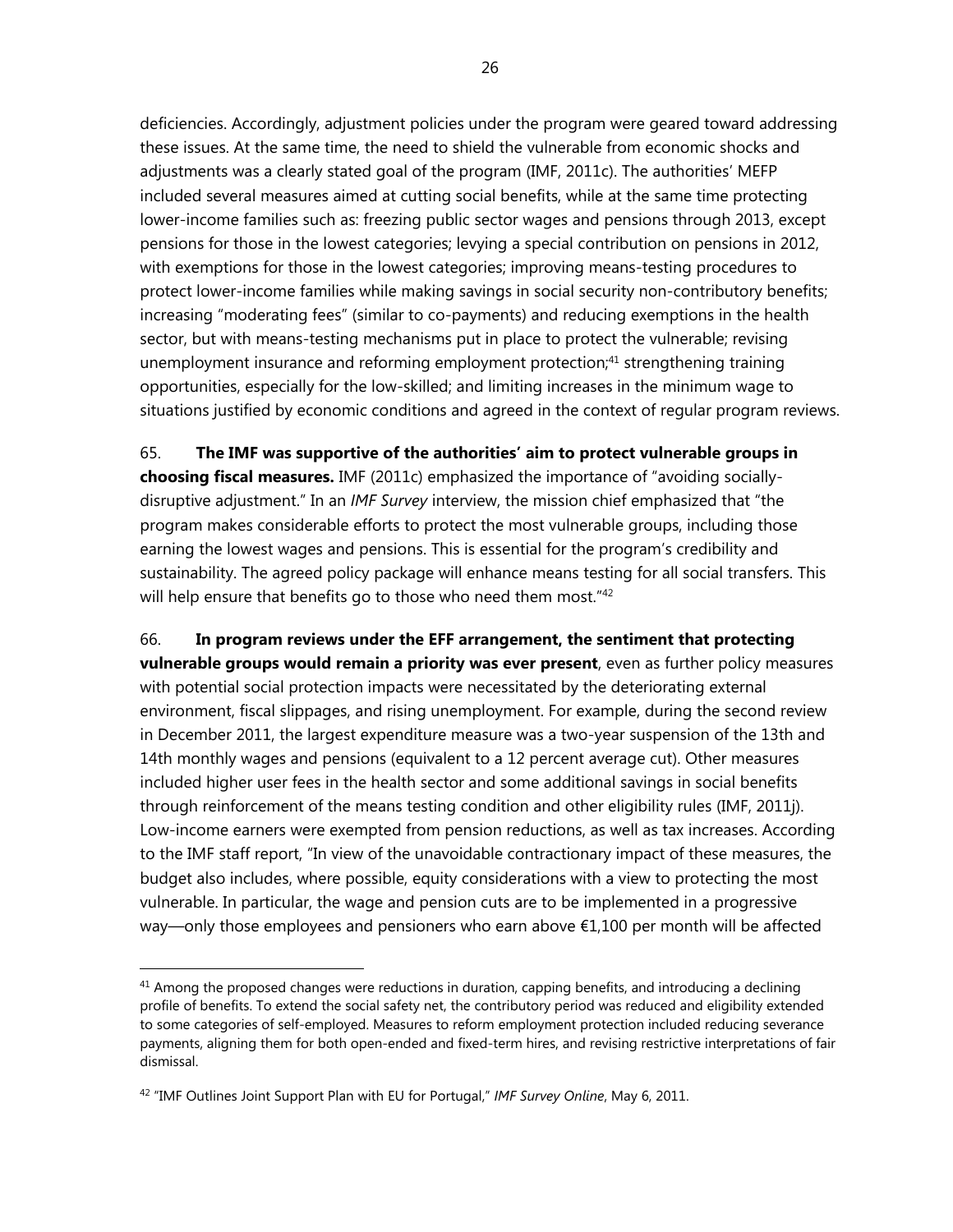by the full two-month cuts. Increases in PIT [personal income tax] and CIT [corporate income tax] rates are proposed only for higher incomes (highest PIT bracket) …" (IMF, 2011j).

67. **The IMF supported a mix of lower unemployment benefits and active labor market policies to address the rising unemployment rate, particularly for youth.** The unemployment rate had reached 14 percent and exceeded 35 percent for the 15–24 age group by the time of the third review, rising further at the time of the fourth review. The authorities, therefore, put increased emphasis on policies to address this challenge, including revisions to the Labor Code, wage subsidies for firms that hire and train certain categories of unemployed, and measures to tackle youth unemployment. A package of active labor market programs was prepared in the fourth review in mid-2012, supported by EU funds.<sup>43</sup> The IMF welcomed this reform package (IMF, 2012e). The authorities also reduced maximum unemployment benefits and shortened the maximum benefit duration, which staff pointed out was "the most generous unemployment benefit system in Europe" (IMF, 2012e).

68. **Some of the IMF-supported cuts in social benefits were reversed amid strong social**  and political opposition. In July 2012, Portugal's Constitutional Court ruled that the suspension of the 13th and 14th monthly wages and pensions was unconstitutional because it placed the burden of adjustment disproportionally on public sector workers and was, therefore, inconsistent with equality of treatment under the Constitution. At the fifth review in October 2012, the authorities proposed compensating measures to fill the fiscal gap left by the Court decision, including a PIT surcharge on all monthly incomes above the minimum wage and a scaling down and strengthened targeting of social programs and pension benefits. Staff agreed to these proposed changes "in light of evidence of higher fiscal multipliers that work in Portugal and in other similar cases," and the staff report concluded that the authorities made a compelling case for allowing more time to complete the required fiscal adjustment (IMF, 2012h).

69. **Nonetheless the IMF continued to call for lower and more targeted social benefits.** 

The 2012 Article IV discussions covered social protection-related issues extensively. An SIP prepared for that consultation by FAD economists (Lemgruber and Soto, 2013) noted that the expansion of social protection during the 2000s had not been effective in alleviating poverty, as a larger share of cash transfers were going to richer households. It suggested that Portugal's reliance on contributory social insurance programs was a main factor behind this feature and could, therefore, even be exacerbating inequality. FAD provided TA in 2013 to help identify reform options that would improve equity and the efficiency of spending, while supporting social

-

 $43$  It included the following programs: a wage subsidy for firms that hired and trained unemployed enrolled in employment centers for six months or more; a targeted initiative which delivered high employability training modules on a part-time basis to allow the unemployed to keep actively searching for a job; a partial accumulation of unemployment benefits and wages to lower the reservation wage for longer term unemployed (at least six months); and a multi-faceted program (training, incentives for employers) specifically targeted at the unemployed youth, one of the groups most affected by the crisis (IMF, 2012e).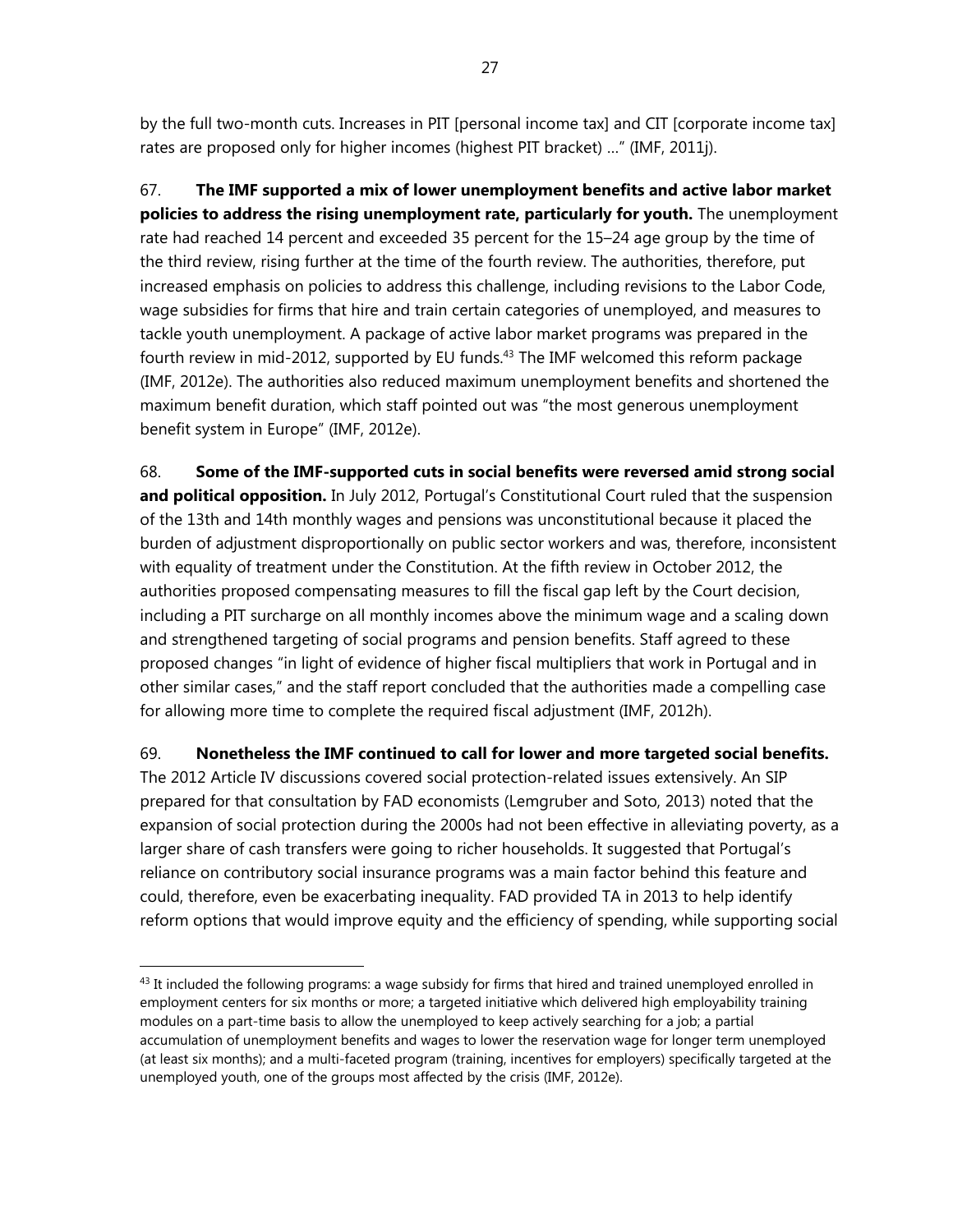cohesion and strengthening social safety nets.<sup>44</sup> The TA report complemented the government's own analysis, with recommendations focused particularly on reforms to the wage bill and pensions. The report argued that substantive pension reform was needed, not only to address fiscal sustainability issues, but also to "correct the existing intergenerational and crossoccupational inequities" (IMF, 2013a).<sup>45</sup> Thus, the IMF urged moving toward equalizing the pension systems of the public and private sectors and not grandfathering current or near-term retirees at the expense of future generations (IMF, 2013a). This TA provided inputs into reforms introduced in the 2014 budget (see below).

70. **Meanwhile, some social benefit cuts and labor market reforms had to be modified in subsequent program reviews.** This reflected, in part, unanticipated shocks, including additional Constitutional Court rulings, which affected the government's ability to meet fiscal targets, and social unrest in response to a proposed fiscal devaluation. The deeper-thanexpected recessionary impact of the program also induced policy modifications.

- The proposed fiscal devaluation announced by the government in September 2012 involved reducing the share of payroll taxes paid by firms and increasing the share paid by workers.46 This caused massive protests and social unrest because it was widely perceived as "robbing workers to pay their bosses," and the proposal was abandoned.<sup>47</sup>
- In 2013, the Constitutional Court rejected cuts in payments to public wage earners and pensioners (again citing the principles of equality and proportionality), increases in contributions on sickness and unemployment benefits (on the basis that this would reduce incomes for recipients below socially acceptable income levels), reforms on eliminating jobs and firing unsuited workers, and the convergence of calculation methods for pensions being paid under public and private pension systems.<sup>48</sup>

-

<sup>&</sup>lt;sup>44</sup> Portugal received considerable IMF TA (particularly from FAD) during the course of the program, but most did not deal directly with social protection-related issues. The 2013 TA (IMF, 2013a) contributed to the authorities' ongoing comprehensive review of the functions of the state, aimed at identifying specific savings measures to underpin adjustment over the next few years.

 $45$  Prior to the crisis, pension reform was not a priority for the IMF, as Portugal had already undertaken reforms to address concerns that had arisen from the EC's Aging Working Group report.

<sup>&</sup>lt;sup>46</sup> Initially IMF staff had intended the fiscal devaluation to be achieved by reducing employer contributions to social security and increasing the VAT in a revenue-neutral manner. However, this was seen as undermining the contributory principle of Portugal's social insurance system, so the authorities proposed to shift more of the social contributions from employers to employees. See Eichenbaum, Rebelo, and de Resende (2016) for more on the fiscal devaluation.

<sup>47 &</sup>quot;Discontent threatens Portugal's fiscal progress," *Financial Times*, September 16, 2012.

<sup>48 &</sup>quot;Portugal court rules against austerity," *Financial Times*, April 5, 2013.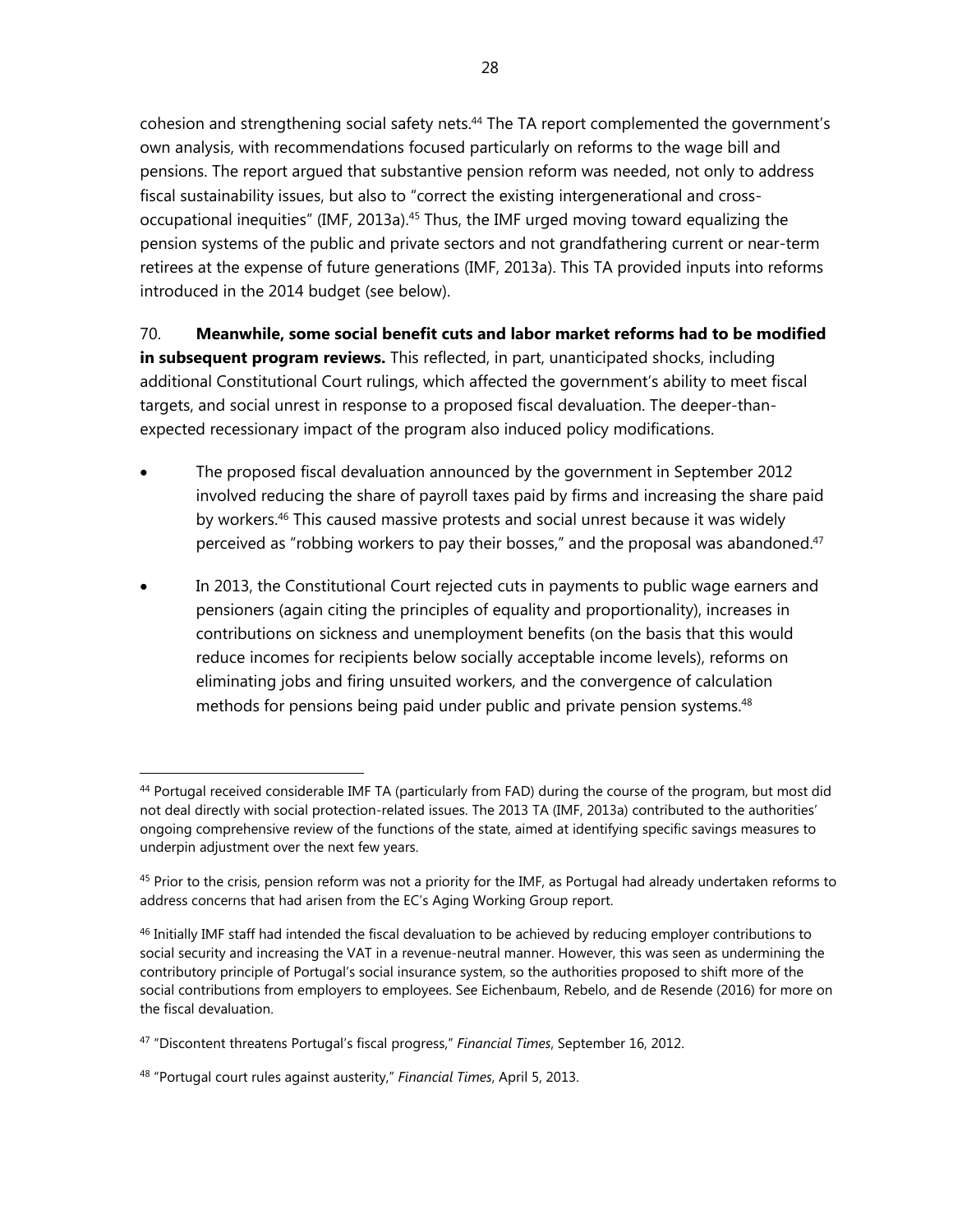- During the seventh review, and against a background of weaker-than-expected growth prospects, the IMF (and the Troika, more broadly) supported the government's request to revise the deficit targets to allow the operation of automatic fiscal stabilizers (IMF, 2013c). The authorities remained explicitly committed to implementing many of the reforms (through the eleventh review)—particularly with respect to the wage bill and pension reforms—that came out of their Public Expenditure Review (and that was supported by FAD's TA).49
- 2014 saw more reversals from the Court, including budget cuts in civil service pay, amendments to the formula for survivor dependents' pensions, and extraordinary levies on unemployment and sickness benefits. Portugal did not complete the Twelfth and Final review following an adverse Constitutional Court ruling in May 2014 and in anticipation of another ruling on wages and pensions later in the year.<sup>50</sup>

#### 71. **The IMF continued to provide advice on social protection in Portugal after the**

**program ended.** The first post-program monitoring report highlighted, once again, the need for reforms to labor markets, pensions, and other social benefits, underscoring that the fiscal outcome would likely diverge sharply over the medium term from the targeted path unless there was renewed reform momentum. It also expressed concerns about a recent agreement to increase the minimum wage, observing that it would likely hurt the vulnerable groups that it was intended to support. In light of the Constitutional Court reversals, together with slippages and the unwinding of measures during the financial program, the social protection recommendations in 2015 and 2016 sounded remarkably similar to those included early in the program and in the pre-program surveillance. For example, two SIPs for the 2015 Article IV consultation (Queyranne and Gaertner, 2015; Jaeger and Gomes, 2015) devoted considerable discussion to social protection, but largely rehashed many of the IMF's previous recommendations. Two innovations, however, were a call to consider an earned income tax credit to fight poverty in lieu of an increase in the minimum wage, and much more emphasis on "a more inclusive and transparent social dialogue" through widening participation to potentially include the unemployed, lowerskilled, and youth, as a trust-enhancing step which could ultimately facilitate greater labor market flexibility (Jaeger and Gomes, 2015). An SIP for the 2016 Article IV discussion (Queyranne, 2016) also assessed the fiscal impact of projected population decline on age-related spending in Portugal and called for, among other measures, a comprehensive pension system reform.

72. **What was the role played by the IMF versus the other Troika members in social protection in Portugal?** It is difficult to disentangle the IMF's engagement from that of the other members, partly because the IMF, EC, and ECB usually released a joint press statement upon completion of each review of the financial program. However, interviews with country

 $49$  Among the reforms included in the 2014 budget were an effective increase in the retirement age to 66 years and means-testing of survivor pensions.

<sup>50 &</sup>quot;Portugal court ruling on austerity measures threatens tax rises," *Financial Times*, June 1, 2014.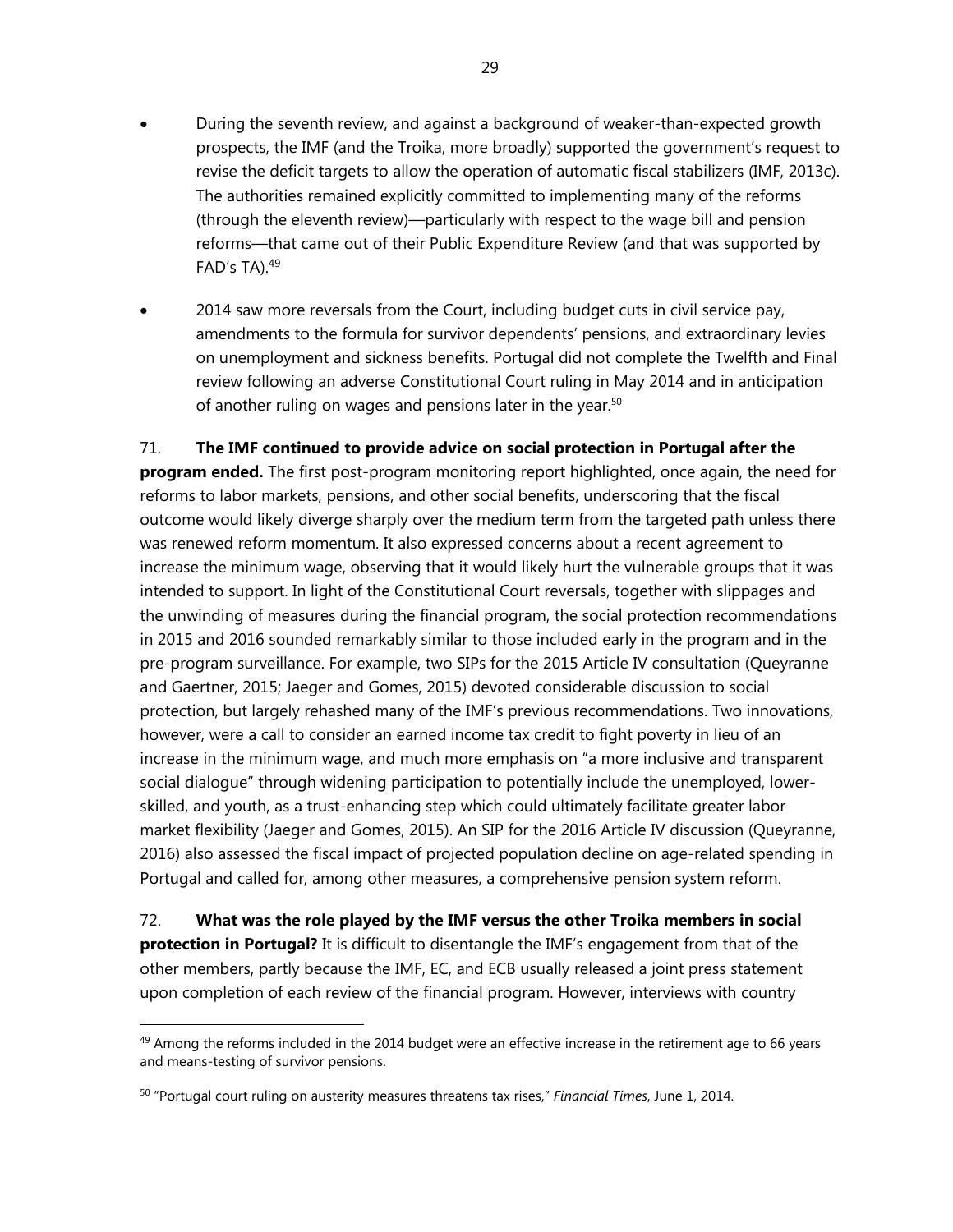authorities and other local stakeholders provide some indication, albeit mixed, of the relative roles played by the three institutions. According to some, there was a perception that the IMF was more flexible and had a better grasp of the social dimension of the program, in part due to its long experience in dealing with programs in crises. On the other hand, while recognizing that the IMF's primary mandate is macroeconomic policy and financial stability, some interviewees believed that greater priority should have been given to social protection. These interviewees indicated that, while "protecting the poorest segments of the population" was more than just lip service during the program, the mitigation effort and monitoring could have been greater. Similarly, interviewed officials found IMF TA helpful overall, but some thought the social dimension was underplayed and was not fully internalized in the policy recommendations.

#### 73. **Some country officials interviewed by this evaluation suggested that the IMF**

**should have relied more on the EC on social protection policies.** According to them, the EC's familiarity with European social welfare systems gave it an advantage in understanding the political and social complexities of social protection. An example that was cited where the IMF was seen as misunderstanding the political dimensions of the system was the contributory nature of social insurance in Portugal, with benefits proportional to contributions. This universal and contributory aspect was seen as helping to ensure social buy-in and confidence in the system. Yet, according to these interviewees, the IMF pressed the authorities to reduce or eliminate inequalities in the pension systems between the public and private sectors, despite the fact that civil servants had higher qualifications and, hence, higher wages and pension contributions. The contributory social insurance system was not designed as the primary means for redistribution; rather, the tax system was to be progressive, with the objective of redistribution.

74. **While the IMF conducted extensive outreach, interviewees noted that communication with the public was inadequate on the social dimension, contributing to the public's negative bias toward the program.** According to interviews with authorities and other stakeholders, the primary message from the IMF was technocratic, focusing on the need for fiscal consolidation and financial stability; the social impact seemed a side issue. However, interviewees stressed that sustainability entails three dimensions: financial, political, and social. Some interviewees believed that the IMF's reputation suffered the most harm with the proposed "fiscal devaluation." This was seen as a "one-size-fits-all" type of solution, based on theory, but not in line with the practical realities of the Portuguese context. There was also a sense that the crisis situation and the urgency of financial assistance implied an imbalance of power between the Portuguese government and the IMF, with the IMF calling for "shock" measures based on lowering wages, rather than raising quality and value.

#### **E. Japan**

75. **The challenges of aging, and one of the highest public debt ratios in the world, motivated the IMF's advice related to social protection in Japan.** While most advanced economies are facing a demographic shock of population aging, Japan has the distinction of having the highest elderly dependency ratio among advanced economies, which is also rising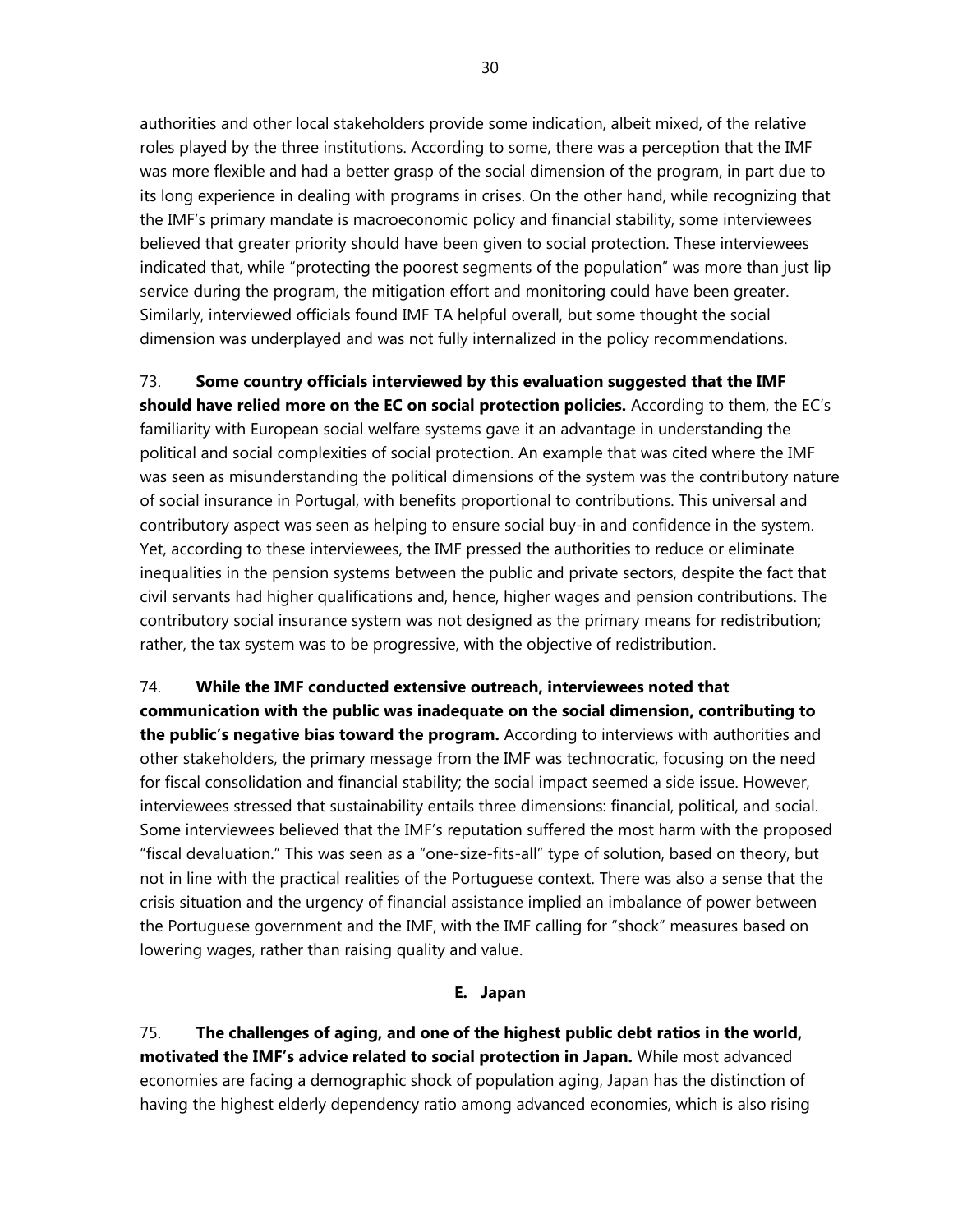dramatically, while the working-aged population is declining sharply.<sup>51</sup> With unemployment low (even after the crisis) and lower inequality and social tensions than in some other advanced economies, IMF advice/recommendations on social protection policies in Japan focused on medium to longer term issues and were notably consistent over the decade-long period covered by this evaluation. Key areas of attention were measures to address spending pressures from an aging population and to finance the social security system, as well as measures to lessen labor market duality. The advice was supported by considerable analytical work.

#### 76. **The IMF pressed for reforms of the social security system to address growing**

**demographic pressures on the budget.**52 This was a recurring theme of Article IV consultations well before the start of the evaluation period. The 2006 Article IV mission noted that the authorities had undertaken or planned reforms in public pensions and medical care that were designed to keep the rising social security expenditure trend in check (Box 2). However, staff suggested that the government's projections (of the birth rate) may have been overly optimistic and pointed out that measures still needed to be identified to finance the increased share of the government's contribution to the national pension scheme. The need for action was further fleshed out in a book, *Tackling Japan's Fiscal Challenges: Strategies to Cope with High Public Debt and Population Aging,* co-edited by the First Deputy Managing Director (Kaizuka and Krueger, 2006)*.* 53

77. **The IMF's main concern with regard to pension reform was the need to support medium-term fiscal sustainability.** In 2008, when the authorities—in an effort to address inequities in the pension system—considered extending the coverage of the basic old-age pension, the National Pension (NP), irrespective of past premium payments, IMF staff's immediate concern was how to finance the planned increase in the government's contribution to the NP system (an estimated 0.5 percent of GDP). Staff also suggested that additional reforms, such as increasing the retirement age, might be necessary to support medium-term fiscal sustainability, but the authorities countered that it would be difficult to accelerate the pace of fiscal consolidation given the need for additional social security outlays, and noted that "there was a significant body of political opinion that put economic growth ahead of fiscal consolidation, especially given concerns over increased dualities" (IMF, 2008a).

78. **The IMF strongly supported the idea of increasing the consumption tax to fund social security** as a "politically palatable way to strengthen the fiscal position" (IMF, 2008a). The 2007 Article IV mission noted that linking consumption tax reform—which had been a

<sup>&</sup>lt;sup>51</sup> According to OECD Population Statistics data, Japan's old age support ratio (the converse of the elderly dependency ratio), currently approaching two, will decline to almost one by 2050, still the lowest among the advanced OECD countries.

 $52$  Indeed, the IMF argued that, contrary to popular perception, the key factor behind Japan's high public debt was the surge in social security spending due to rapid population aging.

<sup>53</sup> The book combined academic research and views of policymakers.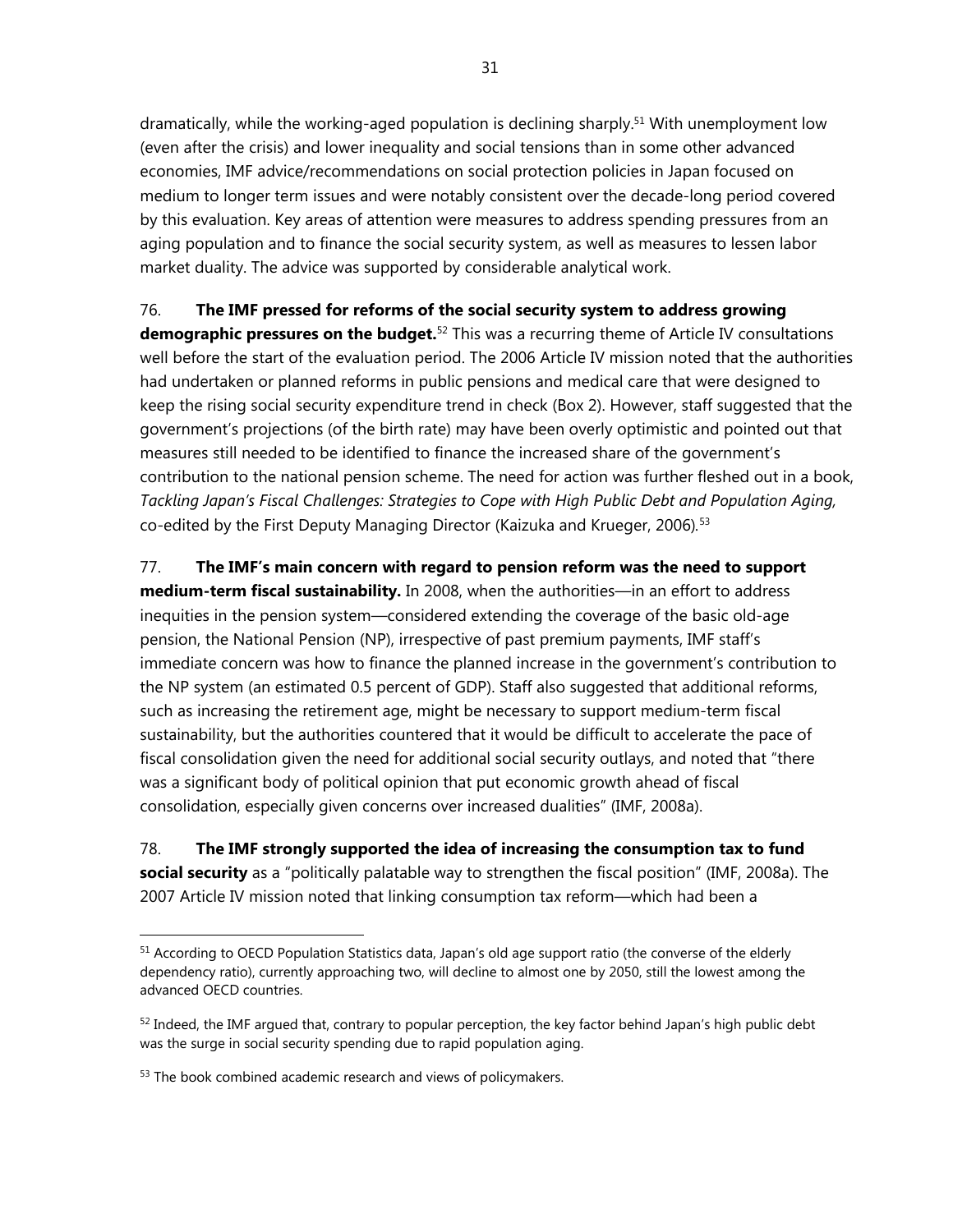controversial political issue for some time—with social security funding was "worth considering on pragmatic grounds, particularly if the alternative [was] no action at all," as "a stepped-up pace of consolidation [would] buy 'policy insurance' against shocks and support private spending by alleviating concerns on social entitlements" (IMF, 2007c).<sup>54</sup> An SIP prepared for that consultation (Keen, 2007) made a strong case for increasing the consumption tax (a VAT) as one of the best options for raising revenue to tackle the demographic shock.<sup>55</sup> In concluding the 2008 Article IV consultation, Directors regarded the government's intention to increase its contribution to the basic pension as "a good opportunity to raise the consumption tax rate" (IMF, 2008a).

#### **Box 2. Japan: Public Pension System**

Japan has a universal public pension system consisting of two basic tiers:

 $\overline{a}$ 

- The first tier—the National Pension (NP)—provides a flat-rate redistributive pension. NP participation is compulsory for every resident of Japan aged between 20–60 and benefits are payable from age 65.
- The second tier—the Employees' Pension Insurance (EPI)—provides a defined-benefit layer that increases as past earnings increase. The EPI covers all private sector employees. The contribution rate (payroll tax) is shared equally by the employee and the employer. The retirement benefit consists of two parts: a wagerelated portion and the NP flat-rate benefit. The wage-related benefit at retirement is a function of the number of months the employee has made contributions and his/her average monthly wage over his/her working life. In 2006, the replacement rate was on average almost 60 percent of income. After retirement, the pension increases in line with the CPI. Public sector employees are covered by Mutual Aid Associations (MAA) pension schemes, which are similar in structure to the EPI, and are also run by the government.

There are three categories of insured people: (i) the self-employed, farmers, and students (Category-1 insured), who pay the NP premium and receive the NP flat-rate benefit upon retirement; (ii) private sector employees covered by the EPI program and government employees by MAA schemes (Category-2 insured), who contribute through the payroll tax and receive the NP flat rate benefit in addition to the wage-related benefit; and (iii) nonworking spouses of EPI participants (Category-3 insured) who receive full NP benefits, without having to make contributions of their own. The contributions to the NP system for Category-2 and Category-3 insured are paid for by employers of EPI participants.

By the mid-2000s, the combination of a pay-as-you-go system and an aging society in Japan had already led to pension contributions exceeding expected benefits for younger generations. Against that background, the reform of the public pension in 2004 limited scheduled increases in contribution rates and reduced replacement rates through a system of macroeconomic indexation that linked the growth of benefits to variables such as longevity. In addition, the government increased its contribution to the NP system from onethird to half of total payouts in 2009.

<sup>54</sup> An SIP prepared for the 2006 Article IV consultation (Botman, Edison, and N'Diaye, 2006) had used the IMF's Global Fiscal Model to investigate the macroeconomic implications of alternative fiscal consolidation strategies and had concluded that an adjustment package with lower social transfers and a higher consumption tax might even have a positive impact on growth.

<sup>&</sup>lt;sup>55</sup> Keen (2007) dismissed the "widespread perception" that the VAT was inherently regressive, but recognized that redistributive measures might be needed to accompany any increase in the VAT rate to overcome this perception. In that regard, the recommendation was to employ "targeted spending measures" to protect the poor instead of applying a reduced VAT rate to some basic items.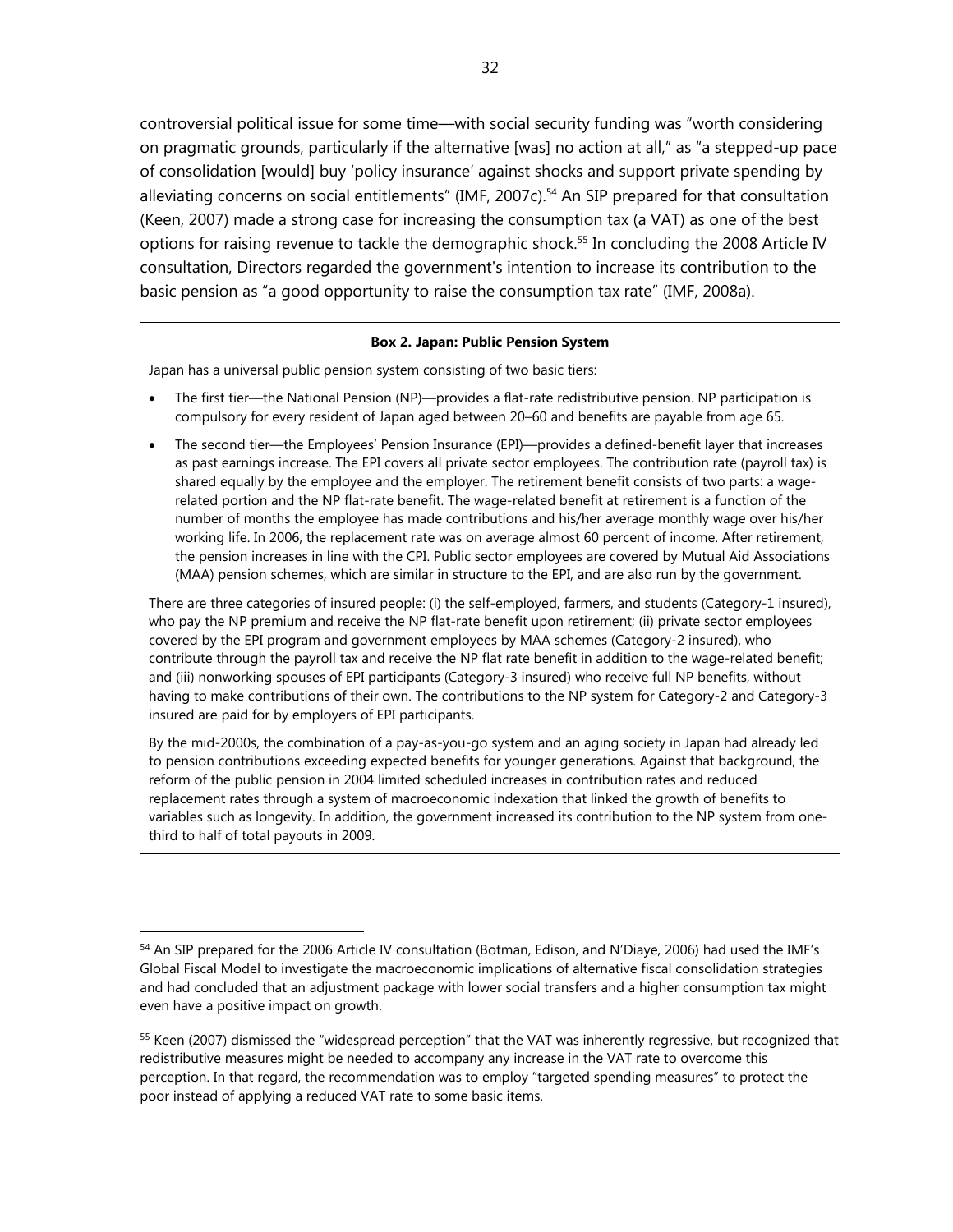79. **But staff did not neglect social considerations entirely.** The 2008 Article IV mission acknowledged the authorities' "concerns over inequality in net pension benefits between generations, as well as between those covered and not covered by the system" (IMF, 2008a). An SIP prepared for that consultation (Iizuka, 2008) discussed the pros and cons of financing basic pensions entirely through taxes and concluded that such a system would help improve current inter-generational inequality and provide more security after retirement through wider coverage. However, transitioning from Japan's traditional premium-based pension system to a tax-financed system would face challenges such as how to address the increased burden to low-income households (e.g., through coordination with social assistance programs) and how to implement means testing (which had long been an issue in Japan due to the opaqueness of self-employed businesses).56

80. **The IMF drew attention to labor market duality in the context of the need for reforms to improve labor utilization.** The 2006 and 2007 Article IV missions highlighted the disparity between regular and non-regular workers, noting that existing regulations favored the employment of non-regular workers, who were excluded from social insurance coverage and had limited job tenure. Staff pressed the authorities to balance the employment conditions for regular and non-regular workers by reducing benefit disparities and weakening employment protection for regular workers. The 2008 SIP on pension reform options (Iizuka, 2008) also drew attention to other impacts of the pension system on the labor market, such as how beneficial treatment of spouses of EPI participants hindered female labor force participation (Box 2) and how the system of reducing benefits for older high-income earners created an incentive for those workers to exit the labor market.

81. **With the onset of the global financial crisis in 2008, the authorities and the IMF put concern for fiscal consolidation and social security reform on hold as Japan's economy plunged into its most severe recession in decades.** Notwithstanding Japan's high public debt, the 2009 Article IV mission supported Japan's sizable fiscal stimulus ("well above the G20 average") that was focused on cash payments, public works, and employment support, and Directors welcomed the steps to strengthen the social safety net (IMF, 2009c). At the same time, the IMF suggested that the authorities should outline a medium-term consolidation strategy that would take effect once the crisis abated.

# 82. **After the crisis, the IMF returned to the theme of fiscal consolidation through social security and tax reforms, albeit occasionally with a different twist.**

<sup>&</sup>lt;sup>56</sup> Iizuka (2008) noted that the authorities' five key pillars for a broader revenue reform of the tax and social security systems were to: (i) correct inequalities among generations; (ii) maximize incentives to work at various stages of life cycle; (iii) improve the credibility and transparency of the social security system; (iv) achieve both medium-term fiscal consolidation of the general government and the pension system; and (v) enhance economic vitality.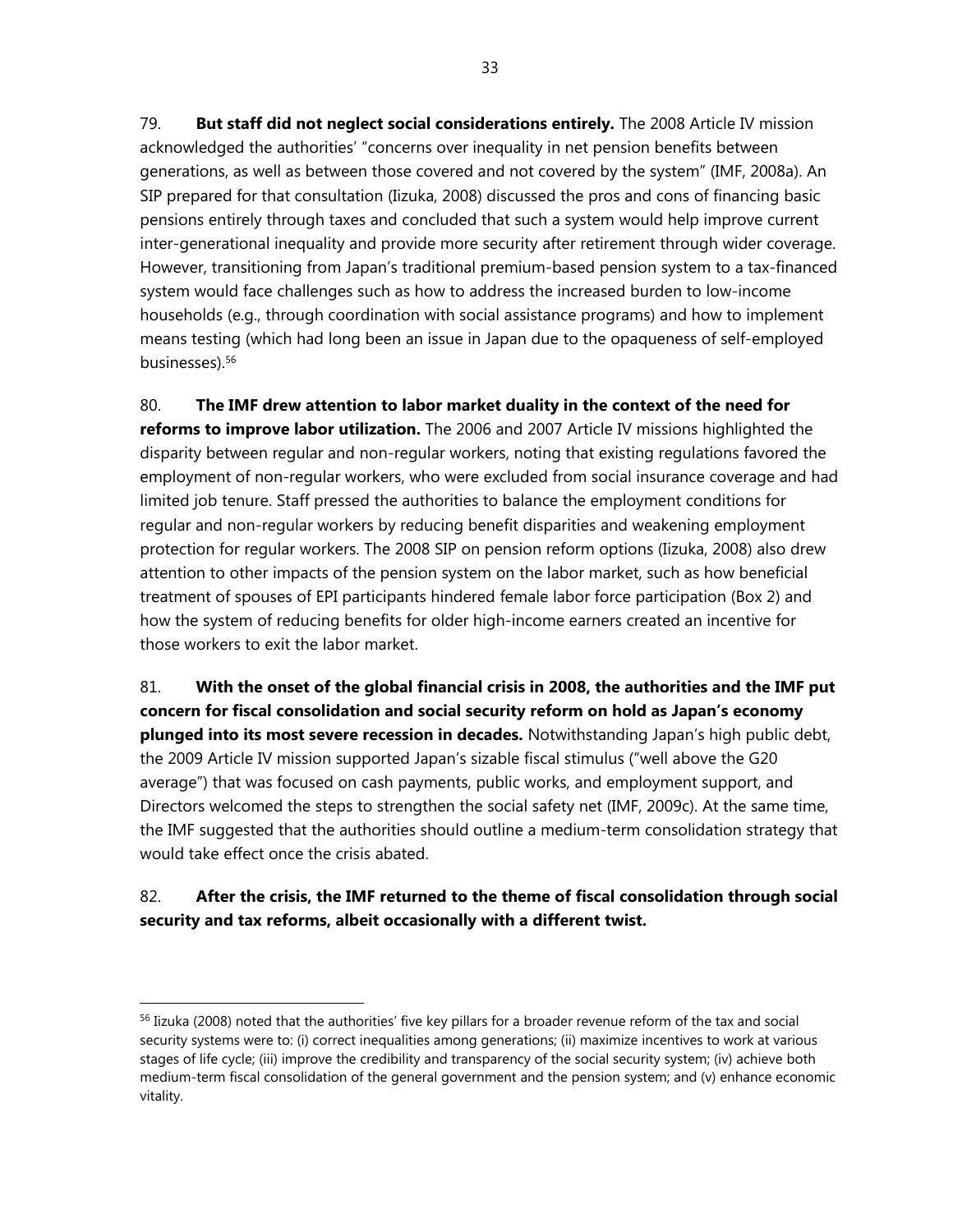- The 2010 Article IV mission stressed that that fiscal adjustment would need to rely mainly on limiting spending growth and finding new revenue sources since there was little scope for cutting expenditures. In addition to letting the fiscal stimulus expire, staff suggested: limiting healthcare costs and other social entitlements; introducing an income cap on social transfers; and raising the statutory retirement age above 65 years. Announcing an upfront increase in the consumption tax, according to staff, would strengthen the credibility of the adjustment plan and boost confidence in the long-term viability of the social security system, which could in turn reduce precautionary savings and help to offset part of the decline in consumption due to the higher tax.<sup>57</sup>
- The 2011 Article IV mission welcomed the authorities' plan to double the consumption tax rate to 10 percent by the mid-2010s to fund social security, but noted that further increases in the consumption tax rate after that, together with caps on spending growth, would be required to bring down the public debt ratio over the medium term. Staff also supported the government's efforts to introduce a taxpayer identification system which would facilitate more effective targeting of social transfers. Staff reported that the authorities' social security reform plan, announced in June 2011, involved an expansion of health and pension spending combined with measures to raise the efficiency of social security spending, but did not provide further details.
- The 2012 Article IV mission focused on intergenerational inequity and income inequality. To help correct the large intergenerational imbalance, staff provided various recommendations for containing social security spending including raising the pension retirement age to 67, collecting contributions from dependent spouses, and clawing back benefits from affluent retirees.58 An SIP on pension reform options (Kashiwase, Nozaki, and Tokuoka, 2012) provided the analysis underlying these recommendations and elucidated trade-offs between fiscal savings and impacts on economic growth and intergenerational equity.<sup>59</sup> To address concerns about the regressive nature of the

<sup>&</sup>lt;sup>57</sup> This argument was mostly conjectural. An SIP for the 2010 Article IV consultation (Berkmen, 2010) acknowledged that the size of the precautionary savings was "hard to identify" and "assume[d] a conservative decline in savings by about 1 percentage points."

<sup>58</sup> In January 2013, FAD and the IMF Regional Office for Asia and the Pacific (OAP) organized a two-day high-level conference in Tokyo on "Designing Fiscally Sustainable and Equitable Pension Systems in Asia in the Post-Crisis World." The conference brought together leading experts and practitioners on pension issues and policy makers from 16 Asian countries. Aside from the need to ensure that the pension system did not run large deficits and was fiscally affordable, key messages from the conference for the design of public pension reforms included: the importance of ensuring that pension systems provided adequate income support for the elderly poor; the importance of increasing the share of the elderly population receiving pensions in emerging Asia; and the need to ensure that pension reforms were perceived as fair.

 $59$  Kashiwase, Nozaki, and Tokuoka (2012) noted that the measures in the government's tax and social security reform plan adopted in February 2012—eliminating the ad hoc nominal freeze of pension benefits; extending the coverage of the EPI to part-time workers; and consolidating the EPI and the MAAs—were "unlikely to generate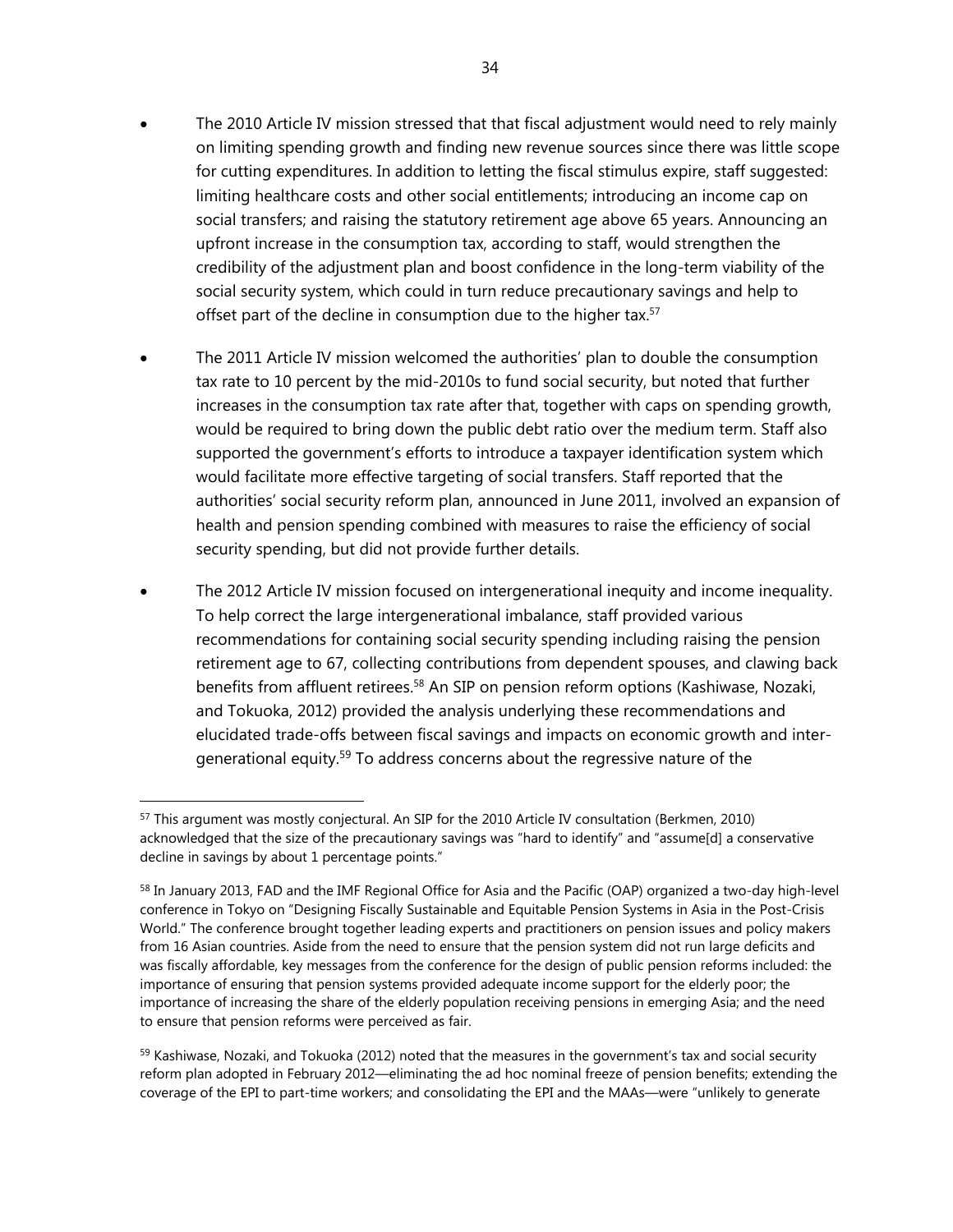consumption tax, staff suggested introducing targeted transfers to lower-income households, noting that the introduction of a uniform tax identification number would help in this regard.

- The 2013 Article IV mission drew attention to the pressures from health and long-term care spending in Japan. Based on analysis in an accompanying SIP (Kashiwase, Nozaki, and Saito, 2013), the mission recommended that containing rising health care costs (for example, by increasing copayment rates, making more efficient use of hospital resources, and relying more on generics) should be a key element of the medium term fiscal consolidation plan.
- All these points were reiterated in one form or another in the 2014, 2015, and 2016 Article IV discussions.

## 83. **The IMF also returned to the topic of labor market duality and labor market**

**policies.** Some of these issues were related to social protection, although the IMF's focus was chiefly on boosting employment and labor force participation, particularly among women.

- In the aftermath of the 2011 earthquake and tsunami, the IMF supported the authorities' use of preexisting support systems to provide employment adjustment subsidies to firms to help maintain employment levels and relax eligibility criteria for unemployment insurance (Steinberg, 2011).
- The 2013 Article IV mission, drawing from an SIP prepared by OAP staff (Aoyagi and Ganelli, 2013), highlighted (again) the fact that non-regular workers—who by then made up 35 percent of the labor force—had a much lower level of job security and received significantly less social insurance coverage.<sup>60</sup> Staff (again) called for reducing the difference in employment protection between regular and non-regular workers in order to reduce labor market duality in Japan.<sup>61</sup> However, the staff report did not comment

-

fiscal savings." The SIP discussed specific reform options to reduce the fiscal burden such as: raising the basic pension eligibility age to 67; reducing the pension replacement ratio across-the-board by 3 percentage points; and increasing the contribution (payroll tax) rate by 1 percentage point.

 $60$  Aoyagi and Ganelli (2013) estimated a structural model for a panel of OECD countries to assess the impact of various determinants of labor market duality. Their results suggested that a higher level of employment protection of temporary workers reduced labor market duality.

 $61$  Staff's recommendations in this area included: introducing a uniform regular employment contract that gradually increased employment protection; clarifying the legal framework for limited regular ("gentei seishain") contracts; and complementary measures to strengthen job matching and support systems.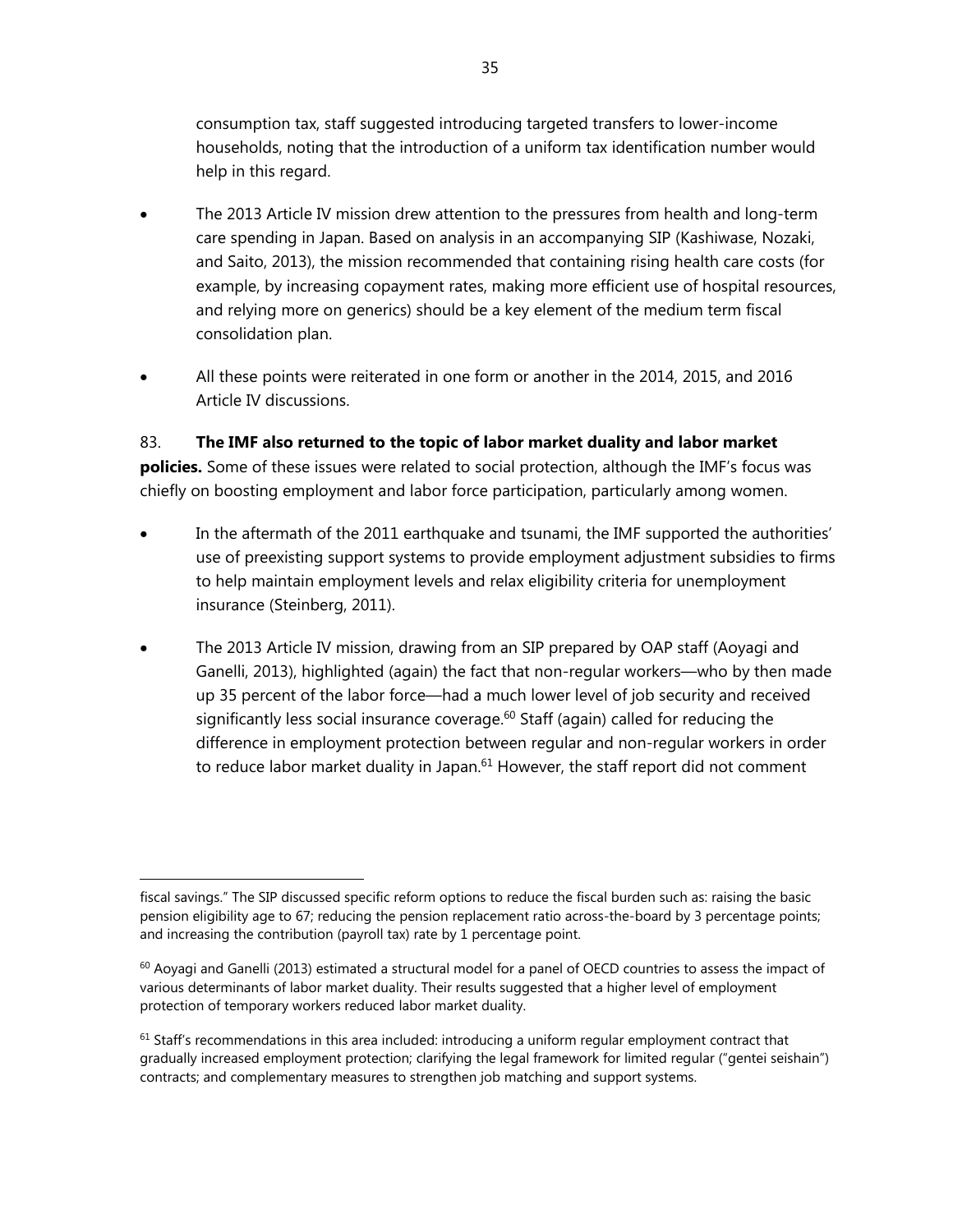specifically on the implications of over one-third of the labor force having inadequate social protection coverage.<sup>62</sup>

- The 2015 Article IV mission noted that female labor force participation "got a further boost with Abenomics, possibly as a result of increased availability of child-care facilities and cash transfers to families with children" (IMF, 2015q).<sup>63</sup> (Previous missions had supported the government's plan to increase childcare services to increase female employment.)
- The 2016 Article IV mission welcomed Abenomics' "three arrows strategy," including childcare support to lift the fertility rate and labor force participation; and a social security reform to allow people to continue employment while providing nursing care to family members. Staff supported the government's floor of 3 percent on annual minimum wage increases and urged the authorities to eliminate disincentives to full-time or regular work due to the tax and social security system such as the spousal deduction and allowance.

## 84. **Interviews with country authorities indicated that the IMF's policy recommendations were respected in Japan and that greater outreach by the Fund would have been**

**appreciated.** The IMF's repeated support for increasing the consumption tax was considered to have helped the government to move forward with this politically difficult measure. Although the IMF agreed that such an increase, while theoretically regressive, could be made progressive by earmarking the additional revenues for social security, the authorities would have liked staff to have made that point more prominent and do more outreach on this issue in order to convince both the public and the politicians. In general, the IMF was seen as paying more attention to the macroeconomic impacts of policy reform, rather than the impact on social protection. Some interviewees noted that the IMF had focused more on social protection issues in recent years. They largely agreed with the Fund's policy advice in these areas which they found, in general, well-tailored to Japan. Other interviewees, however, indicated the IMF did not delve deeply enough into some of the social protection areas and gave mostly generic advice. These interviewees were familiar mostly with the Article IV staff reports, but not SIPs or Working Papers.

1

 $62$  Aoyagi and Ganelli (2013) noted that excessive duality could reduce social cohesion and potentially erode support for needed structural reforms. They suggested introducing a single open ended contract for all new hires in which employment protection would increase with tenure, and more generally shifting towards the "flexicurity" model of supporting workers during periods of temporary unemployment rather than protecting specific jobs.

 $63$  A Working Paper by OAP staff (Kinoshita and Guo, 2015) on female labor force participation, using Norway and Finland as comparators, suggested that shifting from child cash allowances to more public spending on child care could raise women's labor force participation and potentially increase fertility, although this was not part of the Article IV team's recommendations to the authorities. The paper was discussed at a seminar hosted jointly by OAP and the OECD in Tokyo in March 2015, which brought together policymakers and academics.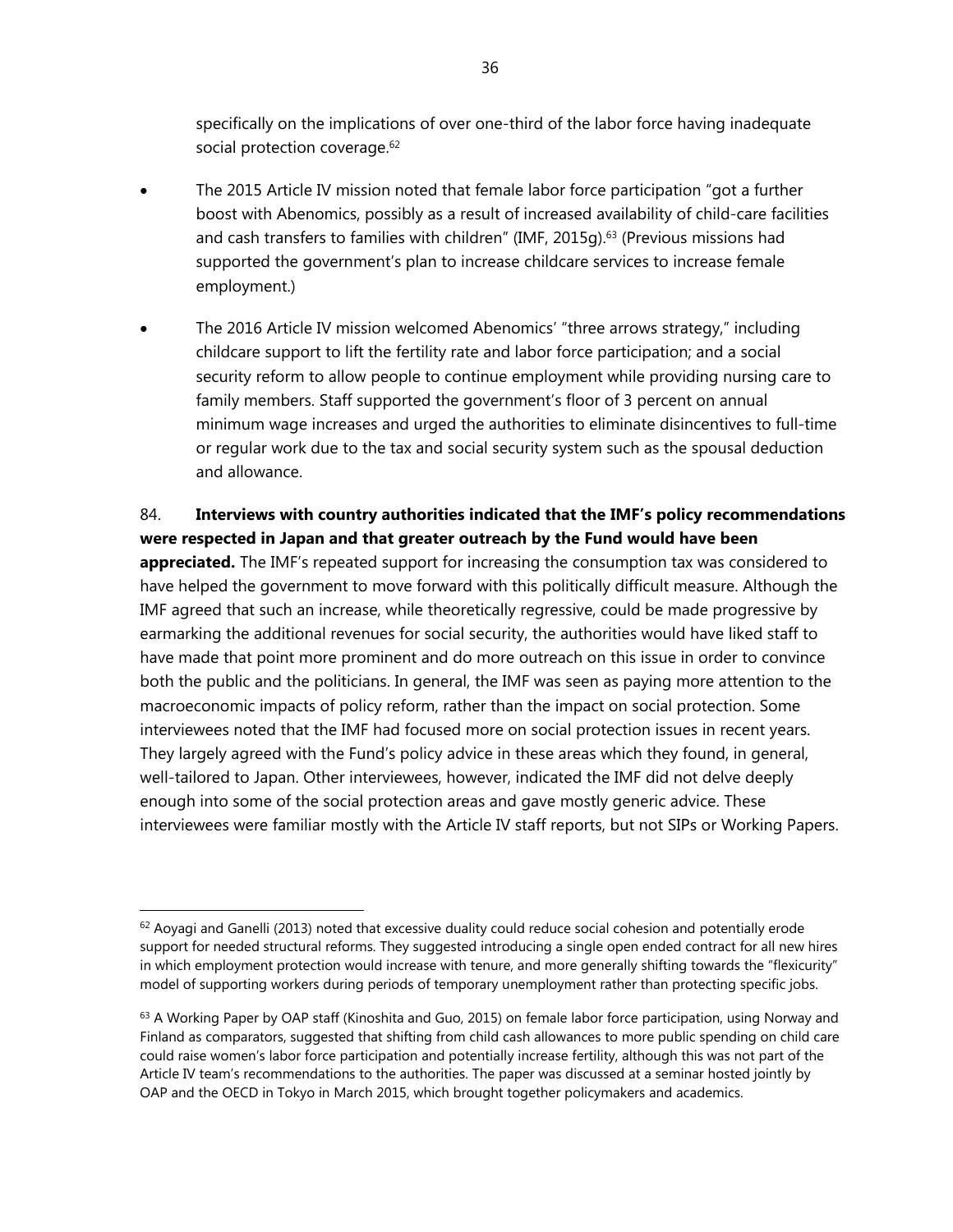#### **F. Korea**

85. **During the evaluation period, social protection issues were a major part of the IMF's discussions with Korea, much more so than in many other advanced economies.** Korea was a surveillance-only country during the evaluation period.<sup>64</sup> Key topics of discussion related to social protection in Article IV consultations were: (i) strengthening the social safety net; (ii) pension reform; and (iii) reducing labor market duality. The topics and recommendations which were all interrelated—were typically addressed from a medium- to longer-term perspective and also very consistent over time, with changes mostly only in terms of emphasis or motivation. The following discussion is thus organized more thematically than chronologically.

86. **A running theme of IMF surveillance throughout the evaluation period was that Korea's social spending was below the OECD average and should be increased.<sup>65</sup> Practically** every Article IV mission in the past decade pointed out that social spending in Korea was low compared to its OECD peers. In 2012, staff estimated the "gap" in social spending (between Korea and the rest of the OECD) to be 3½ percent of GDP (IMF, 2012g); in 2013, staff raised the estimate to 6 percent of GDP (IMF, 2014a). The Managing Director echoed this concern in a speech at Seoul National University in December 2013, saying: "Social spending is … the second lowest in the OECD. Just to give one example: public spending on childcare and pre-primary school is five times higher in Sweden than in Korea, in percent of GDP" (Lagarde, 2013). However, staff reports did not explain why social spending in OECD countries were the "desired levels" that Korea should strive to attain (IMF, 2012g).

87. **TA by FAD in 2005 had contributed to the authorities' efforts to develop the social**  safety net following the 1997 financial crisis (Box 3). The TA mission advised on how to modernize tax policy and administration in order to meet rising medium-term spending needs driven by the aging of the population as well as the government's intention of better protecting the most vulnerable. At that time, Korean policymakers were interested in the possible adoption of an earnings subsidy. The mission drew on experiences with the U.S. earned income tax credit (EITC) and the U.K. working tax credit to analyze design and administrative issues in implementing an effective EITC in Korea. The TA fell on receptive ears: the authorities introduced an EITC in 2008, a move supported by staff (IMF, 2007g).

88. **The IMF did recommend strengthening the social safety net for its automaticstabilizer function, although this motivation was not emphasized during the 2008 global economic and financial crisis.** The 2007 Article IV mission noted that "if designed properly, a

-

<sup>&</sup>lt;sup>64</sup> The IMF's last lending arrangement with Korea (an SBA) expired in December 2000.

 $65$  Social spending, in the OECD's usage, refers to "cash benefits, direct in-kind provision of goods and services, and tax breaks with social purposes. Benefits may be targeted at low-income households, the elderly, disabled, sick, unemployed, or young persons. To be considered 'social,' programs have to involve either redistribution of resources across households or compulsory participation" (https://data.oecd.org/socialexp/social-spending.htm).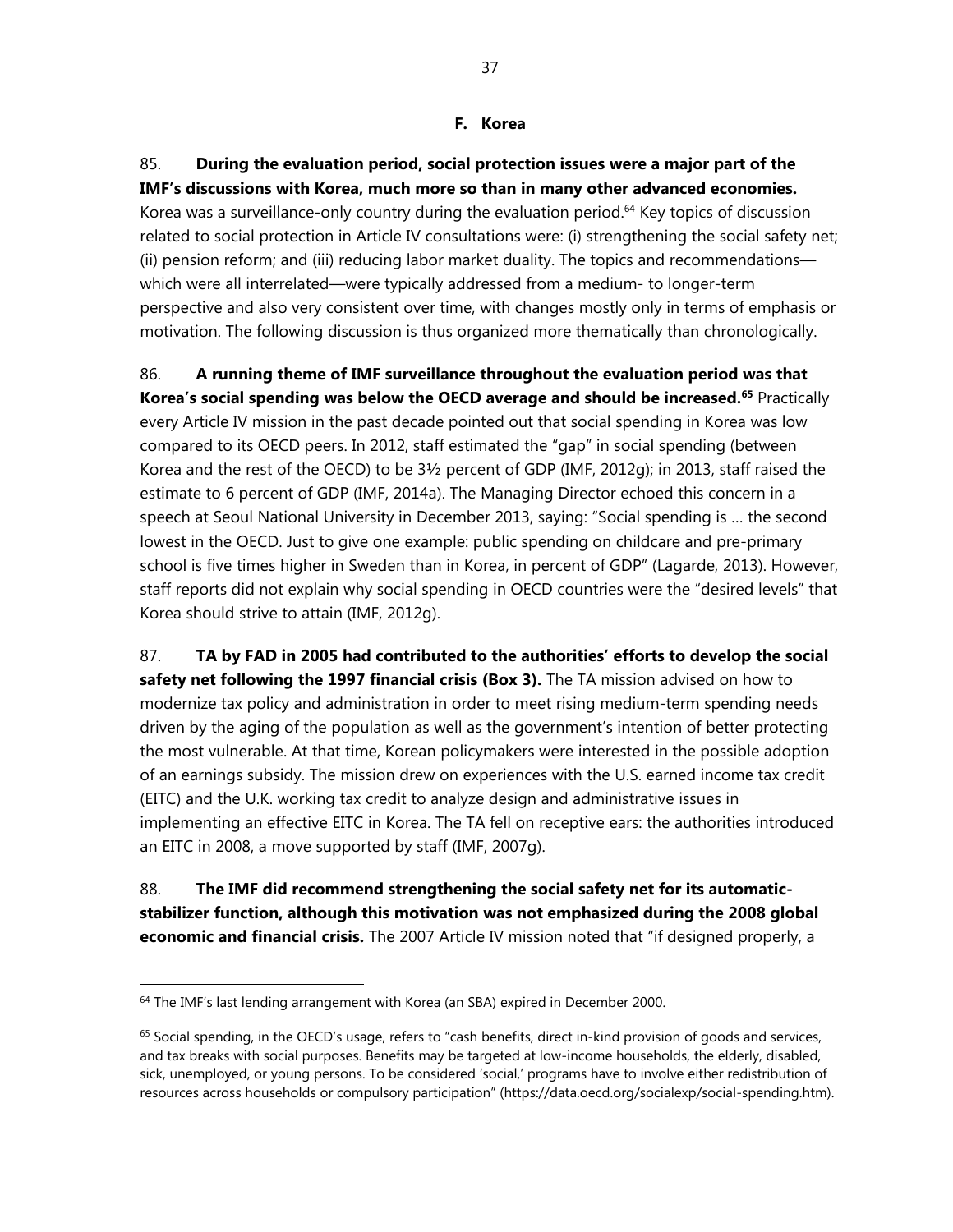strengthened safety net could have important benefits, not only in protecting the poor, but also by ... raising the role of automatic stabilizers in macroeconomic management" (IMF, 2007q).<sup>66</sup> As the global crisis began to unfold in 2008, staff advised that "there could be room for modest fiscal stimulus in the 2009 budget, in particular to protect the most vulnerable should commodity prices rise further, but measures taken should be targeted, well-timed, and reversible" (IMF, 2008b). The 2009 Article IV mission of the following year was supportive of the authorities' fiscal stimulus package, which included targeted transfers for liquidity-constrained households and a public works program.

#### **Box 3. Korea: Main Social Protection Programs**

Public pensions: Public pension programs were introduced for civil servants and military personnel in the early 1960s for private-school teachers in 1975 and for the general public—the National Pension Scheme (NPS)—in 1988. The NPS is a partially-funded, defined benefit (DB) system. Participation in the NPS was made mandatory for all citizens (except for civil servants, military personnel, and private-school teachers) in 1999. The contribution rate is 9 percent of the standard monthly income, equally shared between employer and employee. The benefit formula consists of basic and earnings-related portions; benefits are paid mainly in the form of an annuity, which is indexed to prices, with the full pension available at age 60.

Public assistance programs: The National Basic Livelihood Security Program (NBLSP), introduced in 2000, provides cash and in-kind benefits, including housing, medical, and educational benefits to those living below the poverty line. Beneficiaries who are able to work are required to participate either in the Self-Reliance Program administered by local governments or in the Employment Success Package Program (ESPP) administered by the Ministry of Labor. The Basic Old-Age Pension (BOAP), introduced in 2008, provides monthly cash benefits for the elderly with low incomes. It covers 70 percent of people aged 65 and above.

Earned Income Tax Credit (EITC): The EITC, introduced in 2008, tops up the earnings of poor households with cash benefits up to 1.2 million won (roughly US\$1,100) a year.

Unemployment insurance: The Employment Insurance System (EIS), introduced in 1995, combines traditional unemployment insurance with various active labor market programs (ALMPs). Its coverage was expanded rapidly in 1998 to cope with high unemployment in the wake of the Asian financial crisis. The EIS covers around 40 percent of the workforce. Some workers, including the self-employed, are excluded from coverage by law. Others do not participate because their employers cannot afford to pay the contributions for them.

Public health insurance: Public health insurance programs were first introduced in the 1970s for civil servants and private-sector workers in large firms. Coverage was gradually increased to encompass the entire population, and all programs were consolidated into the National Health Insurance (NHI) in 1999.

Source: Koh (2015).

——————

 $\overline{a}$ 

89. **An argument emphasized by IMF staff was that strengthened social protection would reduce precautionary savings in Korea, which would in turn increase consumption and growth.** This argument was raised by the 2009 Article IV mission and by subsequent missions, including in the context of concern about Korea's high current account surplus. The

<sup>&</sup>lt;sup>66</sup> Further back in time, at the Board discussion of the 2002 Article IV consultation with Korea, "some Directors encouraged the authorities to further develop the social safety net, which would also strengthen the automatic stabilizers" (IMF, 2003).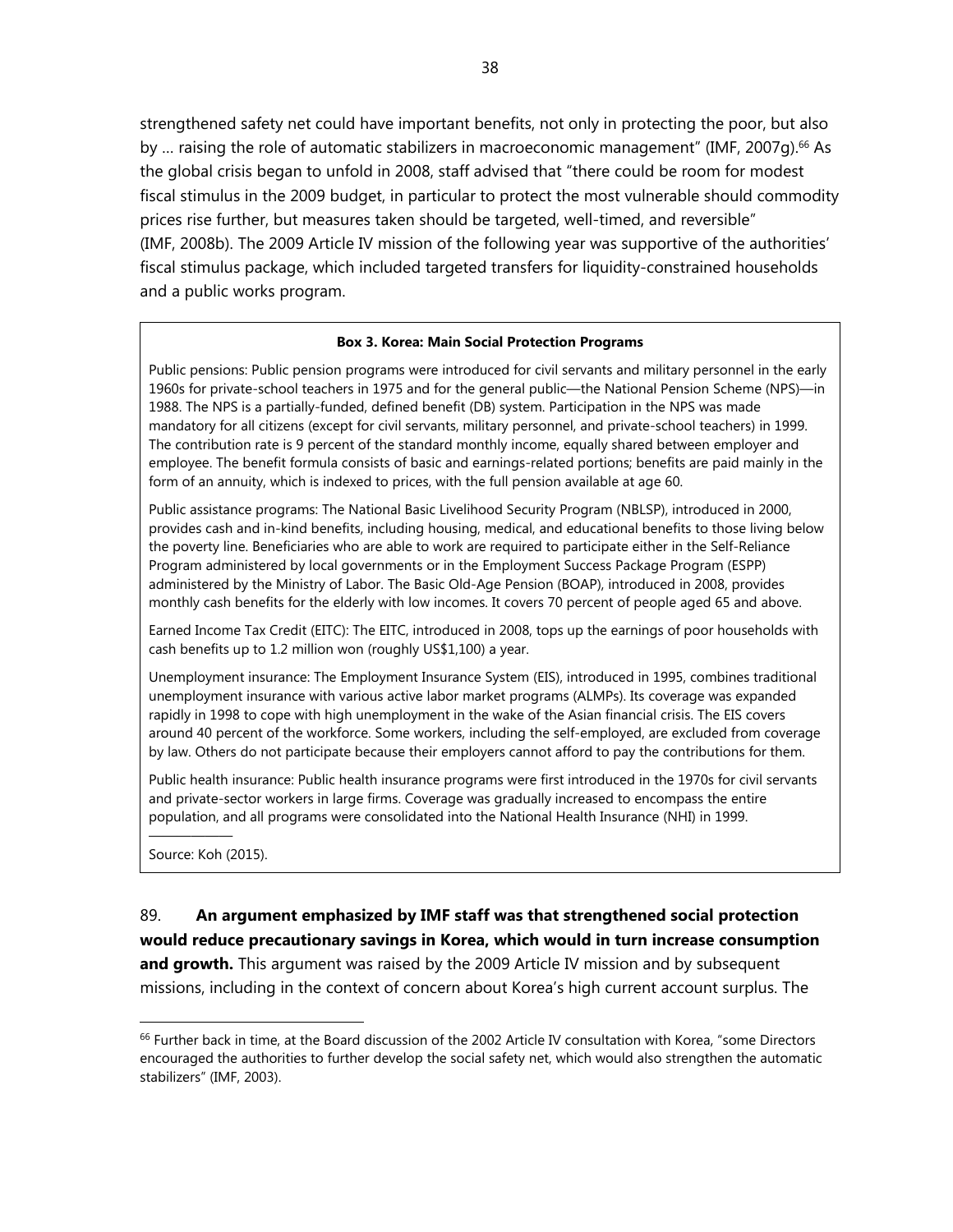2013 Article IV mission invoked the assessment in the IMF's 2013 External Sector Report that Korea's current account balance was deemed to be about 3–4 percent of GDP above the level implied by fundamentals and "desirable policies" (IMF, 2014a). Specifically, staff indicated that Korea's social spending was below the "norm" used in the External Balance Assessment methodology, implying that its exchange rate was undervalued.<sup>67, 68</sup> Staff recommended "[b]etter targeting of existing transfers to lower-income households, who have a high propensity to consume" as a way to "boost income but also possibly reduce precautionary saving" (IMF, 2014a). The authorities questioned the staff's analysis, expressing concern about the "mechanical application of the External Balance Assessment/the External Sector Report assessment, given that the norms [were] dependent on staff's subjective judgments in addition to the methodological limitations" (IMF, 2014a). Nonetheless, the 2015 External Sector Report reiterated that an expanded social safety net in Korea could reduce the need for precautionary savings and help reduce the current account gap vis-a-vis the estimated norm (IMF, 2015h).<sup>69</sup>

90. **At the same time, staff noted that "high indebtedness of Korean households" could constrain consumption** (IMF, 2010d). An SIP for the 2010 Article IV consultation (Karasulu, 2010) pointed out that Korea's household savings rate as a share of disposable income had dropped since the late 1990s and was "one of the lowest in the OECD." Part of the reason was the introduction of the mandatory pension system in 1988, which reduced households' incentives to save for retirement. At the same time, the combination of a low pension replacement rate, a low mandatory company retirement age (well below the official retirement age), and high life expectancy contributed to high old-age poverty rates.<sup>70</sup> Retirees often purchased small businesses, in part financed by bank borrowing, to provide retirement income. This contributed to high indebtedness of older cohorts in Korea.

<sup>&</sup>lt;sup>67</sup> According to Phillips and others (2013), social spending in the IMF's External Balance Assessment methodology is captured by public health spending as a ratio to GDP.

 $68$  The 2013 Article IV mission argued that high foreign exchange reserve accumulation entailed costs related to the negative differential between the interest received on reserves and that paid on instruments issued to finance or sterilize the reserves. It pointed out that gross costs from the interest differential alone were around 0.6 percent of GDP a year, "or about 2 times the envisaged FY14 budget support for childcare" (IMF, 2014a).

 $69$  Every External Sector Report has made the same recommendation for Korea. The 2012 report suggested "improved social protection" as a potential policy response to narrow Korea's "current account gap" (IMF, 2012d). The 2013 report anticipated that "higher social spending" would further narrow the current account gap as "[p]olicies [had] already been put in place to enhance social protection (e.g., subsidies for child care) and further measures [were] envisaged" (IMF, 2013f). The 2014 report pointed to "a need to close Korea's social spending gap" and noted the authorities' "ongoing efforts" in this area (IMF, 2014c). The 2015 and 2016 reports noted that the authorities' more expansionary fiscal policy stance could narrow imbalances, "all the more so if coupled with an expanded social safety net that reduces the need for precautionary savings" (IMF, 2015i; 2016d).

 $70$  The SIP did not mention the Basic Old Age Pension which the authorities introduced (and the IMF supported) in 2008 to provide help to the elderly with low incomes.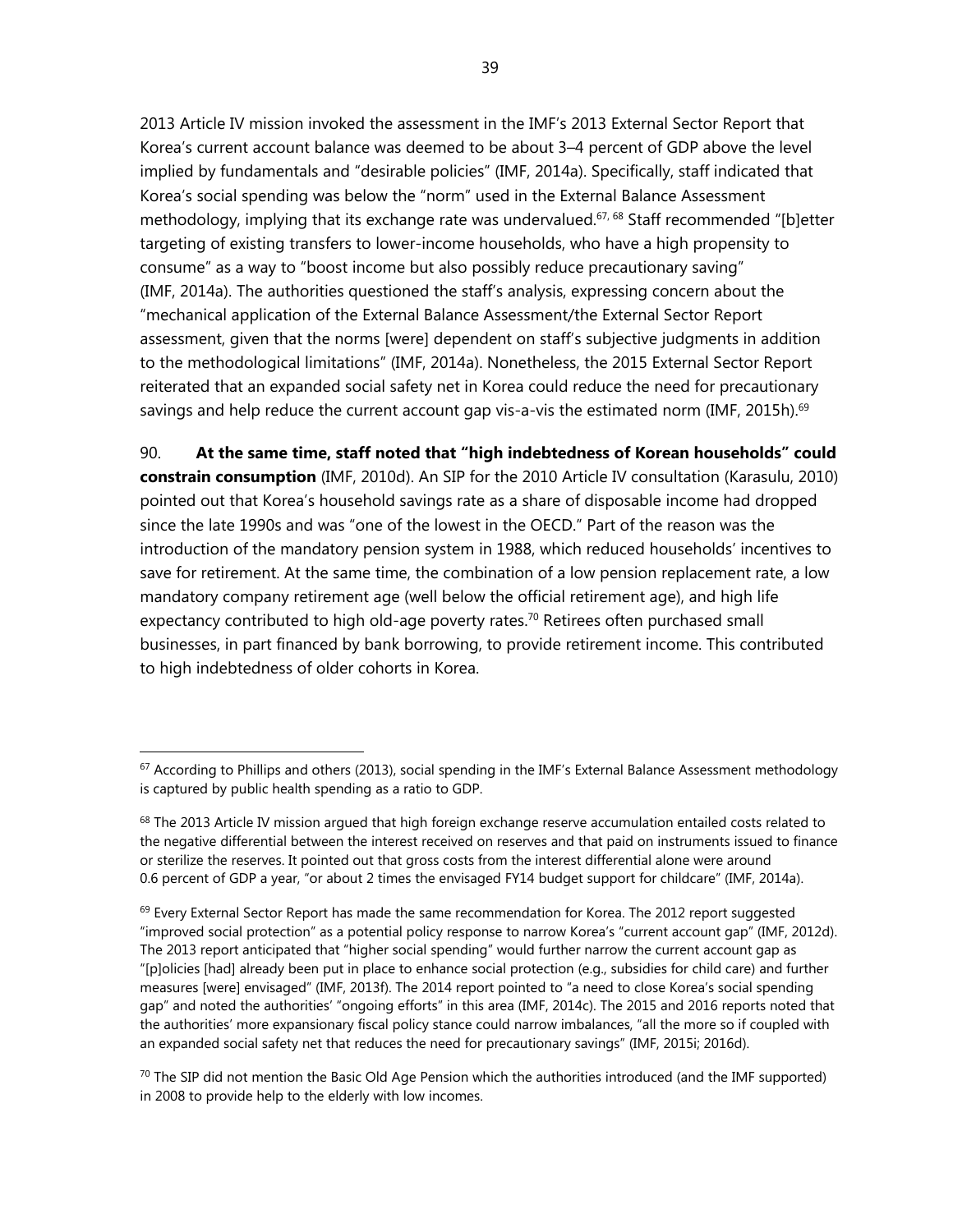#### 91. **Staff argued that strengthened social protection would reduce household debt,**

**which could in turn increase consumption and growth.** Consistent with the analysis in Karasulu (2010), the 2015 Article IV mission reported that about one-third of the low-income, older, and self-employed households in Korea had high debt servicing burdens. However, as with previous missions, the team assessed that the rise in household debt as a share of disposable income (to above the OECD average) did not pose a systemic near-term threat to the financial sector or the macroeconomy. The 2016 Article IV mission was less sanguine, arguing that "[i]nsufficient social protection" may have contributed to increasing household debt, which represented "both a short-term vulnerability, with possible risks to financial stability, and a structural issue, insofar as high debt can depress households' propensity to consume and dampen medium-term growth" (IMF, 2016e).

92. **Starting around 2011, the IMF focused more strongly on income inequality and "inclusive growth" as a motivation for higher social spending.** The 2011 Article IV mission advised that "reallocation of spending from economic policy measures toward the social safety net would help address growing social disparities" (IMF, 2011e). The 2012 Article IV mission recommended specific social spending policies to nurture inclusive growth such as expanding early childhood education and childcare programs and vocational training for non-regular workers. An SIP for that consultation argued that, in order to ensure more inclusive growth, the major social protection programs should be better targeted to help those most in need.<sup>71</sup> Subsequent missions repeatedly emphasized inclusive growth as a key policy objective and higher social spending as a key policy remedy. For example, the 2015 Article IV mission pointed to increasing social polarization and the high rate of elderly poverty (characterized as the "worst among the OECD"), and urged the authorities to consider more fiscal redistribution measures (characterized as "among the lowest in the OECD") (IMF, 2015d). By 2016, staff seemed to view higher social spending as a cure-all: the Article IV mission that year recommended that Korea use its "considerable fiscal space" to implement "a carefully targeted expansion of social expenditure, sustained over the medium term, [which] could address inequality while bolstering consumption and even contributing to financial stability" (IMF, 2016e).

93. **Another recurring focus of the IMF's social protection advice in Korea was pension reform.** With Korea facing a rapidly aging population, the IMF pressed for pension reforms to forestall a long-term deterioration of the fiscal position.

 The 2006 Article IV mission cited OECD projections showing that population aging could raise the cost of health and long-term care and deplete the assets of the pension system by 2050.72 Although the pension system posed no short-term fiscal threat, staff called for

-

 $71$  The SIP was subsequently issued as an IMF Working Paper (Elekdag, 2012).

 $72$  An SIP on long-term fiscal challenges in Korea (Feyzioğlu, 2006) briefly discussed reform the pension system and to contain health and long-term care expenditures.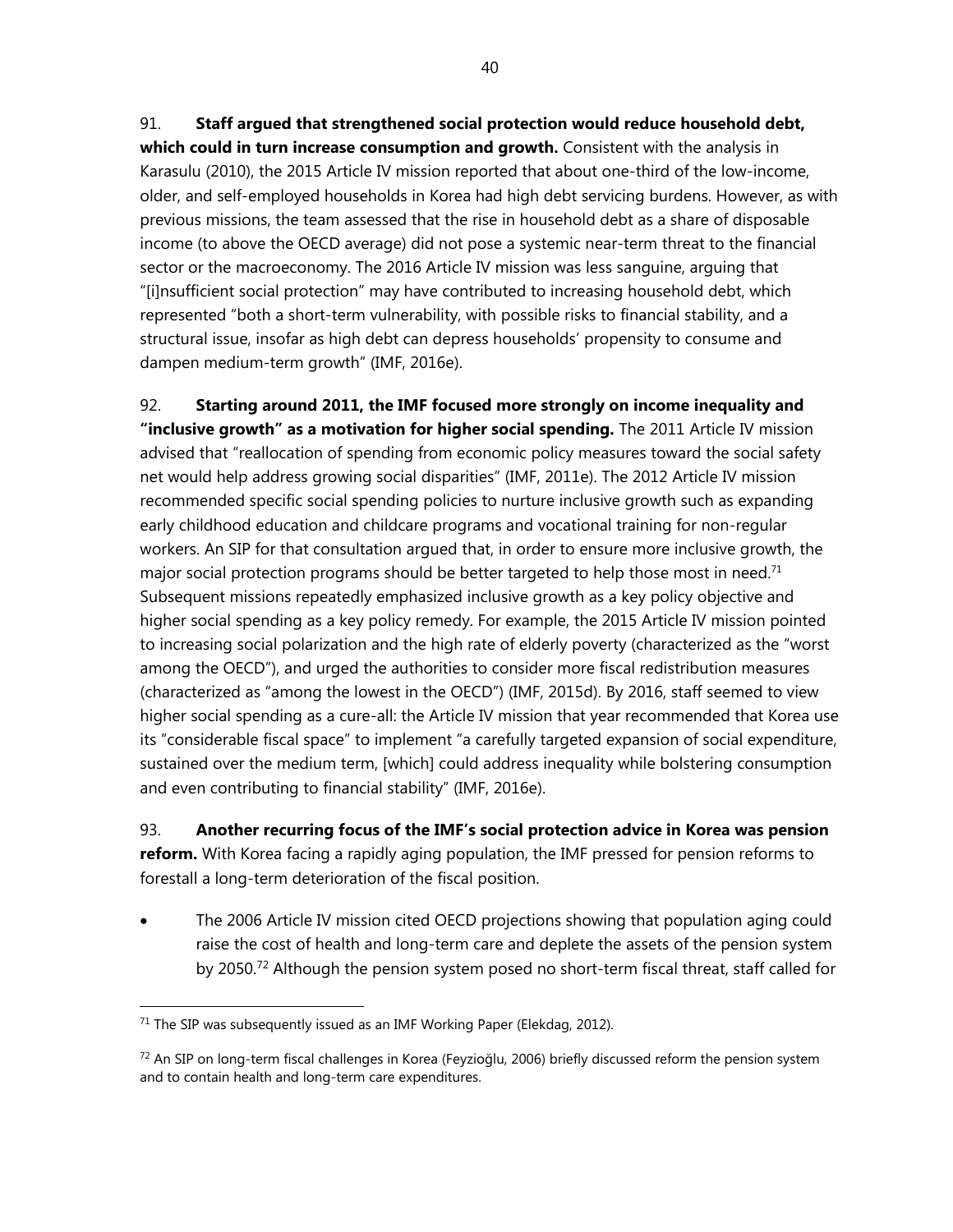swift implementation of the authorities' proposal to "restore the national pension system to viability" by raising contributions and reducing replacement rates (IMF, 2006c).

- In 2007, despite Korea having passed a pension reform phasing in a reduction of the benefit replacement ratio, staff recommended increasing the contribution rate and the retirement eligibility age to put the system on a sustainable footing.<sup>73</sup> The Korean authorities pushed back strongly. The Executive Director issued a statement criticizing staff's analysis, concluding that: "While projections based on overly simplifying assumptions and a mechanical plugging-in of numbers may be effective in scaring the public about long-run fiscal sustainability, they are too "illustrative" to draw any practical implications" (IMF, 2007q).<sup>74</sup>
- The 2010 and 2011 Article IV missions continued to stress the urgency of pension reform, the latter pointing out that healthcare and pension expenditures were expected to increase by 11 percent of GDP in 50 years ("almost three times faster than that of the G7 average") and the National Pension Fund would be depleted by 2060 (IMF, 2011e). Staff thus called (again) for further reforms of the public pension system to ensure its long-term sustainability. However, the authorities reiterated their preference for a small government and highlighted the role of individual and occupational pension schemes to alleviate old-age poverty, rather than a reliance on the public pension fund.

94. **Labor market duality and "social polarization" was another recurring theme.** The problems associated with the divided labor market were recognized well before the start of the evaluation period. A 2004 SIP (He and Tressel, 2004) had noted that Korea had the highest share of non-regular (i.e., fixed term) employees among OECD countries and that such workers were paid lower wages, were entitled to fewer benefits, and were not well covered by the social safety net. The IMF had welcomed the government's proposals to reform the industrial relations framework and supported reducing employment protection for regular workers "while simultaneously expanding the social safety net" (IMF, 2005a). A follow-up SIP in 2006 (Miniane, 2006) stressed that the rapidly growing share of non-regular employees compared to regular employees had made income inequality and social polarization major political issues.

95. **The IMF's recommendations were less costly dismissals and better social safety nets.** By 2007, Korea had implemented a labor law aimed at converting non-regular workers to regular status. Nevertheless, the IMF continued to press for reducing employment protection for regular workers and expanding social protection for non-regular workers. The 2010 Article IV

-

 $^{73}$  An SIP on achieving long-term fiscal sustainability (Feyzioğlu, Skaarup, and Syed, 2007) used the IMF's Global Fiscal Model to simulate the impact of age-related fiscal pressures on Korea's economy. The paper concluded that the recently passed pension reform would only delay, but not resolve, the problem.

<sup>&</sup>lt;sup>74</sup> Specifically, the authorities criticized the analysis in Feyzioğlu, Skaarup, and Syed (2007) for assuming considerably higher fiscal subsidization of the National Health Insurance than allowed under existing legal stipulations.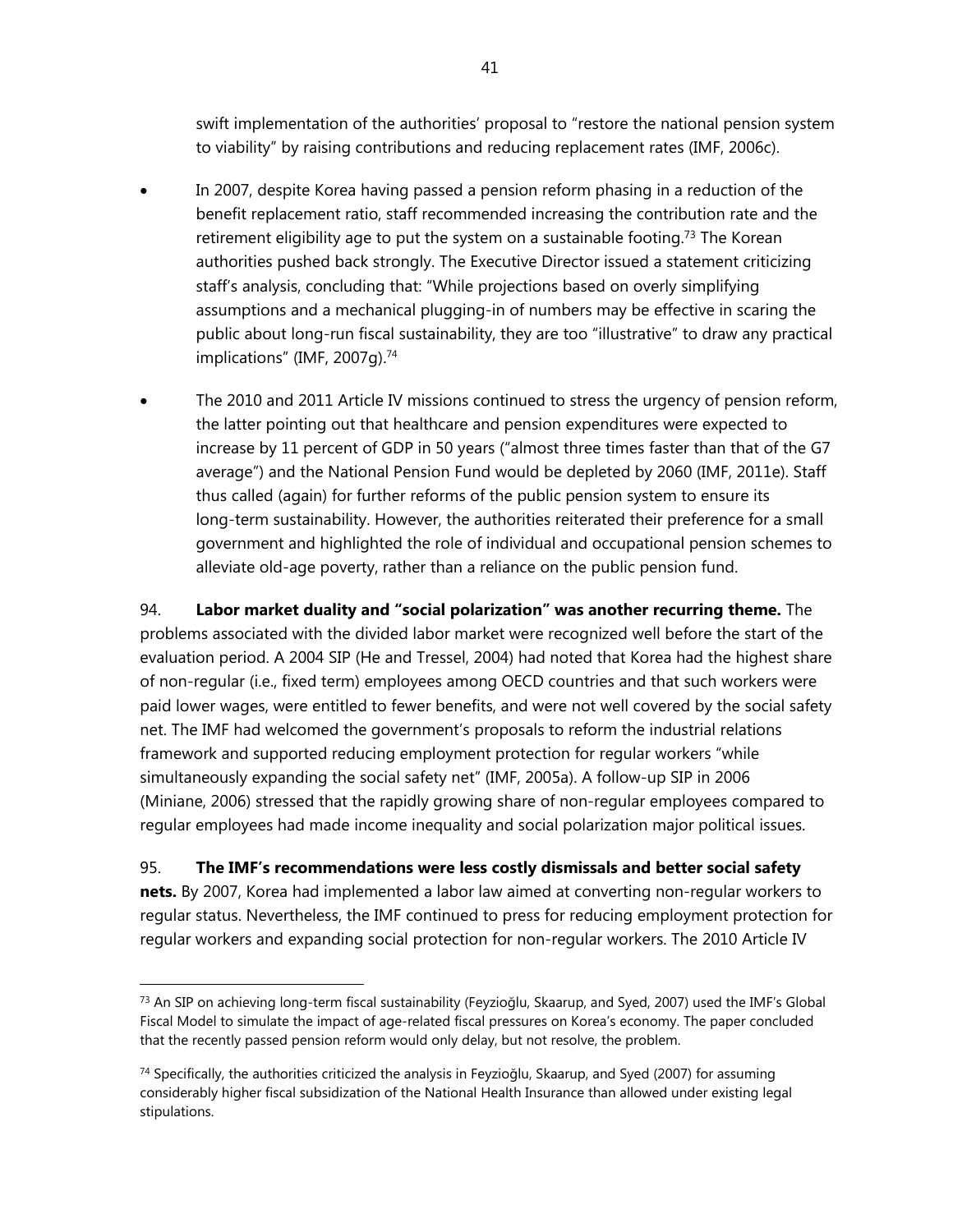mission cast this advice in terms of the need to support the reallocation of labor ("supply-side transition") to rebalance growth away from the export sector (IMF, 2010d). An SIP for that consultation (Eskesen, 2010) used the results of a cross-country panel regression to suggest that institutional reforms in Korea (reducing the strictness of employment protection legislation and aligning unemployment benefits and the share of part-time workers with the OECD average) could have a significant impact on the responsiveness of employment and unemployment to economic activity. In a January 2013 interview with a Korean newspaper, the Managing Director indicated that increased social spending "on workfare, education, and the healthcare program" would be among the policies necessary to transform Korea's export-dependent economy into domestic-oriented economy.75

96. **The IMF argued that reducing labor market duality would help ameliorate income inequality and ensure inclusive growth.** The 2011 Article IV mission pointed out that income inequality in Korea was increasing faster than the OECD average, driven mostly by old-age poverty, labor market practices, and economic polarization between regular and non-regular workers.<sup>76</sup> The 2012 Article IV mission stated that labor market duality "partly contribute[d] to income inequality" (IMF, 2012g). It reported that the government had announced initiatives to strengthen the social safety net—including by subsidizing contributions to social insurance systems by small and medium enterprises (SMEs) to encourage greater coverage of non-regular workers—but continued to press them to do more.

97. **The IMF was persistent in advocating the flexicurity model.** In a December 2013 speech at Seoul National University, the Managing Director highlighted labor market duality as a "key problem" in Korea and suggested reducing it by "boost[ing] social insurance coverage and training for non-regular workers, to bring them inside the fold" (Lagarde, 2013). The 2013 Article IV mission reinforced this message, and additionally recommended that employment protection for regular workers be relaxed. The authorities were not enthusiastic about the latter recommendation (IMF, 2014a). They considered the existence of different work modalities a natural outcome in the labor market, and their priority was to expand social insurance, including through subsidizing low-income employees of SMEs. As for strengthening the social safety net, the authorities stated their preference for social welfare programs that were well targeted, tailored to the differentiated needs of the recipients, and designed to incentivize work.

# 98. **In principle, the authorities agreed with staff on the benefits of a stronger social safety net and the need to reduce labor market duality, but some found the IMF's recommendations to be superficial at times.** In interviews for this evaluation, Korean

<sup>75 &</sup>quot;S. Korea needs to pursue 'different kind of growth' to promote fairness, efficiency – IMF Chief," *Maeil Business*, January 2, 2013 (http://www.imf.org/external/np/vc/2013/010213.htm).

 $76$  The mission advised that "[t]ransitioning from the seniority system to performance-based pay would extend the duration of formal employment for the elderly, while extending the coverage of the social safety net would lessen old-age poverty" but it did not discuss the implications of this advice for the problem of labor market duality (IMF, 2011e).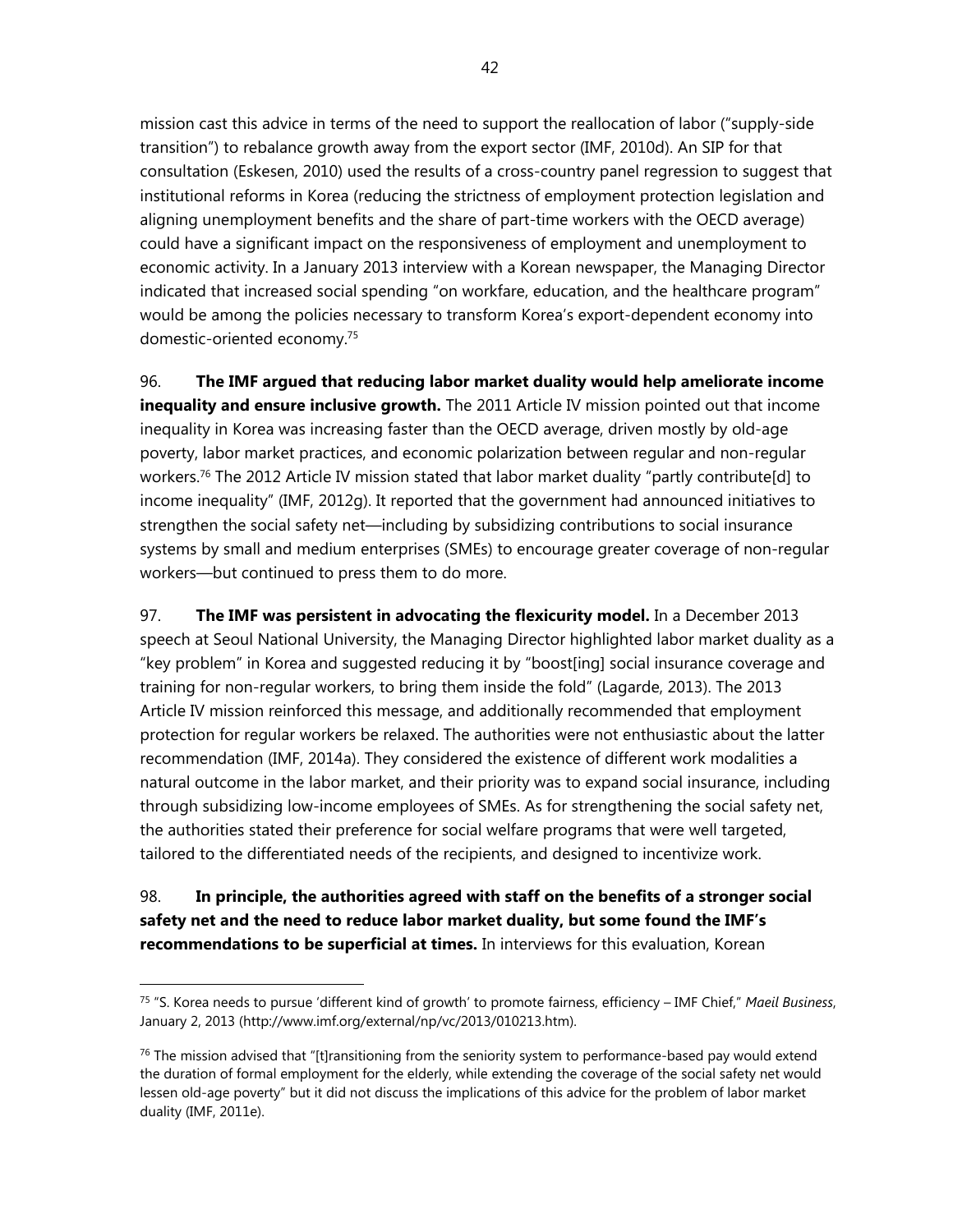authorities said that in their view, staff did not fully understand country-specific factors, particularly the fiscal governance structure, labor market structure, and cultural aspects such as Koreans' aversion to high debt and preference for a low tax-low welfare system. In a statement delivered at the Board meeting on the 2016 Article IV consultation, the Executive Director for Korea indicated that IMF staff had not adequately taken into account the country's traditional family structure (a "unique cultural characteristic") in assessing its social safety net (IMF, 2016e).

99. **A number of Korean authorities interviewed for this evaluation viewed the OECD's work on social protection as being more influential than the IMF's.** Some interviewees criticized the IMF for benchmarking their social protection system against OECD averages in a mechanical way. For example, the IMF's observation that Korea was among the worst in the OECD with respect to old-age poverty did not consider that the public pension system was introduced relatively recently. And the IMF's claim that Korea had among the lowest expenditures on social protection in the OECD did not acknowledge that such expenditures had been increasing twice as fast as in other OECD countries.<sup>77</sup> Such statements by the IMF, according to those interviewees, only served to cause "controversy and turmoil" in Korea. The OECD's recommendations on social protection, on the other hand, were seen as more concrete and specific. They were also based on Korea's official data, while IMF staff sometimes drew on other data sources, resulting in conflicting statements vis-a-vis the OECD on certain issues such as income inequality.

#### **G. United States**

100. **Social protection issues were a key component of IMF surveillance discussions with the United States throughout the past decade.** The IMF repeatedly called for entitlement reform—of the Social Security, Medicare, and Medicaid systems—in light of the near-term retirement of the baby boom generation. After the Great Recession, the IMF focused on active labor market policies to reduce long-term unemployment. Towards the end of the evaluation timeframe, the IMF emphasized the social safety net and "pro-poor policies" to reduce poverty and lessen income inequality.

101. **The IMF addressed the aging issue in the United States primarily from the standpoint of an unsustainable long-term fiscal outlook in the absence of fundamental entitlement reforms.** Since well before the start of the evaluation period, the IMF had warned of risks to the fiscal outlook arising from long-term demographic pressures on the Social Security and Medicare systems. The IMF repeatedly urged the authorities to establish a credible fiscal framework, with the clear objective of returning the budget—excluding Social Security—to balance over the medium term. By helping to reduce the debt ratio ahead of impending demographic pressures, staff argued, this framework would provide room to phase in reforms needed to place the retirement and health care systems on a sound financial footing. Indeed, a

<sup>77</sup> According to Koh (2015), welfare spending in Korea was expected to reach a level comparable to that in other OECD countries by the middle of this century.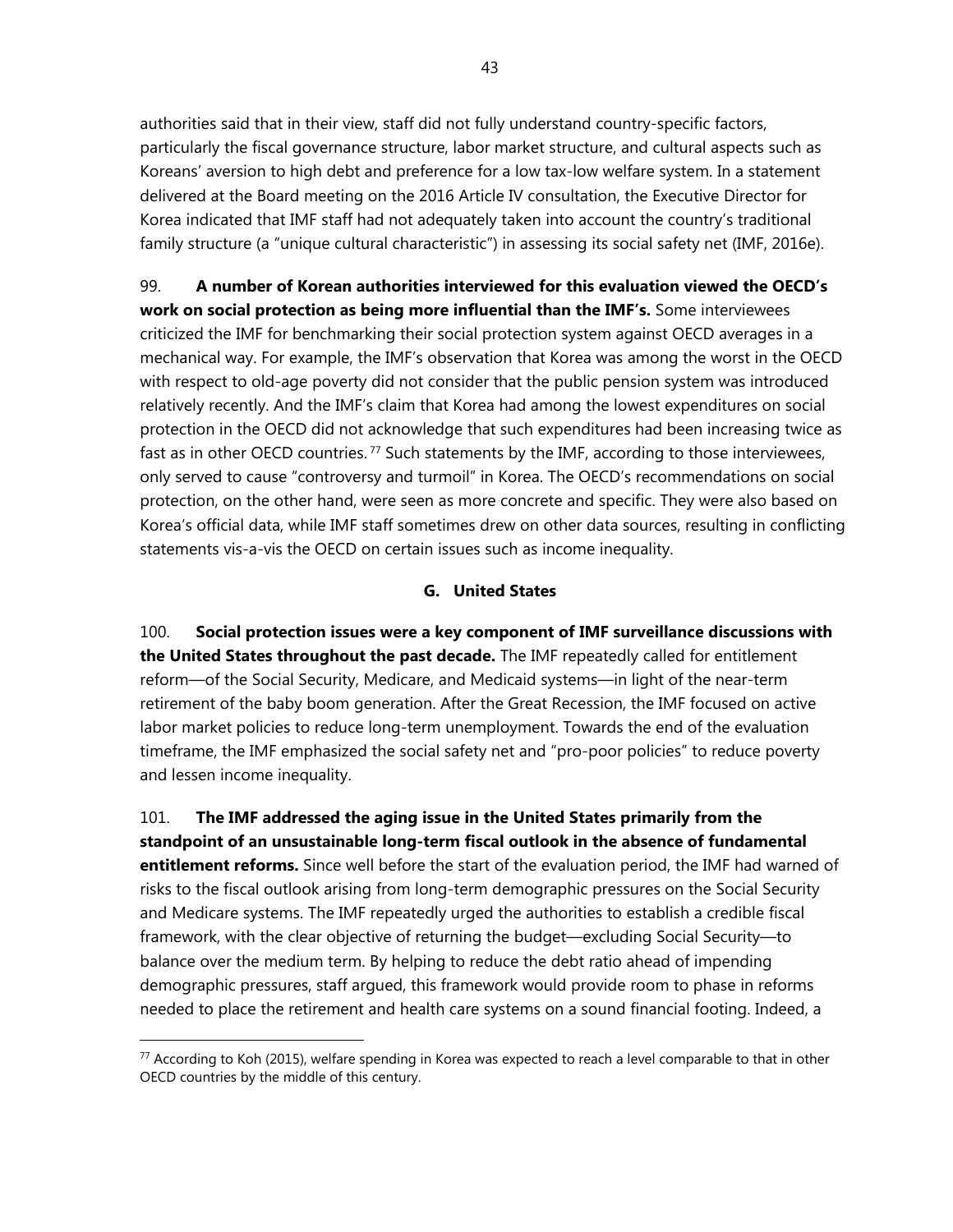key topic of discussion in the 2006 Article IV consultation was how to "re-invigorate the momentum for entitlement reform" (IMF, 2006a) and the 2007 Article IV consultation considered the issue "the main fiscal challenge" facing the United States (IMF, 2007b).78

102. **Initially the IMF focused more on the healthcare system.79** The 2007 Article IV mission noted that the long-term underfunding of Medicare was much larger than that of Social Security and had been markedly increased by a recently-added prescription drug benefit. A large implicit funding gap for Medicaid would also create substantial fiscal challenges for state budgets and federal transfers. Staff strongly endorsed the authorities' proposals to further link Medicare contributions to income, but were less optimistic about plans to lower provider payments. The IMF also agreed that a key option for reforming Medicaid was to reduce long-term care costs through better targeting of services. Staff called for additional work to identify underlying medical cost drivers (the increase in health care costs was seen as the more important driver of spending than aging) and policy options. In concluding the 2007 Article IV consultation, Directors welcomed proposals to contain the budgetary costs of Medicare spending, while cautioning that sustainability would require "more fundamental reform of the high-cost health system" (albeit without providing suggestions on how to achieve such reform) (IMF, 2007b).

103. **For Social Security, the underlying costs and reform options were already well understood and the main challenge was to develop a consensus on reform proposals.** Staff reported on measures under consideration by the authorities to help put Social Security on a firmer footing, such as indexing benefits to longevity, linking payments to a combination of wage and price indexing, and raising the cap on payroll taxes. Staff supported the idea of progressive indexation, whereby benefits for the wealthy would be slowed gradually while those for the poor were protected. From the standpoint of preserving financial stability, staff agreed with U.S. authorities that moving to automatic enrollment in employer-sponsored defined contribution plans could help boost personal saving (a concern for the IMF in light of large global imbalances).

104. **With the outbreak of the financial crisis in 2008–09, the IMF's attention shifted to short-term crisis response.** The focus of IMF surveillance during those years was on policy responses to the serious stresses in the housing and financial markets and on economic and financial stabilization. Nonetheless, social protection issues still received some attention. The IMF welcomed the operation of automatic stabilizers and fiscal stimulus measures, including tax refunds for low-income families, aid to states for Medicaid, and additional social safety net spending (e.g., financial assistance for the unemployed and struggling families, and health insurance assistance for the unemployed), as well as efforts to tackle the housing market

<sup>78</sup> Indeed, as part of the IEO evaluation of *IMF Performance in the Run-Up to the Financial and Economic Crisis*, Dhar (2010) argued that the IMF's bilateral surveillance of the United States was too focused on long-term concerns like entitlement reform and paid too little attention to the build-up of serious short-term risks in the financial sector.

 $79$  Health spending is not included under social protection in this evaluation, but is discussed here due to its link to the broader social security system in the United States.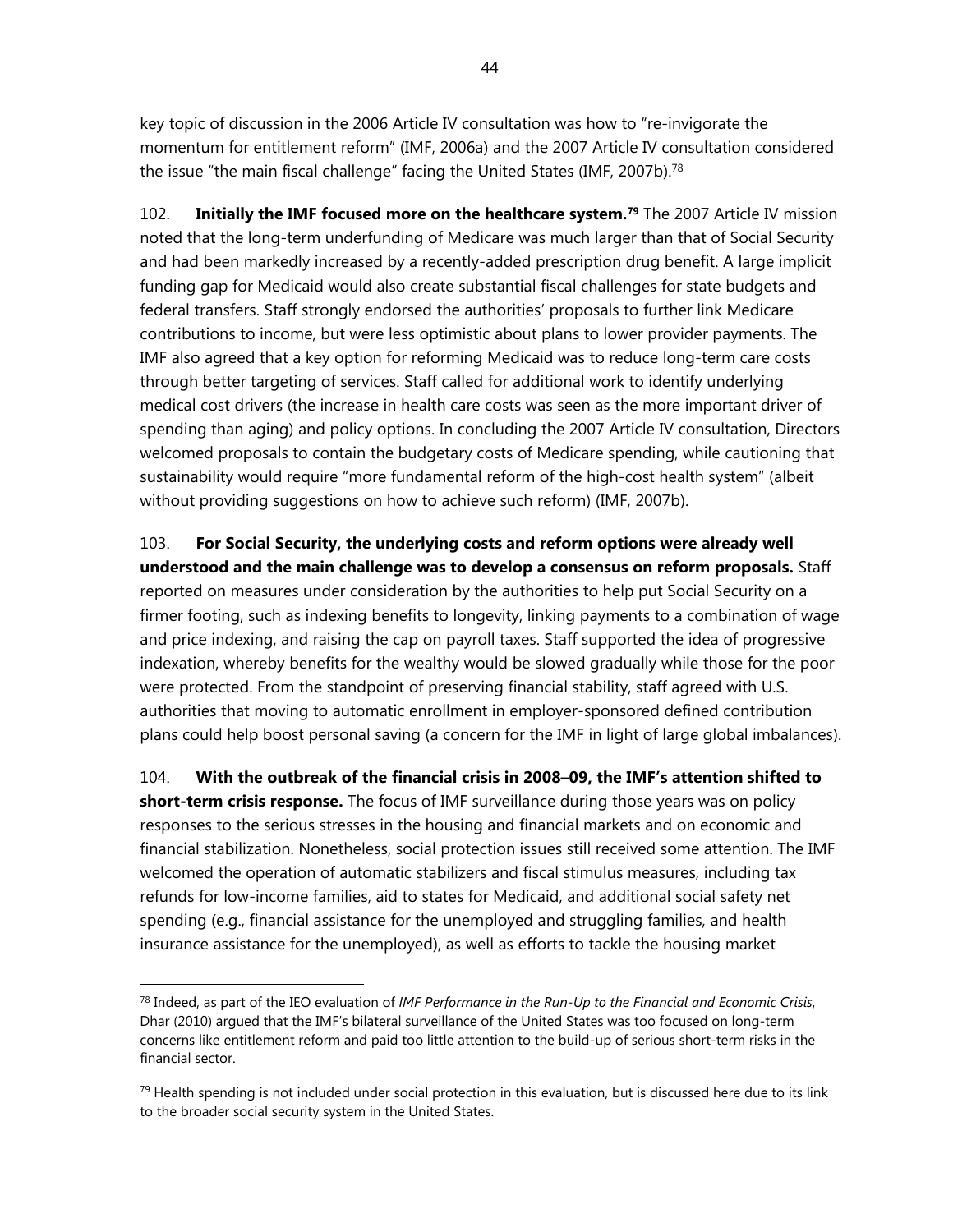collapse. The IMF even urged that additional fiscal stimulus and further efforts to help households with underwater mortgages could be helpful, providing such efforts were set within a credible medium-term fiscal framework.

# 105. **But the IMF was also concerned with the crisis' long-term legacy on fiscal**

**imbalances.** Staff stressed that the combined effects of the fiscal stimulus, cyclical impact, and financial support had measurably worsened the fiscal imbalance, adding to the looming pension and health care pressures. The U.S. authorities recognized that health care reform was critical for both growth and longer-term debt sustainability; they indicated that once healthcare reforms had been launched, attention would turn to social security reform, where (fiscal) savings would be smaller but more predictable (IMF, 2009d). At the Board discussion of the 2009 Article IV consultation, Directors emphasized that the healthcare reforms should include substantial measures to reduce costs over the longer term, while aiming at budget neutrality in the short term (IMF, 2009d). They stressed that the impact of cost control measures would need to be carefully monitored, and that additional measures should be taken promptly if envisaged savings failed to materialize.

106. **Entitlement reform came back into focus as the crisis receded.** The 2010 Article IV mission welcomed the major initiative to reform the health care sector—the Affordable Care Act—which would expand coverage to many non-elderly uninsured. But staff were less sanguine than the authorities about the projected "payoffs" that would arise from the envisioned measures (in budgetary terms), and advised remedial measures if the planned cost containment was not fully realized.<sup>80</sup> The Article IV discussions in 2012 and 2013 reiterated the IMF's support for entitlement reform (including full implementation of the 2010 health care reform).<sup>81</sup> The 2014, 2015, and 2016 Article IV missions reported that healthcare cost pressures had declined but more efforts were needed to sustainably lower the path of future healthcare costs. (Staff also suggested higher Medicare premiums to help address financial imbalances in the publiclyfunded health system.) Attention also turned to the prospective depletion of the Social Security Trust Fund, which staff advised countering through a gradual increase in the retirement age, greater progressivity of benefits, raising the maximum taxable earnings for social security contributions, and indexing benefits and contributions provisions to chained CPI. These recommendations were presented in the staff report as a laundry list, without further elaboration.

<sup>80</sup> The 2010 consultation included an SIP (Batini, Callegari, and Guerreiro, 2010) which used generational accounting to assess the fiscal burden placed on future generations by the current generation and to suggest the amount of fiscal adjustment needed to achieve greater inter-generational equity. With rising healthcare costs cited as the main driver of the fiscal gap, it advocated such measures as a permanent cap on the growth of Medicare spending.

 $81$  A 2013 SIP (Igan, Kashiwase, and Shang, 2013) concluded that, even under optimistic assumptions about the growth in health care costs, entitlement spending would rise due to population aging, requiring measures to lower per capita spending or raise additional revenues.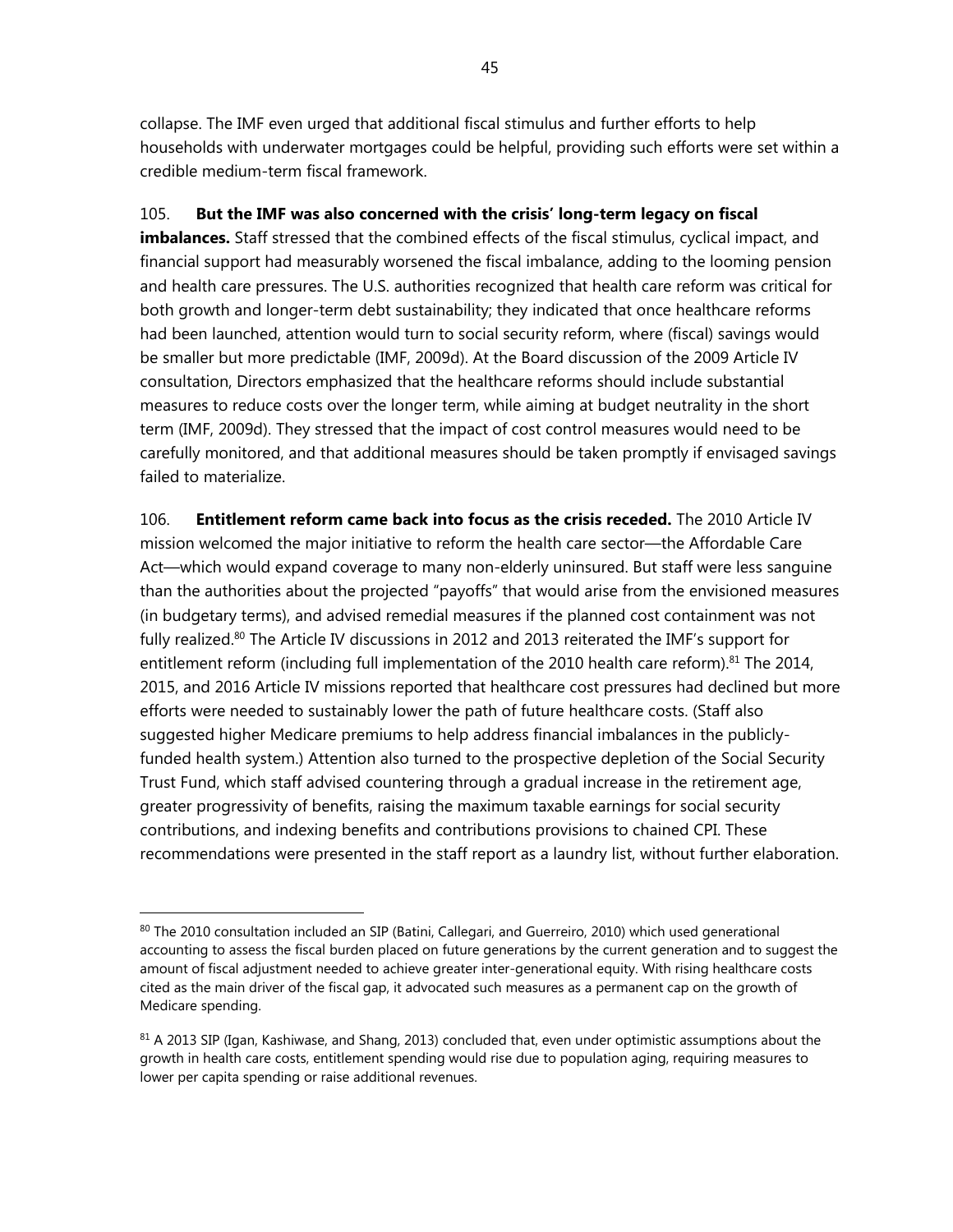107. **Starting in 2010, the IMF also began to focus on the persistent weakness in the labor market and the role of active labor market policies.** The 2010 Article IV mission and accompanying SIPs (Dowling, Estevão, and Tsounta, 2010; Batini, Estevão, and Keim, 2010) noted that the unemployment rate was "higher than in any postwar period save a brief point in the 1980s, while unemployment duration, the percent of long-term unemployed, and the number of involuntary part-time workers [were] all at record highs" (IMF, 2010c). The 2011 Article IV mission and accompanying SIP (Estevão and Keim, 2011) recommended a "re-examination of existing active labor market programs (e.g., job training and job-search assistance)" (IMF, 2011d).<sup>82</sup> Staff observed that resources for training and job search support programs were lower in the United States than other OECD countries. The 2012 and 2013 Article IV missions reported on a number of ongoing and proposed labor market initiatives by the U.S. administration such as training and employment programs for dislocated workers, low-income adults, and disadvantaged youth, reforms to the Reemployment Now program to help unemployment insurance claimants get back to work more quickly, and a US\$12.5 billion allocation to the Pathways Back to Work Fund helping low-income workers remain in the labor force and gain new skills. Nonetheless staff continued to argue for a "stronger emphasis on active labor market policies" (IMF, 2013d).<sup>83</sup>

108. **Starting in 2014, the IMF began to focus on labor market policies as a means to reduce poverty.** This was a material development, in that the topic was presented as a major theme and approached as a clear social concern and not just as a macroeconomic challenge to growth, fiscal sustainability, etc.<sup>84</sup> The 2014 Article IV mission made the "troubling" observation that the official poverty rate had been stuck at about 15 percent since the recession, even though the economy had been recovering and average incomes and employment had risen above the levels prevailing in 2007 (IMF, 2014b). Staff opined that lowering poverty would require not just a sustained improvement in the economy and in employment opportunities but also "policy efforts to raise real wages at the bottom end of the distribution and to provide a greater transfer of fiscal resources to society's poorest" (IMF, 2014b). In that context, staff's policy recommendations were to (i) further expand the EITC for workers without dependents, low-income youth, and older workers not yet eligible for social security; and (ii) increase the federal minimum wage. Staff argued that while expanding the EITC and raising the minimum wage had some potential

 $82$  Interestingly, this was not the first time the Fund had raised such an issue with the U.S. authorities. In 2007, with trade negotiations ongoing under the Doha Round, staff had suggested that "greater support to those temporarily dislocated by rising imports" could help ameliorate the impact of trade on workers and resist pressures to raise tariffs (IMF, 2007b). The authorities, however, did not see a case for greater support beyond the regular social safety net, in light of the difficulties in identifying trade as the cause of specific job losses.

 $83$  A 2012 SIP (Le Borgne, 2012) argued that the long-term unemployed were "significantly less likely to find a job now than before the crisis," and that the matching process between job vacancies and the long-term unemployed had become less efficient.

<sup>84</sup> In fact, this was explicitly listed as one of five broad themes of focus in the 2014 Article IV discussions.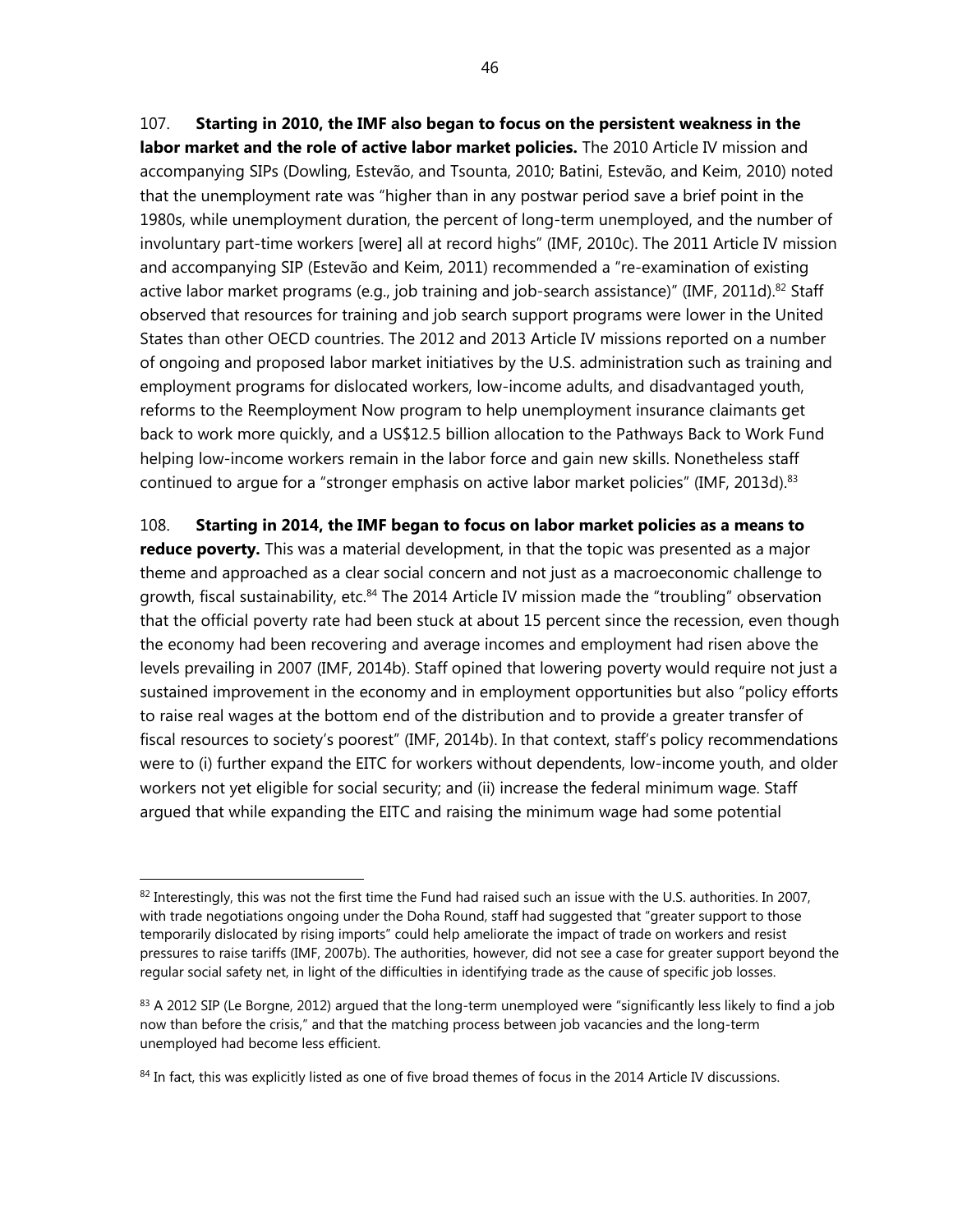downsides, a combination of the two yielded important complementarities, ensuring that more of the benefits would go to the worker.<sup>85</sup>

109. **By the end of the evaluation timeframe, the IMF was highlighting the issue of income polarization as well as poverty, and calling for greater social protection.** The 2016 Article IV staff report pointed out that the United States was an outlier among advanced OECD economies in terms of the poverty rate and social safety net spending.<sup>86</sup> In addition to the expanded EITC and higher federal minimum wage, IMF staff suggested that the personal income tax structure be made more progressive "so as to help mitigate income polarization and assist the working poor" and that social programs to support the nonworking poor be upgraded (IMF, 2016c).

110. **The U.S. authorities largely agreed with the IMF's analysis and policy proposals and noted that efforts were already underway to advance a policy agenda with greater attention to social protection issues** (IMF, 2016c). The combination of a sustained economic recovery after the crisis (with the unemployment rate bring brought down sharply) and the extension of health insurance coverage both contributed importantly to help lower income groups. However, little progress was made on the broader agenda in the context of a deeply divided political system and a lack of a broad consensus in the needed direction for reform.

<sup>&</sup>lt;sup>85</sup> Staff provided analytic support for these policy recommendations by referencing the findings from a number of recent research papers from both the IMF and outside sources. The 2014 Article IV staff report also provided estimates of the effects of implementation on employment, take-home pay of poor households, and the poverty rate.

<sup>&</sup>lt;sup>86</sup> Although Korea and Italy spent less than the United States on their respective social safety nets as a percent of GDP, their poverty rates were significantly lower, according to the OECD and IMF staff calculations.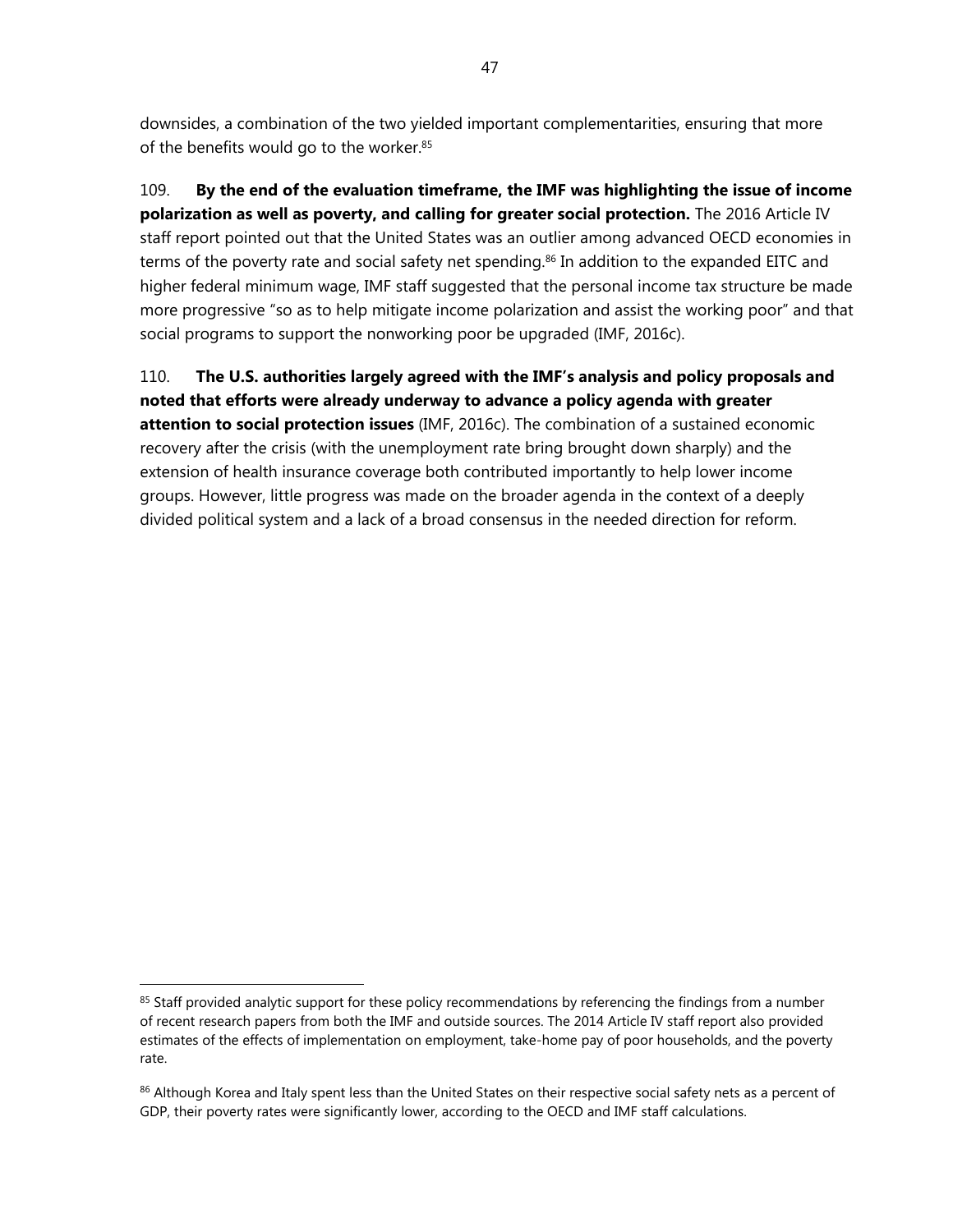#### **REFERENCES**

- Abbas, S.M. Ali, 2012, "Medium-Term Fiscal Consolidation in Ireland: Growth-Friendly, Targeted, Sustainable," in "Ireland: Selected Issues," IMF Country Report No. 12/265, August (Washington: International Monetary Fund).
- Abrams, Alisa, 2017, "The IMF's Role in Social Protection: Fund Policy and Guidance," IEO Background Document No. BD/17-01/01 (Washington: International Monetary Fund).
- Aoyagi, Chie, and Giovanni Ganelli, 2013, "The Path to Higher Growth: Does Revamping Japan's Dual Labor Market Matter?" in "Japan: Selected Issues," IMF Country Report No. 13/254, August (Washington: International Monetary Fund).
- Batini, Nicoletta, Giovanni Callegari and Julia Guerreiro, 2010, "The U.S. Fiscal Gap: Who Will Pay and How?" in "United States: Selected Issues Paper," IMF Country Report No. 10/248, July (Washington: International Monetary Fund).
- Batini, Nicoletta, Marcello Estevão, and Geoffrey Keim, 2010, "Production and Jobs: Can We Have One Without the Other?" in "United States: Selected Issues Paper," IMF Country Report No. 10/248, July (Washington: International Monetary Fund).
- Berkmen, Pelin, 2010, "The Impact of Fiscal Consolidation and Structural Reforms on Growth in Japan," in "Japan: Selected Issues," IMF Country Report No. 10/212, June (Washington: International Monetary Fund).
- Botman, Dennis, Hali Edison, and Papa N'Diaye, 2006, "Strategies for Fiscal Consolidation in Japan," in "Japan: Selected Issues," IMF Country Report No. 06/276, June (Washington: International Monetary Fund).
- Botman, Dennis, and Dora Iakova, 2007, "Public Expenditure Efficiency in Ireland," in "Ireland: Selected Issues," IMF Country Report No. 07/326, August (Washington: International Monetary Fund).
- Chailloux, Alexandre, 2016, "Policy Challenges of Population Aging in Ireland," in "Ireland: Selected Issues," IMF Country Report No. 16/257, July (Washington: International Monetary Fund).
- Dhar, Sanjay, 2010, "Bilateral Surveillance of the United States," IEO Background Paper No. 10/04 (Washington: International Monetary Fund).
- Donovan, Donal, 2016, "The IMF's Role in Ireland," IEO Background Paper No. BP/16-02/04 (Washington: International Monetary Fund).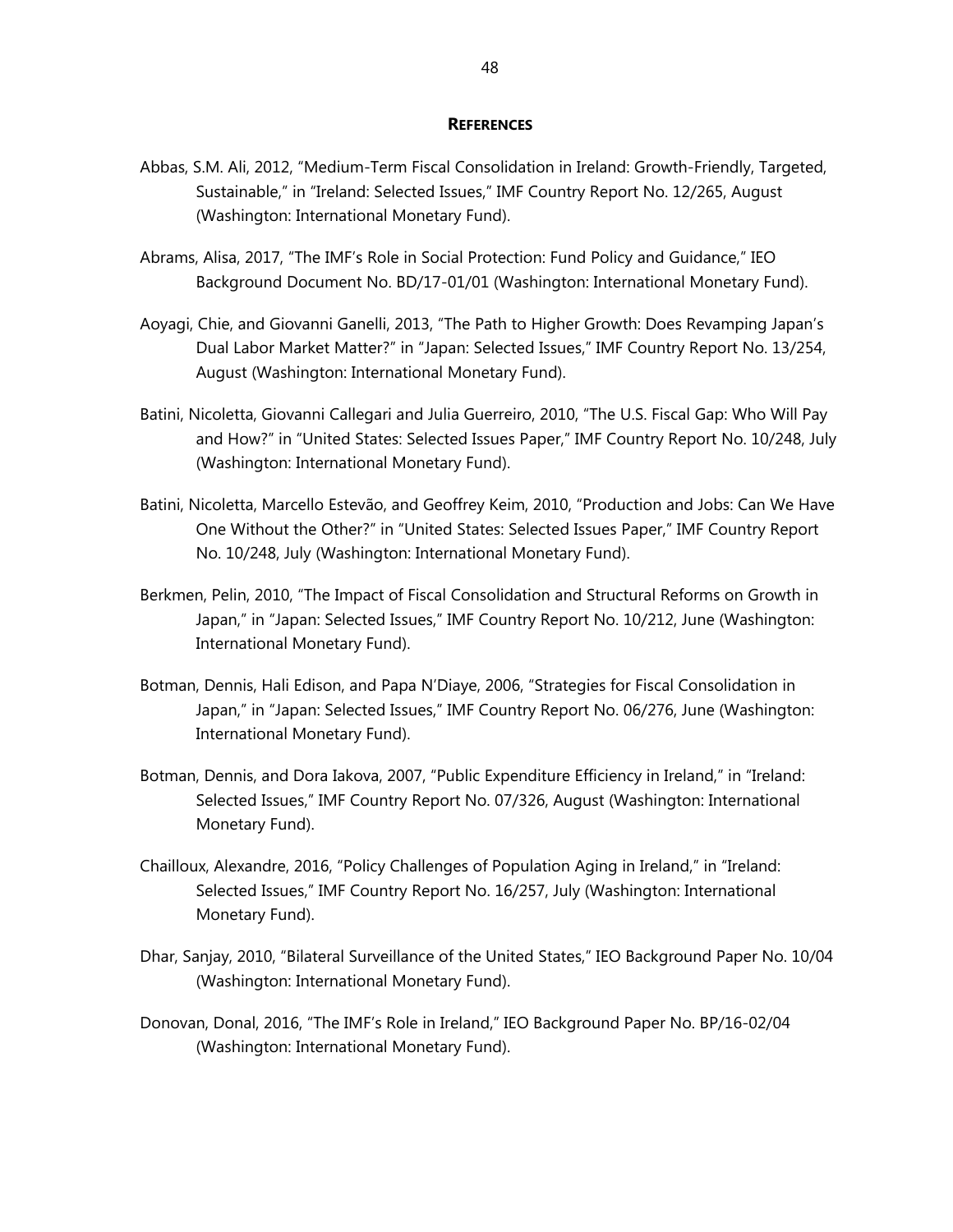- Donovan, Donal, and Antoine Murphy, 2014, *The Fall of the Celtic Tiger: Ireland and the Euro Debt Crisis* (Oxford: Oxford University Press).
- Dowling, Thomas, Marcello Estevão, and Evridiki Tsounta, 2010, "The Great Recession and Structural Unemployment," in "United States: Selected Issues Paper," IMF Country Report No. 10/248, July (Washington: International Monetary Fund).
- Eichenbaum, Martin, Sergio Rebelo, and Carlos de Resende, 2016, "The Portuguese Crisis and the IMF," IEO Background Paper No. BP/16-02/05 (Washington: International Monetary Fund).
- Elekdag, Selim, 2012, "Social Spending in Korea: Can it Foster Sustainable and Inclusive Growth?" IMF Working Paper No. 12/250, October (Washington: International Monetary Fund).
- Eskesen, Leif Lybecker, 2010, "Labor Market Dynamics in Korea––The Role of Institutions and Shocks," in "Republic of Korea: Selected Issues," IMF Country Report No. 10/271, September (Washington: International Monetary Fund).
- Estevão, Marcello and Geoffrey Keim, 2011, "Policies to Facilitate Labor Market Adjustment," in "United States: Selected Issues," IMF Country Report No. 11/202, July (Washington: International Monetary Fund).
- Feyzioğlu, Tarhan, 2006, "Long Term Fiscal Challenges," in "Republic of Korea: Selected Issues," IMF Country Report No. 06/381, October (Washington: International Monetary Fund).
- Feyzioğlu, Tarhan, Michael Skaarup, and Murtaza Syed, 2007, "Achieving Long-Term Fiscal Sustainability in Korea," in "Republic of Korea: Selected Issues," IMF Country Report No. 07/345, October (Washington: International Monetary Fund).
- He, Dong, and Thierry Tressel, 2004, "A Family Divided—Labor Market Duality in Korea," in "Republic of Korea: Selected Issues," IMF Country Report No. 04/25, March (Washington: International Monetary Fund).
- Heller, Peter, 2017, "The IMF's Involvement with Pension Issues," IEO Background Paper No. BP/17-01/01 (Washington: International Monetary Fund).
- Hoffmaister, Alexander W., and others, 2007, "Pension Reform: Addressing the Consequences of Aging," in "Cyprus: Selected Issues," IMF Country Report No. 07/71, January (Washington: International Monetary Fund).
- Igan, Deniz, Kenichiro Kashiwase, and Baoping Shang, 2013, "Risky Business: The Uncertainty in U.S. Health Care Spending," in "United States: Selected Issues," IMF Country Report No. 13/237, July (Washington: International Monetary Fund).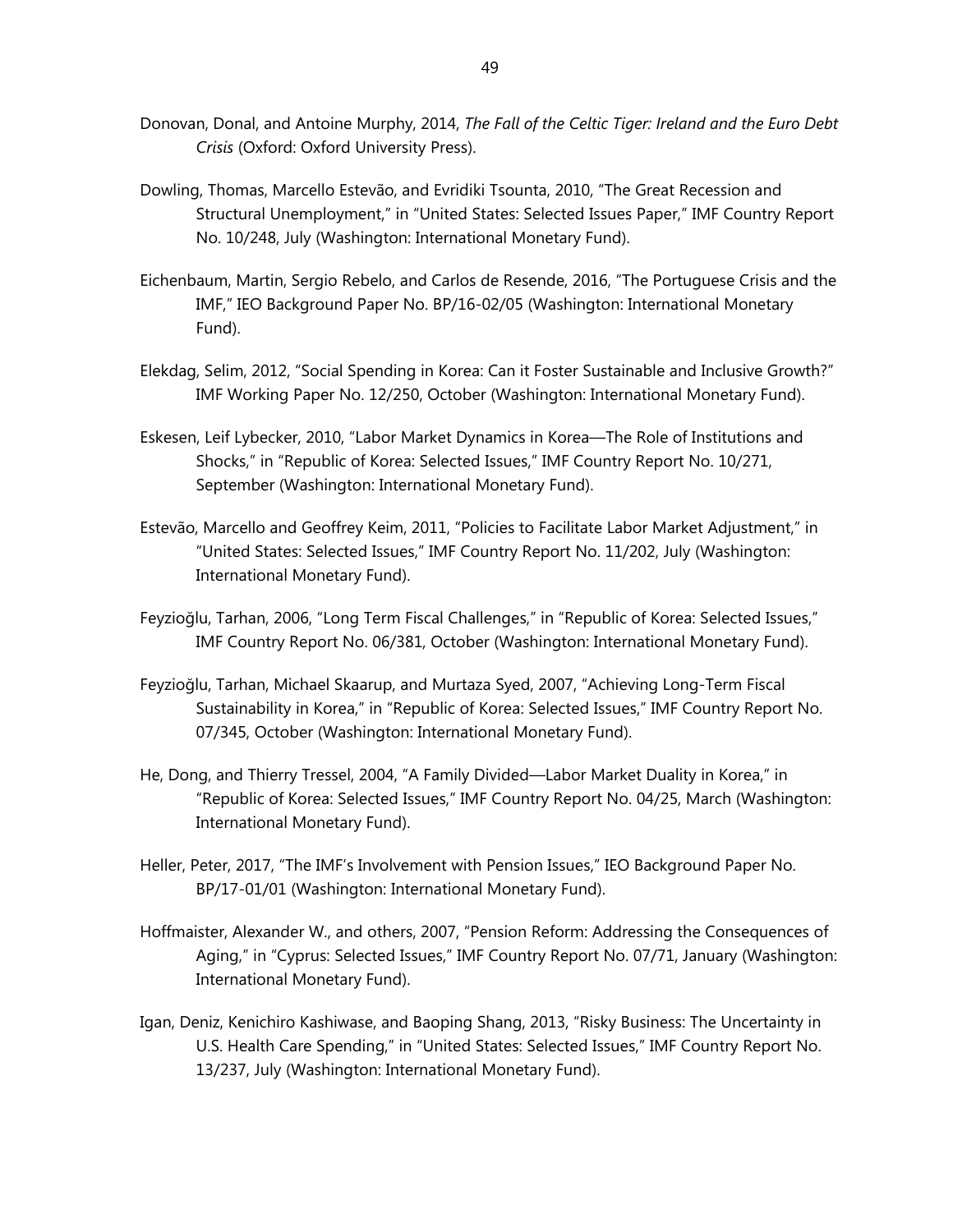- Iizuka, Masaaki, 2008, "Issues and Options for Pension Reform," in "Japan: Selected Issues," IMF Country Report No. 08/254, June (Washington: International Monetary Fund).
- International Labor Organization (ILO), 2014, *World Social Protection Report* (Geneva: International Labor Office).
- International Monetary Fund (IMF), 2003, "IMF Concludes 2002 Article IV Consultation with Korea," Public Information Notice No. 03/26, March (Washington).
- \_\_\_\_\_, 2005a, "IMF Executive Board Concludes 2004 Article IV Consultation with Korea," Public Information Notice No. 05/13, February (Washington).
- \_\_\_\_\_, 2005b, "IMF Executive Board Concludes 2005 Article IV Consultation with Ireland," Public Information Notice No. 05/146, October (Washington).
- \_\_\_\_\_, 2006a, "United States: 2006 Article IV Consultation—Staff Report; Staff Statement; and Public Information Notice on the Executive Board Discussion," IMF Country Report No. 06/279, July (Washington).
- \_\_\_\_\_, 2006b, "Portugal: 2006 Article IV Consultation—Staff Report; Staff Statement; Public Information Notice on the Executive Board Discussion; and Statement by the Executive Director for Portugal," IMF Country Report No. 06/377, October (Washington).
- \_\_\_\_\_, 2006c, "Republic of Korea: 2006 Article IV Consultation—Staff Report; Staff Statement; Public Information Notice on the Executive Board Discussion; and Statement by the Executive Director for the Republic of Korea," IMF Country Report No. 06/380, October (Washington).
- \_\_\_\_\_, 2007a, "Cyprus: Staff Report for the 2006 Article IV Consultation," IMF Country Report No. 07/76, February (Washington).
- \_\_\_\_\_, 2007b, "United States: 2007 Article IV Consultation—Staff Report; Staff Statement; and Public Information Notice on the Executive Board Discussion," IMF Country Report No. 07/264, August (Washington).
- \_\_\_\_\_, 2007c, "Japan: 2007 Article IV Consultation—Staff Report; and Public Information Notice on the Executive Board Discussion," IMF Country Report No. 07/280, August (Washington).
- \_\_\_\_\_, 2007d, "Iceland: 2007 Article IV Consultation—Staff Report; and Public Information Notice on the Executive Board Discussion," IMF Country Report No. 07/295, August (Washington).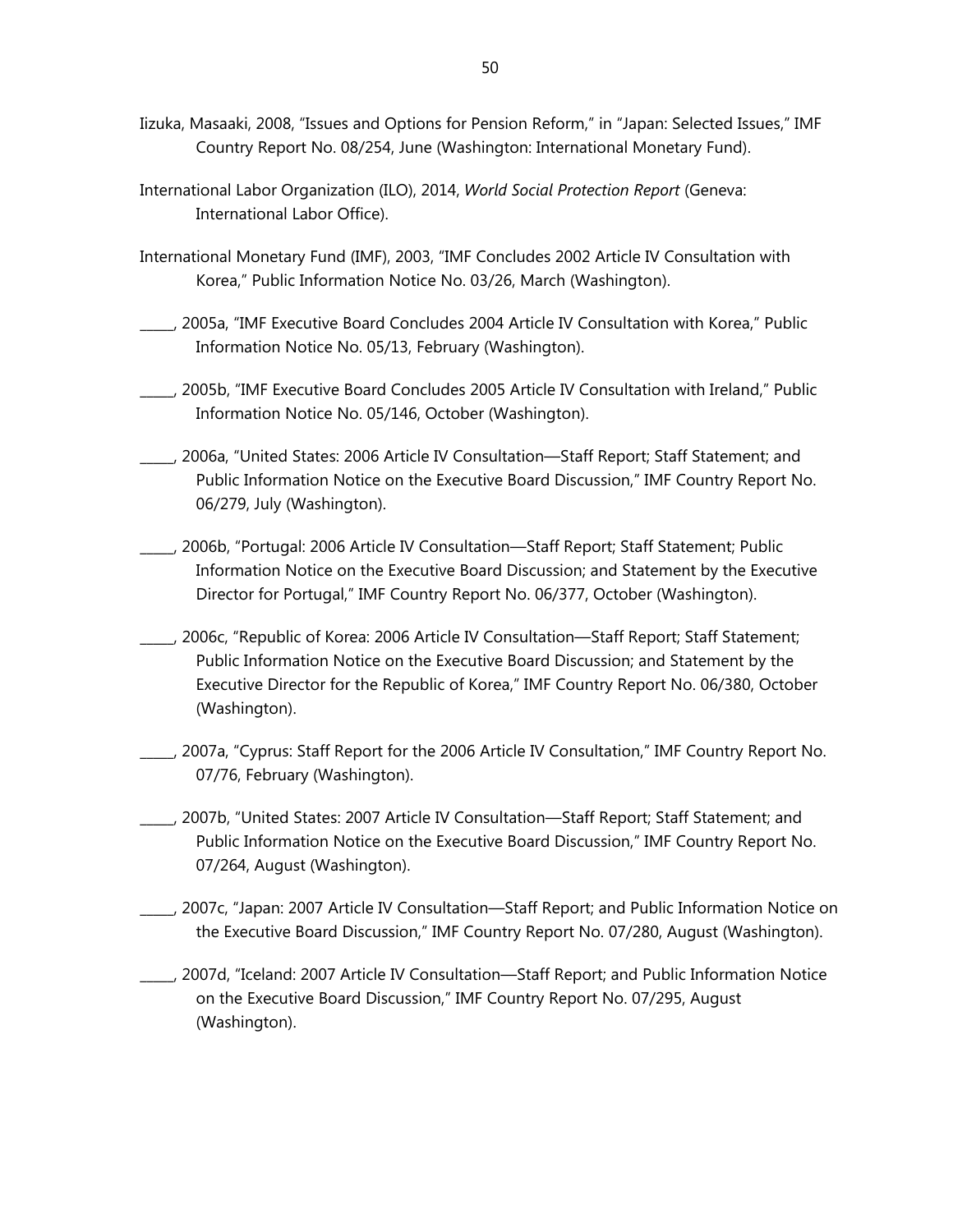- \_\_\_\_\_, 2007e, "Ireland: 2007 Article IV Consultation: Staff Report; Staff Supplement; and Public Information Notice on the Executive Board Discussion," IMF Country Report No. 07/325, September (Washington).
- \_\_\_\_\_, 2007f, "Portugal: 2007 Article IV Consultation: Staff Report; Staff Statement; Public Information Notice on the Executive Board Discussion; and Statement by Executive Director for Portugal," IMF Country Report No. 07/341, October (Washington).
- \_\_\_\_\_, 2007g, "Republic of Korea: 2007 Article IV Consultation—Staff Report; Staff Supplement; Public Information Notice on the Executive Board Discussion; and Statement by the Executive Director for the Republic of Korea," IMF Country Report No. 07/344, October (Washington).
- \_\_\_\_\_, 2008a, "Japan: 2008 Article IV Consultation—Staff Report; Staff Statement; and Public Information Notice on the Executive Board Discussion," IMF Country Report No. 08/253, July (Washington).
- \_\_\_\_\_, 2008b, "Republic of Korea: 2008 Article IV Consultation—Staff Report; Staff Supplement; Public Information Notice on the Executive Board Discussion; and Statement by the Executive Director for the Republic of Korea," IMF Country Report No. 08/297, September (Washington).
- \_\_\_\_\_, 2008d, "Iceland: Request for Stand-By Arrangement—Staff Report; Staff Supplement; Press Release on the Executive Board Discussion; and Statement by the Executive Director for Iceland," IMF Country Report No. 08/362, November (Washington).
- \_\_\_\_\_, 2008c, "Iceland: 2008 Article IV Consultation—Staff Report; Staff Supplement; Public Information Notice on the Executive Board Discussion; and Statement by the Executive Director for Iceland," IMF Country Report No. 08/367, December (Washington).
- \_\_\_\_\_, 2009a, "Iceland: Stand-By Arrangement: Interim Review Under the Emergency Financing Mechanism," IMF Country Report No. 09/52, February (Washington).
- \_\_\_\_\_, 2009b, "Ireland: 2009 Article IV Consultation—Staff Report; and Public Information Notice on the Executive Board Discussion," IMF Country Report No. 09/195, June (Washington).
- \_\_\_\_\_, 2009c, "Japan: 2009 Article IV Consultation—Staff Report; Staff Statement; and Public Information Notice on the Executive Board Discussion," IMF Country Report No. 09/210, July (Washington).
- \_\_\_\_\_, 2009d, "United States: 2009 Article IV Consultation: Staff Report; Staff Supplement; and Public Information Notice on the Executive Board Discussion," IMF Country Report No. 09/228, July (Washington).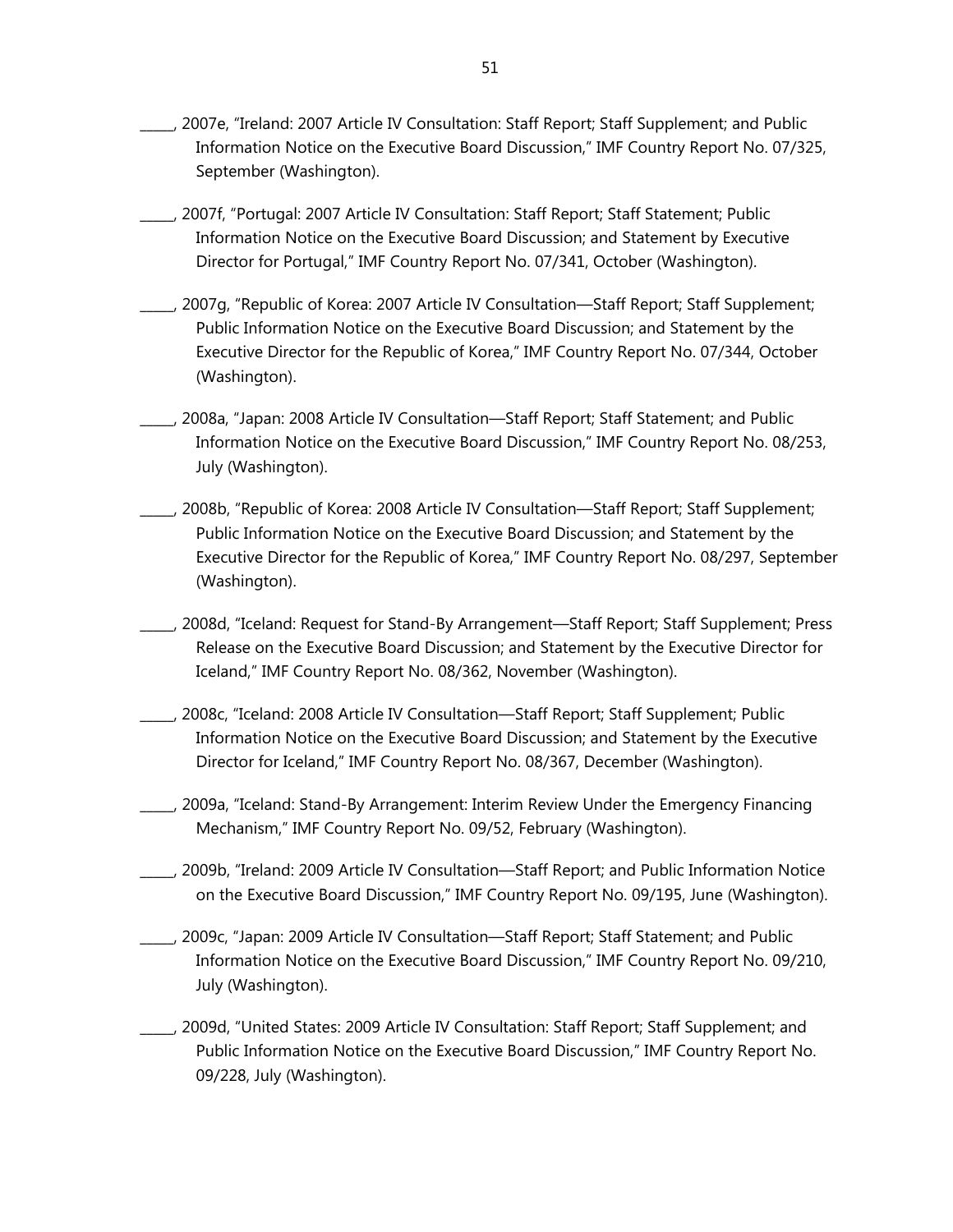- \_\_\_\_\_, 2009e, "Cyprus: 2009 Article IV Consultation: Staff Report; Public Information Notice on the Executive Board Discussion; and Statement by the Executive Director for Cyprus," IMF Country Report No. 09/255, August (Washington).
- \_\_\_\_\_, 2009f, "Iceland: Staff Report for First Review under Stand-By Arrangement and Requests for Extension of the Arrangement, Waivers of Nonobservance of Performance Criteria, and Rephasing of Access," IMF Country Report No. 09/306, October (Washington).
- \_\_\_\_\_, 2010a, "Portugal: Staff Report; Public Information Notice on the Executive Board Discussion; and Statement by the Executive Director for Portugal," IMF Country Report No. 10/18, January (Washington).
- \_\_\_\_\_, 2010b, "Ireland: 2010 Article IV Consultation—Staff Report; and Public Information Notice on the Executive Board Discussion," IMF Country Report No. 10/209, July (Washington).
- \_\_\_\_\_, 2010c, "United States: 2010 Article IV Consultation—Staff Report; Staff Statement; and Public Information Notice on the Executive Board Discussion," IMF Country Report No. 10/249, July (Washington).
- \_\_\_\_\_, 2010d, "Republic of Korea: Article IV Consultation—Staff Report; Public Information Notice on the Executive Board Discussion; and Statement by the Executive Director for the Republic of Korea," IMF Country Report No. 10/270, September (Washington).
- \_\_\_\_\_, 2010e, "Cyprus: 2010 Article IV Consultation: Staff Report; Staff Statement; Public Information Notice on the Executive Board Discussion; and Statement by the Executive Director for Cyprus," IMF Country Report No. 10/291, September (Washington).
- \_\_\_\_\_, 2010f, "Ireland: Request for an Extended Arrangement—Staff Report; Staff Supplement; Staff Statement; and Press Release on the Executive Board Discussion," IMF Country Report No. 10/366, December (Washington).
- \_\_\_\_\_, 2011a, "Ireland: First and Second Reviews Under the Extended Arrangement and Request for Rephasing of the Arrangement—Staff Report; Letter of Intent; Memorandum of Economic and Financial Policies; Technical Memorandum of Understanding; Letter of Intent and Memorandum of Understanding on Specific Economic Policy Conditionality (College of Commissioners); Staff Supplement; and Press Release on the Executive Board Discussion," IMF Country Report No. 11/109, May (Washington).
- \_\_\_\_\_, 2011b, "Iceland: Fifth Review Under the Stand-By Arrangement, and Request for Modification of Performance Criteria and Rephasing of Access—Staff Report; Informational Annex; Staff Statement; Press Release on the Executive Board Discussion; and Statement by the Executive Director for Iceland," IMF Country Report No. 11/125, June (Washington).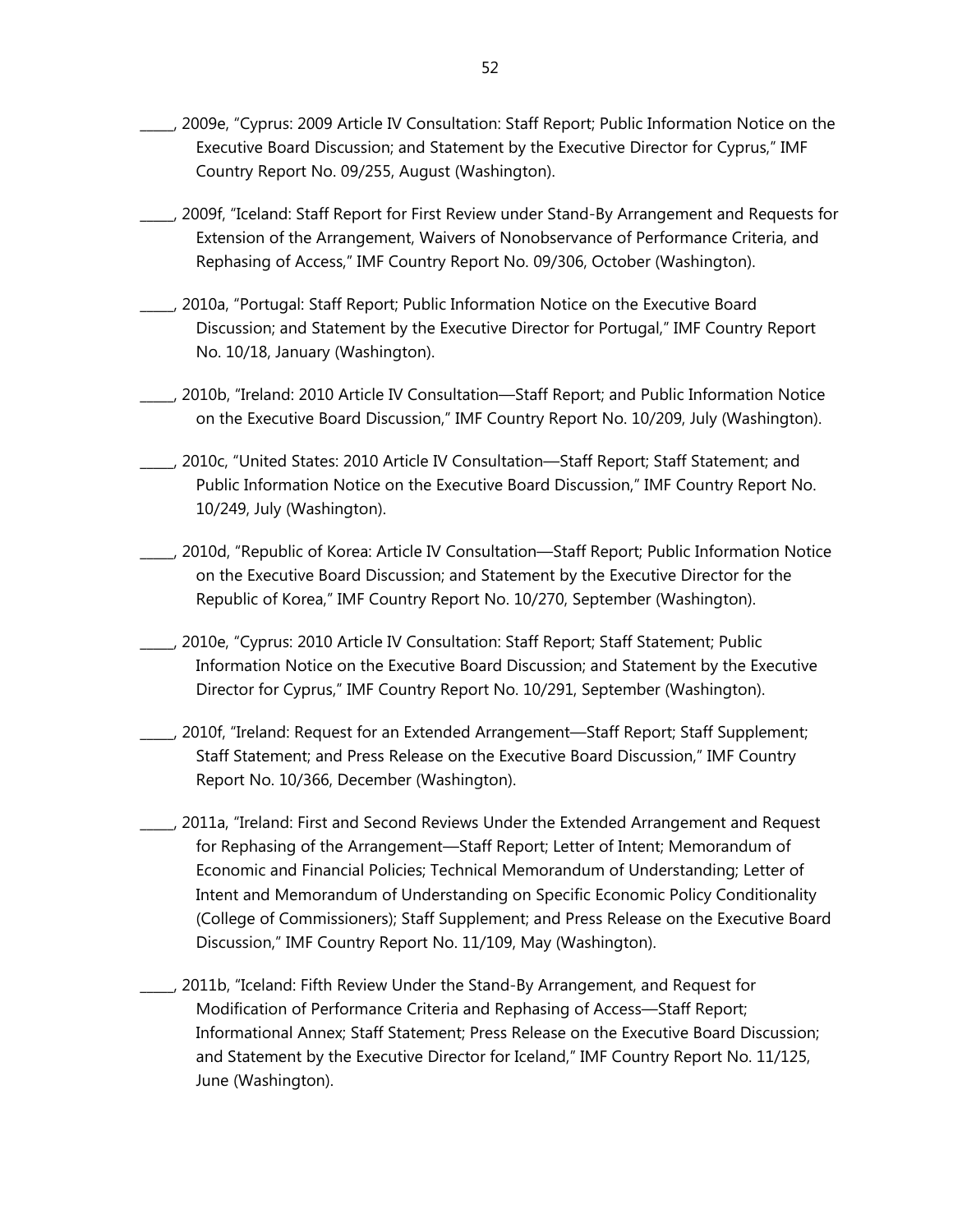- $\Box$ , 2011c, "Portugal: Request for a Three-Year Arrangement Under the Extended Fund Facility," IMF Country Report No. 11/127, June (Washington).
- \_\_\_\_\_, 2011d, "United States: Staff Report for the 2011 Article IV Consultation," IMF Country Report No. 11/201, July (Washington).
- \_\_\_\_\_, 2011e, "Republic of Korea: 2011 Article IV Consultation—Staff Report and Public Information Notice on the Executive Board Discussion," IMF Country Report No. 11/246, August (Washington).
- \_\_\_\_\_, 2011f, "Iceland: Sixth Review Under the SBA and Proposal for Post-Program Monitoring Staff Report; Staff Statement; Press Release on the Executive Board Discussion; and Statement by the Executive Director for Iceland," IMF Country Report No. 11/263, August (Washington).
- \_\_\_\_\_, 2011g, "Ireland: Third Review Under the Extended Arrangement: Staff Report; Letter of Intent; Memorandum of Economic and Financial Policies; Technical Memorandum of Understanding; Letter of Intent and Memorandum of Understanding on Specific Economic Policy Conditionality (College of Commissioners); Staff Supplement; Press Release on the Executive Board Discussion," IMF Country Report No. 11/276, September (Washington).
- \_\_\_\_\_, 2011h, "Cyprus: 2011 Article IV Consultation: Staff Report; Supplement; Public Information Notice on the Executive Board Discussion; and Statement by the Executive Director for Cyprus," IMF Country Report No. 11/331, November (Washington).
- \_\_\_\_\_, 2011i, "Ireland: Fourth Review Under the Extended Arrangement and Request for Rephasing of the Arrangement: Staff Report; Letter of Intent; Memorandum of Economic and Financial Policies; Technical Memorandum of Understanding; Letter of Intent and Memorandum of Understanding on Specific Economic Policy Conditionality (College of Commissioners); Staff Supplement; Press Release on the Executive Board Discussion," IMF Country Report No. 11/356, December (Washington).
- \_\_\_\_\_, 2011j, "Portugal: Second Review Under the Extended Arrangement," IMF Country Report No. 11/363, December (Washington).
	- \_\_\_\_\_, 2012a, "Ireland: Fifth Review Under the Extended Arrangement—Staff Report; Staff Supplement; Press Release on the Executive Board Discussion," IMF Country Report No. 12/48, March (Washington).
- \_\_\_\_\_, 2012b, "Iceland: Staff Report for the 2012 Article IV Consultation and First Post- Program Monitoring Discussion," IMF Country Report No. 12/89 (Washington).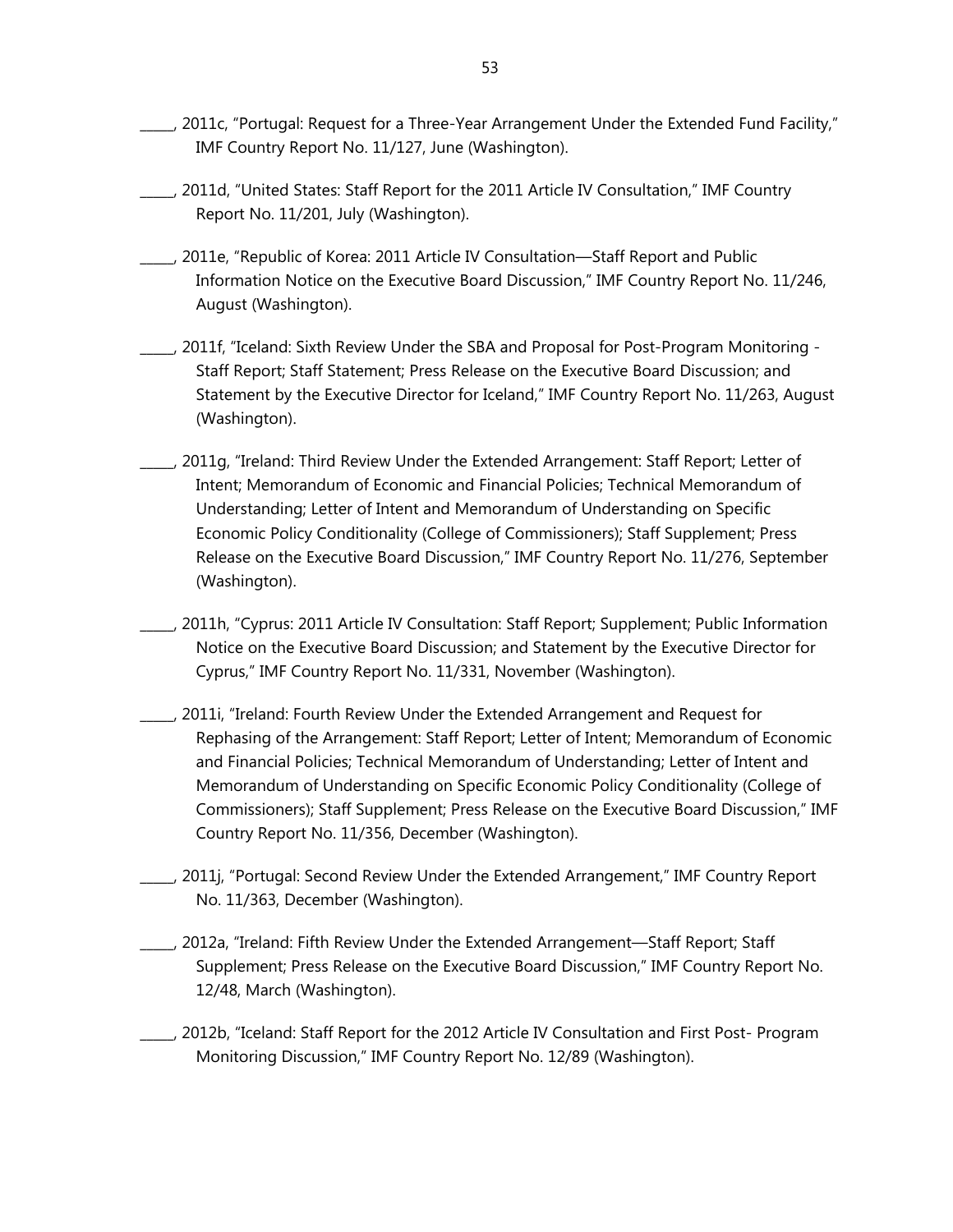- \_\_\_\_\_, 2012c, "Iceland: Ex Post Evaluation of Exceptional Access Under the 2008 Stand-by Arrangement," IMF Country Report No. 12/91, April (Washington).
- \_\_\_\_\_, 2012d, "Pilot External Sector Report—Individual Economy Assessments," SM/12/167, July (Washington).
- \_\_\_\_\_, 2012e, "Portugal: Fourth Review Under the Extended Arrangement and Request for a Waiver of Applicability of End-June Performance Criteria: Staff Report; Press Release on the Executive Board Discussion; and Statement by the Executive Director for Portugal," IMF Country Report No. 12/179, July (Washington).
- \_\_\_\_\_, 2012f, "Ireland: 2012 Article IV and Seventh Review Under the Extended Arrangement— Staff Report; Informational Annex, Staff Supplement; and Public Information Notice," IMF Country Report No. 12/264, September (Washington).
- \_\_\_\_\_, 2012g, "Republic of Korea: Staff Report for the 2012 Article IV Consultation," IMF Country Report No. 12/275, September (Washington).
- \_\_\_\_\_, 2012h, "Portugal: Fifth Review Under the Extended Arrangement and Request for Waivers of Applicability and Nonobservance of End-September Performance Criteria: Staff Report; Press Release on the Executive Board Discussion; and Statement by the Executive Director for Portugal," IMF Country Report No. 12/292, October (Washington).
- \_\_\_\_\_, 2013a, "Portugal: Technical Assistance Report: Rethinking the State—Selected Expenditure Reform Options," IMF Country Report No. 13/6, January (Washington).
- \_\_\_\_\_, 2013b, "Cyprus: Request for an Arrangement Under the Extended Fund Facility," IMF Country Report No. 13/125, May (Washington).
- \_\_\_\_\_, 2013c, "Portugal: Seventh Review Under the Extended Arrangement and Request for Modification of End-June Performance Criteria—Staff Report; Press Release on the Executive Board Discussion; and Statement by the Executive Director for Portugal," IMF Country Report No. 13/160, June (Washington).
- \_\_\_\_\_, 2013d, "United States: 2013 Article IV Consultation," IMF Country Report No. 13/236, July (Washington).
- \_\_\_\_\_, 2013e, "Iceland: 2013 Article IV Consultations and Third Post-Program Monitoring Discussions," IMF Country Report No. 13/256. August (Washington).
- \_\_\_\_\_, 2013f, "2013 Pilot External Sector Report—Individual Economy Assessments," IMF Multi-Country Report, August (Washington).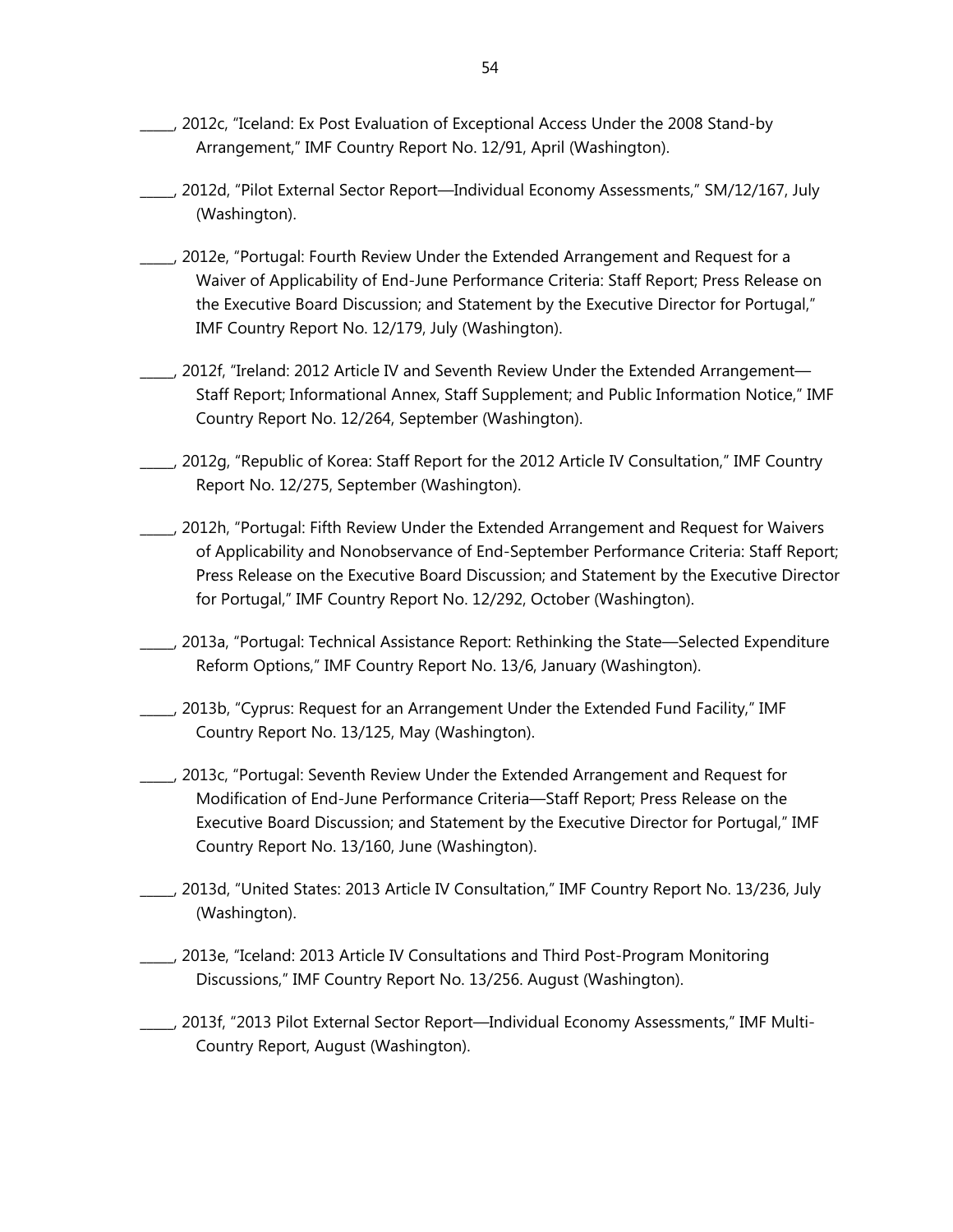- \_\_\_\_\_, 2013g, "Cyprus: First Review Under the Extended Arrangement Under the Extended Fund Facility and Request for Modification of Performance Criteria," IMF Country Report No. 13/293, September (Washington).
- \_\_\_\_\_, 2013h, "Ireland: Twelfth Review Under the Extended Arrangement and Proposal for Post-Program Monitoring," IMF Country Report No. 13/366, December (Washington).
- \_\_\_\_\_, 2014a, "Republic of Korea: 2013 Article IV Consultation—Staff Report; Press Release and Statement by the Executive Director for the Republic of Korea," IMF Country Report No. 14/101, April (Washington).
- \_\_\_\_\_, 2014b, "United States: 2014 Article IV Consultation—Staff Report; Press Release," IMF Country Report No. 14/221, July (Washington).
- \_\_\_\_\_, 2014c, "2014 Pilot External Sector Report—Individual Economy Assessments," IMF Multi-Country Report, July (Washington).
- \_\_\_\_\_, 2014d, "Revised Operational Guidance to IMF Staff on the 2002 Conditionality Guidelines," IMF Policy Paper, August (Washington).
- \_\_\_\_\_, 2014e, *Government Finance Statistics Manual* (Washington: International Monetary Fund).
- \_\_\_\_\_, 2015a, "Ireland: Ex Post Evaluation of Exceptional Access Under the 2010 Extended Arrangement," IMF Country Report No. 15/20 (Washington).
- \_\_\_\_\_, 2015b, "Iceland: 2014 Article IV Consultation and Fifth Post-Program Monitoring Discussions—Staff Report; Press Release; and Statement by the Executive Director for Iceland," IMF Country Report No. 15/72 (Washington).
- \_\_\_\_\_, 2015c, "Ireland: 2015 Article IV Consultation—Staff Report; Press Release," IMF Country Report No. 15/77 (Washington).
- \_\_\_\_\_, 2015d, "Republic of Korea: 2015 Article IV Consultation—Staff Report; Press Release; and Statement by the Executive Director for the Republic of Korea," IMF Country Report No. 15/130 (Washington).
- \_\_\_\_\_, 2015e, "Cyprus: Fifth, Sixth, and Seventh Reviews Under the Extended Arrangement Under the Extended Fund Facility; Request for Waiver of Nonobservance of a Performance Criterion; and Rephasing of Access," IMF Country Report No. 15/155 (Washington).
- \_\_\_\_\_, 2015f, "Iceland: Sixth Post-Program Monitoring Discussions," IMF Country Report No. 15/160 (Washington).
- \_\_\_\_\_, 2015g, "Japan: 2015 Article IV Consultation—Press Release; Staff Report; and Statement by the Executive Director for Japan," IMF Country Report No. 15/197 (Washington).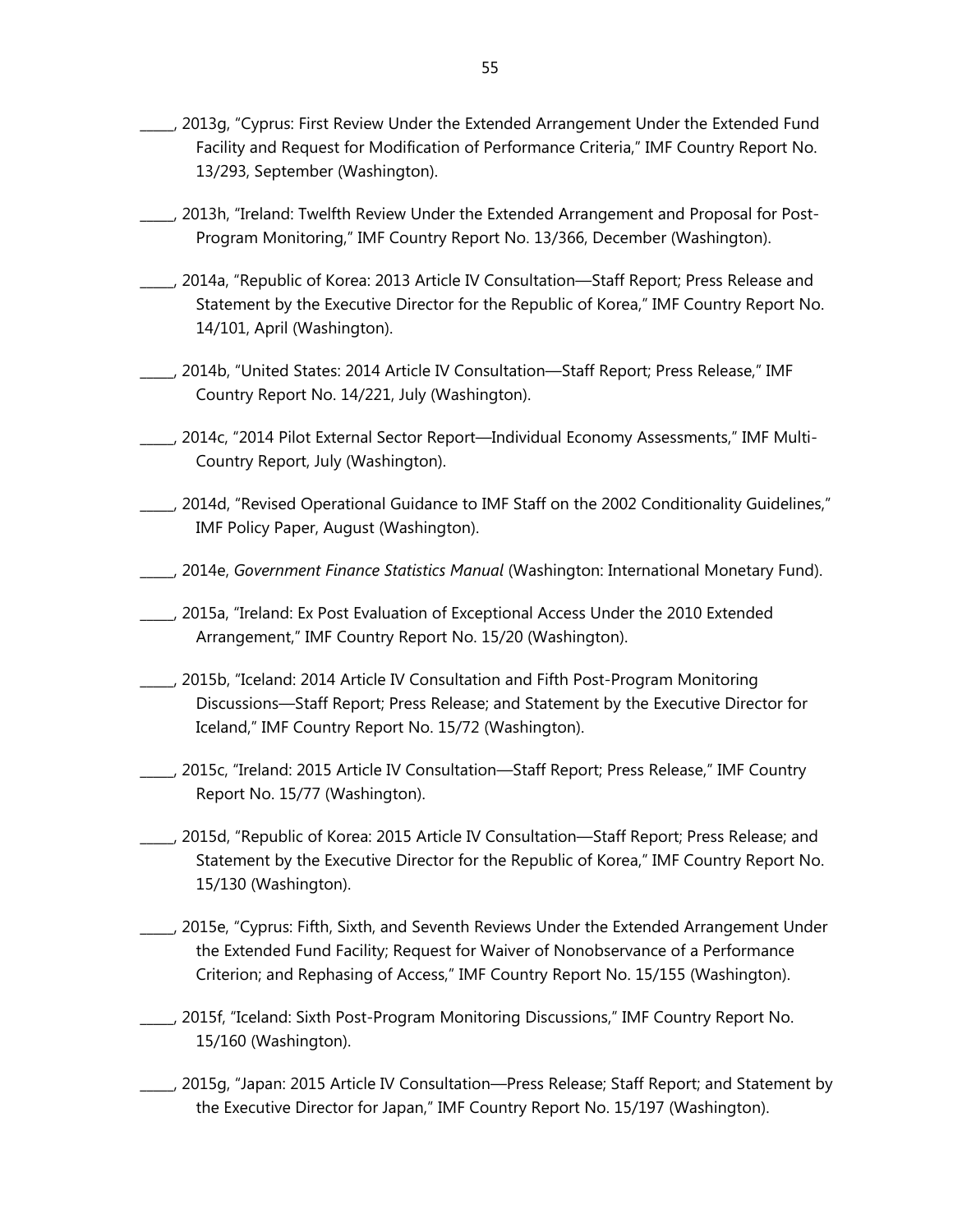- \_\_\_\_\_, 2015h, "2015 External Sector Report," July (Washington).
- \_\_\_\_\_, 2015i, "2015 External Sector Report—Individual Economy Assessments," July (Washington).
- \_\_\_\_\_, 2015j, "Iceland: Technical Assistance Report-Optimal Reform and Distributional Analysis of the Personal Income Tax," IMF Country Report No. 15/315, November (Washington).
- \_\_\_\_\_, 2016a, "Cyprus: Ninth Review Under the Extended Arrangement Under the Extended Fund Facility and Request for Waiver of Applicability of Performance Criteria—Press Release; Staff Report; and Statement by the Executive Director for Cyprus," IMF Country Report No. 16/26, January (Washington).
- \_\_\_\_\_, 2016b, "Iceland: 2016 Article IV Consultation—Press Release; Staff Report; and Statement by the Executive Director for Iceland," IMF Country Report No. 16/179, June (Washington).
- \_\_\_\_\_, 2016c, "United States: 2016 Article IV Consultation—Press Release; and Staff Report," IMF Country Report No. 16/226, July (Washington).
- \_\_\_\_\_, 2016d, "2016 External Sector Report—Individual Economy Assessments," July (Washington).
- \_\_\_\_\_, 2016e, "Republic of Korea: 2016 Article IV Consultation—Press Release; Staff Report; and Statement by the Executive Director for the Republic of Korea," IMF Country Report No. 16/278, August (Washington).
- Jaeger, Albert, and Ana Gomes, 2015, "Creating Jobs for Lower-Skilled Workers," in "Portugal: Selected Issues," IMF Country Report No. 15/127, May (Washington: International Monetary Fund).
- Jurzyk, Emilia, 2012, "Averting Structural Unemployment in Ireland," in "Ireland: Selected Issues," IMF Country Report No. 12/265, September (Washington: International Monetary Fund).
- Kaizuka, Keimeir, and Anne O. Krueger, eds., 2006, *Tackling Japan's Fiscal Challenges: Strategies to Cope with High Public Debt and Population Aging* (Washington: International Monetary Fund).
- Kashiwase, Kenichiro, Masahiro Nozaki, and Kiichi Tokuoka, 2012, "Options for Pension Reform in Japan," in "Japan: Selected Issues," IMF Country Report No. 12/209, August (Washington: International Monetary Fund).
- Karasulu, Meral, 2010, "Are Korean Households Saving Too Little?" in "Republic of Korea: Selected Issues," IMF Country Report No. 10/271, September (Washington: International Monetary Fund).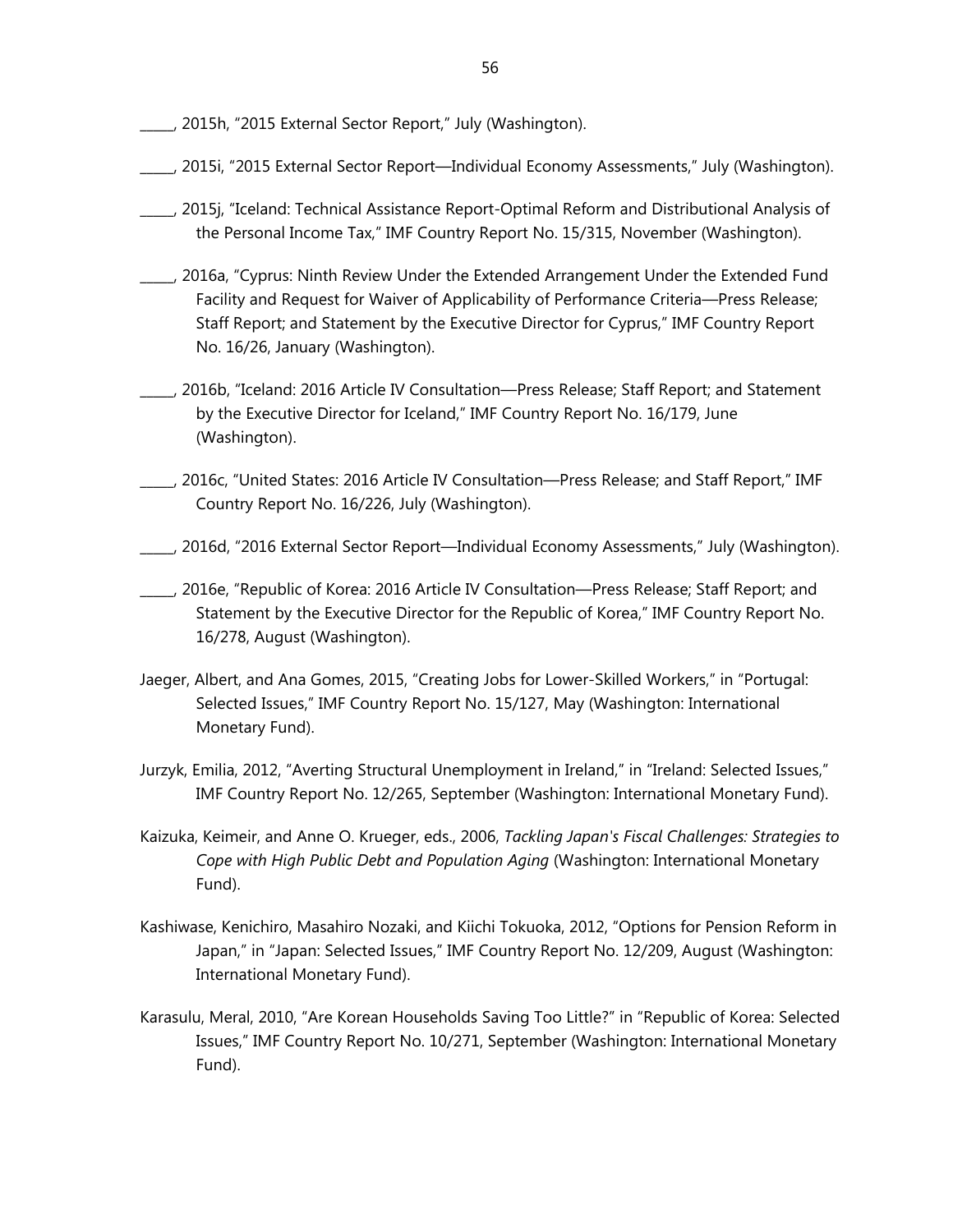- Kashiwase, Kenichiro, Masahiro Nozaki, and Ikuo Saito, 2013, "Japan's Health and Long-Term Care System: Fiscal Projections and Reform Options," in "Japan: Selected Issues," IMF Country Report No. 13/254, August (Washington: International Monetary Fund).
- Keen, Michael, 2007, "Tax Policy Challenges from Globalization and Aging: Issues and Options," in "Japan: Selected Issues," IMF Country Report No. 07/281, August (Washington: International Monetary Fund).
- Kinoshita, Yuko, and Fang Guo, 2015, "What Can Boost Female Labor Force Participation in Asia?" IMF Working Paper No. 15/56 (Washington: International Monetary Fund).
- Koh, Youngsun, 2015, "The Social Safety Net in Korea: From Welfare to Workfare," in *Social Policies in an Age of Austerity: A Comparative Analysis of the US and Korea,* ed. by John Karl Scholz, Hyungypo Moon, and Sang-Hyup Lee (Cheltenham: Edward Elgar Publishing).
- Lagarde, Christine, 2013, "Securing the Future for Korea," speech delivered at Seoul National University, Seoul, December 5.
- Le Borgne, Eric, 2012, "Is Long-Term Unemployment Pushing Up Structural Unemployment?" in "United States: Selected Issues," IMF Country Report No. 12/214, August (Washington: International Monetary Fund).
- Lemgruber, Andrea, and Mauricio Soto, 2013, "Growth-Friendly, Equitable, and Sustainable Fiscal Reform in Portugal," in "Portugal: Selected Issues Paper," IMF Country Report No. 13/19, January (Washington: International Monetary Fund).
- Maliszewski, Wojciech, and Iva Petrova, 2010, "Fiscal Consolidation Options," in "Iceland: Selected Issues Paper," IMF Country Report No. 10/304, October (Washington: International Monetary Fund).
- Miniane, Jacques, 2006, "A Family Divided—Revisited: Income Inequality and Social Polarization in Korea," in "Republic of Korea: Selected Issues," IMF Country Report No. 06/303, October (Washington: International Monetary Fund).
- Phillips, Steven, and others, 2013, "The External Balance Assessment (EBA) Methodology," IMF Working Paper No. 13/272 (Washington: International Monetary Fund).
- Queyranne, Maximilien, and Matthew Gaertner, 2015, "Status of Fiscal Adjustment and Challenges Ahead," in "Portugal: Selected Issues," IMF Country Report No. 15/127, May (Washington: International Monetary Fund).
- Queyranne, Maximilien, 2016, "Policy Options to Mitigate the Impact of Adverse Demographic Developments," in "Portugal: Selected Issues," IMF Country Report No. 16/301, September (Washington: International Monetary Fund).